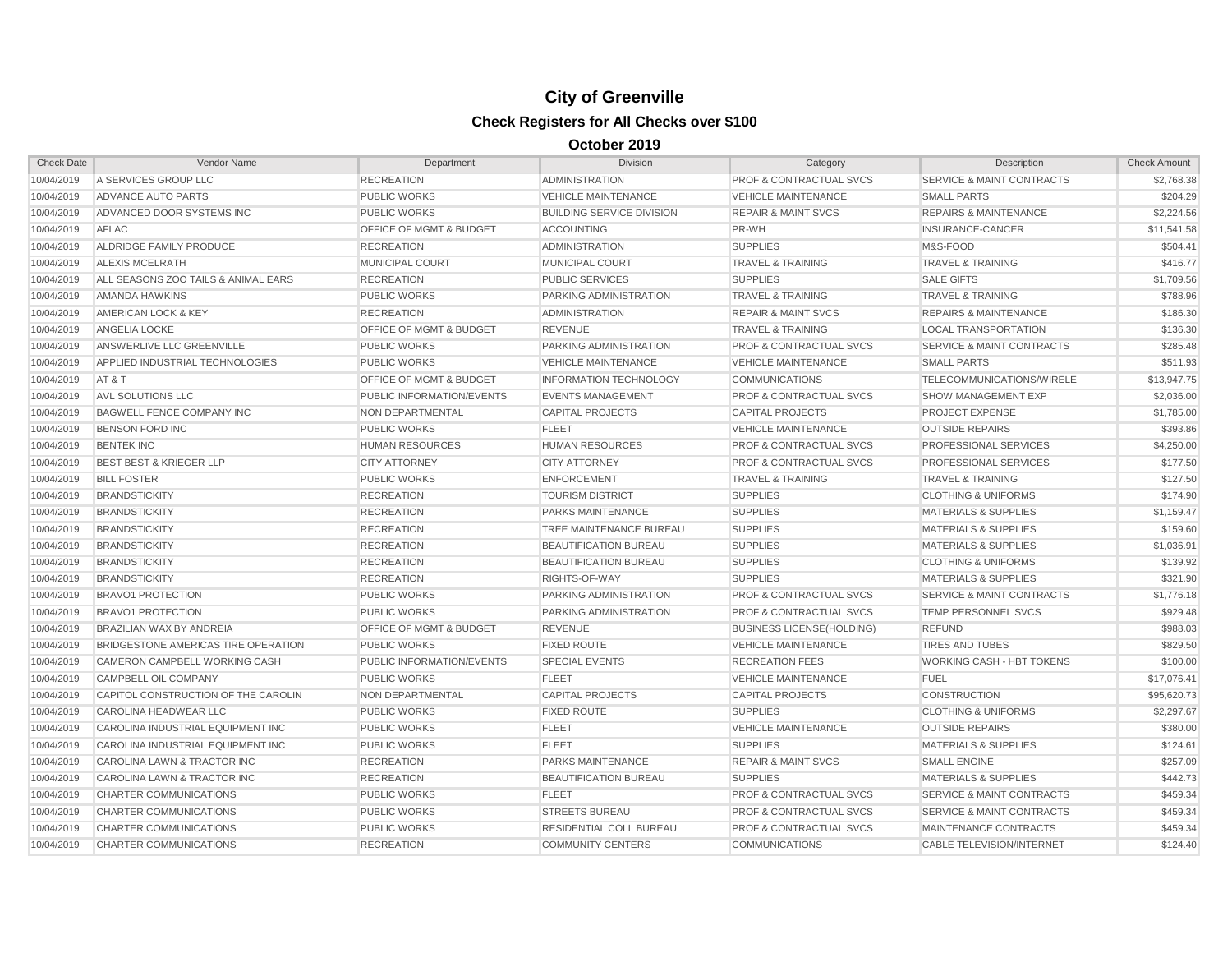| <b>Check Date</b> | <b>Vendor Name</b>                      | Department                         | <b>Division</b>                      | Category                           | Description                          | <b>Check Amount</b> |
|-------------------|-----------------------------------------|------------------------------------|--------------------------------------|------------------------------------|--------------------------------------|---------------------|
| 10/04/2019        | CHARTER COMMUNICATIONS                  | <b>PUBLIC SAFETY</b>               | POLICE-PATROL SVS                    | <b>COMMUNICATIONS</b>              | <b>CABLE TELEVISION/INTERNET</b>     | \$736.55            |
| 10/04/2019        | CHARTER COMMUNICATIONS                  | NON DEPARTMENTAL                   | <b>CAPITAL PROJECTS</b>              | <b>CAPITAL PROJECTS</b>            | <b>EQUIPMENT</b>                     | \$1,688.56          |
| 10/04/2019        | CHARTER COMMUNICATIONS                  | <b>FIRE</b>                        | <b>FIRE SUPPRESSION</b>              | <b>COMMUNICATIONS</b>              | <b>CABLE TELEVISION/INTERNET</b>     | \$1,624.37          |
| 10/04/2019        | CHARTER COMMUNICATIONS                  | <b>PUBLIC WORKS</b>                | <b>SEWERS BUREAU</b>                 | <b>COMMUNICATIONS</b>              | <b>OTHER</b>                         | \$459.34            |
| 10/04/2019        | CHARTER COMMUNICATIONS                  | <b>PUBLIC WORKS</b>                | <b>BUILDING SERVICE DIVISION</b>     | <b>COMMUNICATIONS</b>              | CABLE TELEVISION/INTERNET            | \$124.39            |
| 10/04/2019        | CHARTER COMMUNICATIONS                  | OFFICE OF MGMT & BUDGET            | <b>INFORMATION TECHNOLOGY</b>        | <b>COMMUNICATIONS</b>              | TELECOMMUNICATIONS/WIRELE            | \$9,108.75          |
| 10/04/2019        | CHARTER COMMUNICATIONS                  | <b>PUBLIC WORKS</b>                | <b>STORM DRAINS BUREAU</b>           | <b>COMMUNICATIONS</b>              | <b>OTHER</b>                         | \$459.34            |
| 10/04/2019        | CHARTER COMMUNICATIONS                  | <b>PUBLIC WORKS</b>                | PARKING ADMINISTRATION               | <b>PROF &amp; CONTRACTUAL SVCS</b> | <b>SERVICE &amp; MAINT CONTRACTS</b> | \$1,276.68          |
| 10/04/2019        | CHARTER COMMUNICATIONS                  | <b>PUBLIC WORKS</b>                | <b>PARKING LOTS</b>                  | <b>COMMUNICATIONS</b>              | <b>WEST END PARK &amp; RIDE</b>      | \$154.48            |
| 10/04/2019        | CHARTER COMMUNICATIONS                  | <b>PUBLIC WORKS</b>                | <b>PARKING LOTS</b>                  | <b>COMMUNICATIONS</b>              | <b>BSWA</b>                          | \$124.40            |
| 10/04/2019        | <b>CHEMSTATION OF SC</b>                | <b>PUBLIC WORKS</b>                | <b>VEHICLE MAINTENANCE</b>           | <b>SUPPLIES</b>                    | <b>BUS WASHING SUPPLIES</b>          | \$1,421.04          |
| 10/04/2019        | <b>CHRISTOPHER BROWN</b>                | <b>OFFICE OF MGMT &amp; BUDGET</b> | <b>REVENUE</b>                       | MISCELLANEOUS REVENUE              | <b>REFUND FEES</b>                   | \$257.00            |
| 10/04/2019        | CHRISTOPHER SALTERS                     | <b>ECONOMIC DEVELOPMENT</b>        | <b>BUILDING &amp; PROPERTY MAINT</b> | <b>TRAVEL &amp; TRAINING</b>       | <b>LOCAL TRANSPORTATION</b>          | \$345.68            |
| 10/04/2019        | <b>CINCINNATI SYSTEMS INC</b>           | <b>PUBLIC WORKS</b>                | <b>CHURCH STREET GARAGE</b>          | <b>REPAIR &amp; MAINT SVCS</b>     | <b>REPAIRS &amp; MAINTENANCE</b>     | \$315.00            |
| 10/04/2019        | <b>CINTAS</b>                           | <b>PUBLIC WORKS</b>                | <b>FLEET</b>                         | <b>SUPPLIES</b>                    | <b>CLOTHING &amp; UNIFORMS</b>       | \$562.54            |
| 10/04/2019        | <b>CITY WELDING SERVICE</b>             | <b>PUBLIC WORKS</b>                | <b>PARKING LOTS</b>                  | <b>REPAIR &amp; MAINT SVCS</b>     | <b>REPAIRS &amp; MAINTENANCE</b>     | \$372.00            |
| 10/04/2019        | <b>CITY WELDING SERVICE</b>             | <b>RECREATION</b>                  | PARKS MAINTENANCE                    | <b>REPAIR &amp; MAINT SVCS</b>     | <b>REPAIRS &amp; MAINTENANCE</b>     | \$974.50            |
| 10/04/2019        | <b>CITY WELDING SERVICE</b>             | <b>PUBLIC WORKS</b>                | <b>FLEET</b>                         | <b>VEHICLE MAINTENANCE</b>         | <b>OUTSIDE REPAIRS</b>               | \$269.50            |
| 10/04/2019        | <b>CITY WELDING SERVICE</b>             | <b>PUBLIC WORKS</b>                | POINSETT GARAGE                      | <b>SUPPLIES</b>                    | <b>MATERIALS &amp; SUPPLIES</b>      | \$654.50            |
| 10/04/2019        | COMMUNICATION SERVICE CENTER INC        | <b>PUBLIC WORKS</b>                | PARKING ADMINISTRATION               | PROF & CONTRACTUAL SVCS            | <b>SERVICE &amp; MAINT CONTRACTS</b> | \$114.48            |
| 10/04/2019        | CONCRETE SUPPLY COMPANY LLC             | <b>PUBLIC WORKS</b>                | <b>STREETS BUREAU</b>                | <b>SUPPLIES</b>                    | <b>MATERIALS &amp; SUPPLIES</b>      | \$1,441.60          |
| 10/04/2019        | CORNER DESIGN AND CONSTRUCTION          | <b>ECONOMIC DEVELOPMENT</b>        | <b>BUILDING CODES</b>                | <b>PERMITS</b>                     | <b>BUILDING PERMITS</b>              | \$633.00            |
| 10/04/2019        | <b>COSTAR REALTY INFORMATION INC</b>    | <b>ECONOMIC DEVELOPMENT</b>        | <b>ECONOMIC DEVELOPMENT</b>          | <b>SUNDRY</b>                      | DUES, SUBSCRIPTN, PUBLICATN          | \$3,455.02          |
| 10/04/2019        | <b>COWART AWARDS INC</b>                | <b>RECREATION</b>                  | <b>COMMUNITY CENTERS</b>             | <b>SUNDRY</b>                      | <b>AWARDS</b>                        | \$364.64            |
| 10/04/2019        | CRESCENT SUPPLY CO INC                  | <b>PUBLIC WORKS</b>                | <b>RIVERPLACE GARAGE</b>             | <b>SUPPLIES</b>                    | <b>MATERIALS &amp; SUPPLIES</b>      | \$309.35            |
| 10/04/2019        | <b>CROMER'S P-NUTS LLC</b>              | <b>RECREATION</b>                  | <b>PUBLIC SERVICES</b>               | <b>SUPPLIES</b>                    | <b>SALE CONCESSIONS</b>              | \$262.09            |
| 10/04/2019        | <b>DEBORAH K LEPOROWSKI PSY. D. LLC</b> | <b>HUMAN RESOURCES</b>             | <b>HUMAN RESOURCES</b>               | <b>PROF &amp; CONTRACTUAL SVCS</b> | <b>PROFESSIONAL SERVICES</b>         | \$2,550.00          |
| 10/04/2019        | <b>DELL MARKETING LP</b>                | OFFICE OF MGMT & BUDGET            | <b>INFORMATION TECHNOLOGY</b>        | <b>MIS PROJECTS</b>                | PCS/UPGRADES                         | \$298.27            |
| 10/04/2019        | <b>DESIGNLAB INC</b>                    | <b>PUBLIC SAFETY</b>               | POLICE-PATROL SVS                    | <b>SUPPLIES</b>                    | <b>CLOTHING &amp; UNIFORMS</b>       | \$868.85            |
| 10/04/2019        | <b>DESIGNLAB INC</b>                    | <b>PUBLIC SAFETY</b>               | POLICE-PATROL SVS                    | <b>SUPPLIES</b>                    | <b>MATERIALS &amp; SUPPLIES</b>      | \$604.45            |
| 10/04/2019        | <b>DISYS SOLUTIONS INC</b>              | NON DEPARTMENTAL                   | <b>CAPITAL PROJECTS</b>              | <b>CAPITAL PROJECTS</b>            | <b>EQUIPMENT</b>                     | \$2,085.28          |
| 10/04/2019        | <b>DISYS SOLUTIONS INC</b>              | <b>RECREATION</b>                  | <b>PARKS AND RECREATION</b>          | <b>PROF &amp; CONTRACTUAL SVCS</b> | <b>PROFESSIONAL SERVICES</b>         | \$19,499.82         |
| 10/04/2019        | <b>DRS IMAGING SERVICES LLC</b>         | <b>OFFICE OF MGMT &amp; BUDGET</b> | <b>PURCHASING</b>                    | <b>PROF &amp; CONTRACTUAL SVCS</b> | <b>PROFESSIONAL SERVICES</b>         | \$3,109.11          |
| 10/04/2019        | <b>DUKE ENERGY</b>                      | <b>PUBLIC SAFETY</b>               | POLICE-PATROL SVS                    | <b>UTILITIES</b>                   | <b>ELECTRICITY</b>                   | \$423.02            |
| 10/04/2019        | <b>DUKE ENERGY</b>                      | <b>PUBLIC WORKS</b>                | <b>TRAFFIC ENGINEERING</b>           | <b>UTILITIES</b>                   | <b>ELECTRICITY</b>                   | \$2,474.51          |
| 10/04/2019        | <b>DUKE ENERGY</b>                      | <b>FIRE</b>                        | <b>FIRE SERVICES</b>                 | <b>UTILITIES</b>                   | <b>ELECTRICITY</b>                   | \$299.12            |
| 10/04/2019        | <b>DUKE ENERGY</b>                      | <b>RECREATION</b>                  | <b>COMMUNITY CENTERS</b>             | <b>UTILITIES</b>                   | <b>ELECTRICITY</b>                   | \$1,771.04          |
| 10/04/2019        | <b>DUKE ENERGY</b>                      | <b>PUBLIC WORKS</b>                | <b>BUILDING SERVICE DIVISION</b>     | <b>UTILITIES</b>                   | <b>ELECTRICITY</b>                   | \$626.33            |
| 10/04/2019        | <b>DUKE ENERGY</b>                      | <b>PUBLIC WORKS</b>                | <b>SEWERS BUREAU</b>                 | <b>UTILITIES</b>                   | <b>ELECTRICITY</b>                   | \$405.08            |
| 10/04/2019        | <b>DUKE ENERGY</b>                      | <b>RECREATION</b>                  | <b>PARKS MAINTENANCE</b>             | <b>UTILITIES</b>                   | <b>ELECTRICITY</b>                   | \$4,447.12          |
| 10/04/2019        | <b>DUKE ENERGY CORP</b>                 | <b>PUBLIC WORKS</b>                | <b>TRAFFIC ENGINEERING</b>           | <b>SUPPLIES</b>                    | M&S-TRAFFIC CALMING                  | \$22,205.73         |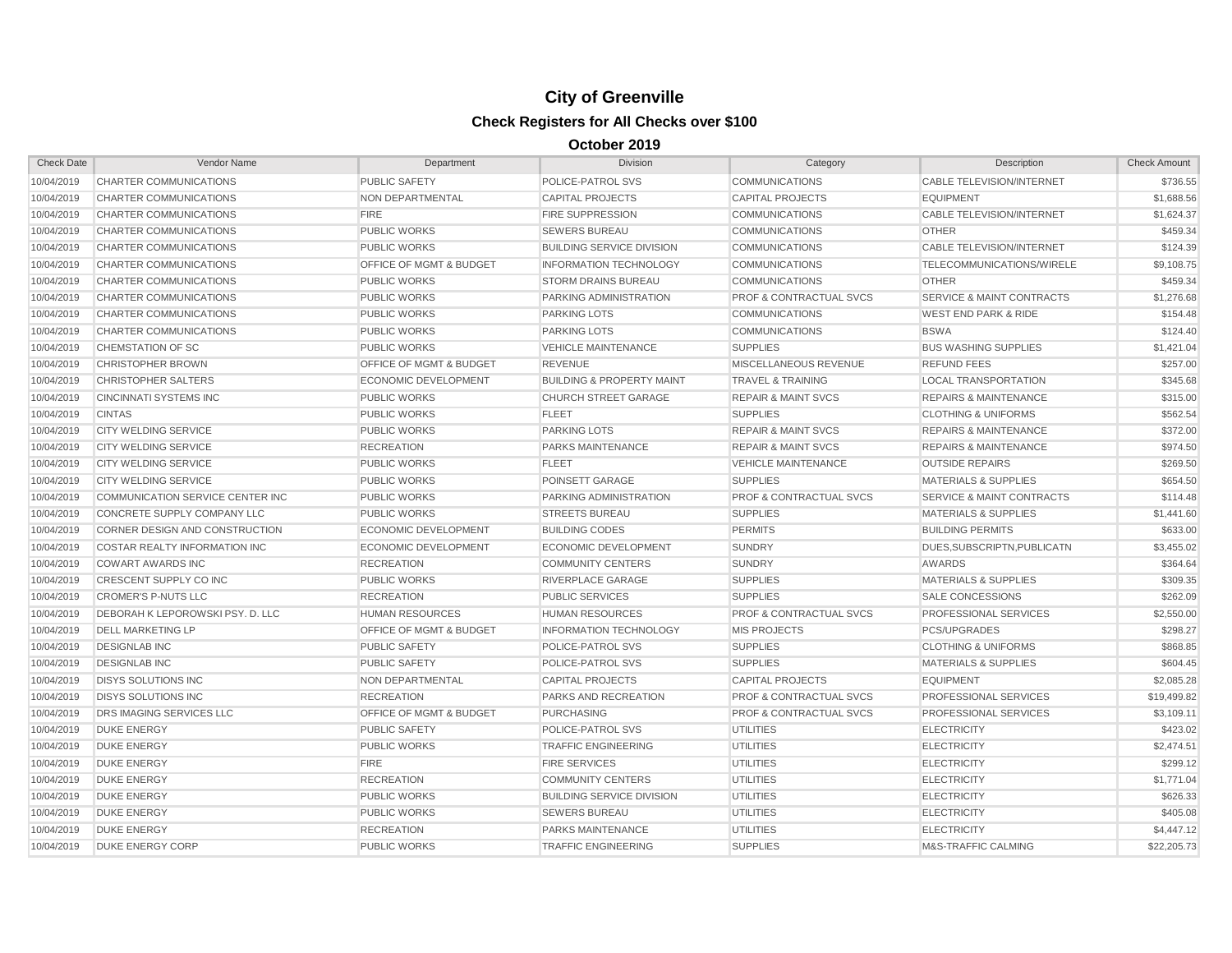| <b>Check Date</b> | Vendor Name                            | Department                         | <b>Division</b>                  | Category                           | Description                          | <b>Check Amount</b> |
|-------------------|----------------------------------------|------------------------------------|----------------------------------|------------------------------------|--------------------------------------|---------------------|
| 10/04/2019        | EARTH PRODUCTS LLC-EASLEY SC           | <b>RECREATION</b>                  | <b>TOURISM DISTRICT</b>          | <b>SUPPLIES</b>                    | <b>MATERIALS &amp; SUPPLIES</b>      | \$424.00            |
| 10/04/2019        | <b>ECHOLS OIL COMPANY INC</b>          | <b>PUBLIC WORKS</b>                | <b>FLEET</b>                     | <b>VEHICLE MAINTENANCE</b>         | <b>FUEL</b>                          | \$730.87            |
| 10/04/2019        | <b>EMPLOYMENT SCREENING RESOURCES</b>  | <b>HUMAN RESOURCES</b>             | <b>HUMAN RESOURCES</b>           | <b>PROF &amp; CONTRACTUAL SVCS</b> | PROFESSIONAL SERVICES                | \$697.50            |
| 10/04/2019        | FEDERAL EXPRESS CORP                   | <b>PUBLIC WORKS</b>                | <b>SEWERS BUREAU</b>             | <b>SUPPLIES</b>                    | <b>MATERIALS &amp; SUPPLIES</b>      | \$150.76            |
| 10/04/2019        | <b>FEDERAL EXPRESS CORP</b>            | <b>PUBLIC SAFETY</b>               | POLICE-PATROL SVS                | <b>SUNDRY</b>                      | <b>MISCELLANEOUS</b>                 | \$176.32            |
| 10/04/2019        | <b>FERGUSON FACILITIES SUPPLY</b>      | <b>RECREATION</b>                  | <b>ADMINISTRATION</b>            | <b>SUPPLIES</b>                    | <b>JANITORIAL SUPPLIES</b>           | \$317.42            |
| 10/04/2019        | <b>FGP INTERNATIONAL</b>               | <b>OFFICE OF MGMT &amp; BUDGET</b> | <b>ACCOUNTING</b>                | PROF & CONTRACTUAL SVCS            | TEMP PERSONNEL SVCS                  | \$816.79            |
| 10/04/2019        | <b>FGP INTERNATIONAL</b>               | <b>PUBLIC WORKS</b>                | <b>ENGINEERING</b>               | PROF & CONTRACTUAL SVCS            | TEMP PERSONNEL SVCS                  | \$760.14            |
| 10/04/2019        | <b>FGP INTERNATIONAL</b>               | <b>ECONOMIC DEVELOPMENT</b>        | PLANNING AND ZONING              | PROF & CONTRACTUAL SVCS            | <b>TEMP PERSONNEL SVCS</b>           | \$811.37            |
| 10/04/2019        | <b>FGP INTERNATIONAL</b>               | <b>OFFICE OF MGMT &amp; BUDGET</b> | <b>REVENUE</b>                   | <b>PROF &amp; CONTRACTUAL SVCS</b> | <b>TEMP PERSONNEL SVCS</b>           | \$352.07            |
| 10/04/2019        | <b>FORMS &amp; SUPPLY INC</b>          | <b>RECREATION</b>                  | <b>PUBLIC SERVICES</b>           | <b>SUPPLIES</b>                    | <b>OFFICE SUPPLIES&amp;MATERIALS</b> | \$189.21            |
| 10/04/2019        | <b>GEORGE COLEMAN FORD INC</b>         | <b>PUBLIC WORKS</b>                | <b>VEHICLE MAINTENANCE</b>       | <b>VEHICLE MAINTENANCE</b>         | <b>SMALL PARTS</b>                   | \$106.13            |
| 10/04/2019        | <b>GFOASC</b>                          | OFFICE OF MGMT & BUDGET            | <b>ADMINISTRATION</b>            | <b>TRAVEL &amp; TRAINING</b>       | <b>TRAVEL &amp; TRAINING</b>         | \$210.00            |
| 10/04/2019        | <b>GILLIG LLC</b>                      | <b>PUBLIC WORKS</b>                | <b>VEHICLE MAINTENANCE</b>       | <b>VEHICLE MAINTENANCE</b>         | <b>PARTS</b>                         | \$163.64            |
| 10/04/2019        | <b>GIMME-A-SIGN CO INC</b>             | <b>PUBLIC WORKS</b>                | RICHARDSON STREET GARAGE         | <b>SUPPLIES</b>                    | <b>MATERIALS &amp; SUPPLIES</b>      | \$500.00            |
| 10/04/2019        | GIMME-A-SIGN CO INC                    | <b>PUBLIC WORKS</b>                | <b>COMMONS GARAGE</b>            | <b>SUPPLIES</b>                    | <b>MATERIALS &amp; SUPPLIES</b>      | \$283.50            |
| 10/04/2019        | GIMME-A-SIGN CO INC                    | <b>PUBLIC WORKS</b>                | <b>BROAD STREET GARAGE</b>       | <b>SUPPLIES</b>                    | <b>MATERIALS &amp; SUPPLIES</b>      | \$311.64            |
| 10/04/2019        | GRAINGER 803858935                     | <b>RECREATION</b>                  | <b>ADMINISTRATION</b>            | <b>SUPPLIES</b>                    | M&S-MAINTENANCE                      | \$214.47            |
| 10/04/2019        | GRAINGER 803858935                     | <b>PUBLIC WORKS</b>                | <b>BUILDING SERVICE DIVISION</b> | <b>SUPPLIES</b>                    | <b>MATERIALS &amp; SUPPLIES</b>      | \$406.20            |
| 10/04/2019        | <b>GRAPPLERS INC</b>                   | <b>RECREATION</b>                  | <b>TOURISM DISTRICT</b>          | <b>SUPPLIES</b>                    | <b>MATERIALS &amp; SUPPLIES</b>      | \$599.76            |
| 10/04/2019        | <b>GREENE FINNEY LLP</b>               | <b>OFFICE OF MGMT &amp; BUDGET</b> | <b>ACCOUNTING</b>                | <b>PROF &amp; CONTRACTUAL SVCS</b> | PROFESSIONAL SERVICES                | \$33,200.00         |
| 10/04/2019        | <b>GREENVILLE COUNTY</b>               | <b>MUNICIPAL COURT</b>             | <b>MUNICIPAL COURT</b>           | <b>PROF &amp; CONTRACTUAL SVCS</b> | <b>PROFESSIONAL SERVICES</b>         | \$35,673.83         |
| 10/04/2019        | <b>GREENVILLE COUNTY ROD OFFICE</b>    | <b>CITY ATTORNEY</b>               | <b>CITY ATTORNEY</b>             | <b>SUNDRY</b>                      | <b>COURT COSTS</b>                   | \$350.00            |
| 10/04/2019        | <b>GREENVILLE NEWS</b>                 | C.D. DIVISION                      | <b>CDBG PROJECTS</b>             | <b>SUNDRY</b>                      | <b>MISCELLANEOUS</b>                 | \$118.90            |
| 10/04/2019        | <b>GREENVILLE OFFICE SUPPLY CO INC</b> | <b>RECREATION</b>                  | <b>PARKS MAINTENANCE</b>         | <b>SUPPLIES</b>                    | <b>MATERIALS &amp; SUPPLIES</b>      | \$226.51            |
| 10/04/2019        | <b>GREENVILLE OFFICE SUPPLY CO INC</b> | <b>PUBLIC WORKS</b>                | PARKING ADMINISTRATION           | <b>SUPPLIES</b>                    | <b>JANITORIAL SUPPLIES</b>           | \$330.74            |
| 10/04/2019        | GREENVILLE OFFICE SUPPLY CO INC        | <b>PUBLIC WORKS</b>                | <b>ENGINEERING</b>               | <b>SUPPLIES</b>                    | <b>CLOTHING &amp; UNIFORMS</b>       | \$530.46            |
| 10/04/2019        | GREENVILLE OFFICE SUPPLY CO INC        | <b>HUMAN RESOURCES</b>             | <b>HUMAN RESOURCES</b>           | <b>SUPPLIES</b>                    | <b>MATERIALS &amp; SUPPLIES</b>      | \$406.51            |
| 10/04/2019        | <b>GREENVILLE TRANSIT AUTHORITY</b>    | <b>CITY MANAGER</b>                | NON-DEPARTMENTAL                 | PROF & CONTRACTUAL SVCS            | <b>INTERGOVT AGREEMENTS</b>          | \$299,607.50        |
| 10/04/2019        | <b>GREENVILLE WATER</b>                | <b>PUBLIC WORKS</b>                | NON VEHICLE MAINTENANCE          | <b>UTILITIES</b>                   | WATER/WASTEWATER                     | \$301.50            |
| 10/04/2019        | GREENVILLE ZOO WORKING CASH            | Z <sub>OO</sub>                    | ZO <sub>O</sub>                  | <b>SPECIAL EVENTS</b>              | <b>WORKING CASH - BITZ</b>           | \$8,800.00          |
| 10/04/2019        | <b>HACH COMPANY</b>                    | <b>PUBLIC WORKS</b>                | <b>SEWERS BUREAU</b>             | <b>REPAIR &amp; MAINT SVCS</b>     | <b>REPAIRS &amp; MAINTENANCE</b>     | \$9,168.76          |
| 10/04/2019        | <b>HAT TRICK FARM</b>                  | <b>RECREATION</b>                  | <b>ADMINISTRATION</b>            | <b>SUPPLIES</b>                    | M&S-FOOD                             | \$685.00            |
| 10/04/2019        | <b>HAWKINS TOWING</b>                  | <b>PUBLIC WORKS</b>                | <b>FLEET</b>                     | <b>VEHICLE MAINTENANCE</b>         | <b>OUTSIDE REPAIRS</b>               | \$200.00            |
| 10/04/2019        | <b>HESC</b>                            | <b>OFFICE OF MGMT &amp; BUDGET</b> | <b>ACCOUNTING</b>                | PR-WH                              | <b>GARNISHMENTS</b>                  | \$191.78            |
| 10/04/2019        | HOME DEPOT CREDIT SERVICE 5906         | <b>PUBLIC WORKS</b>                | <b>BUILDING SERVICE DIVISION</b> | <b>SUPPLIES</b>                    | <b>MATERIALS &amp; SUPPLIES</b>      | \$1,214.93          |
| 10/04/2019        | HOME DEPOT CREDIT SERVICE 5914         | <b>RECREATION</b>                  | <b>ADMINISTRATION</b>            | <b>SUPPLIES</b>                    | M&S-EXHIBITS                         | \$175.74            |
| 10/04/2019        | HOME DEPOT CREDIT SERVICE 5922         | <b>RECREATION</b>                  | <b>PARKS MAINTENANCE</b>         | <b>SUPPLIES</b>                    | <b>MATERIALS &amp; SUPPLIES</b>      | \$134.43            |
| 10/04/2019        | <b>IMAGE MANUFACTURING GROUP</b>       | <b>PUBLIC WORKS</b>                | RICHARDSON STREET GARAGE         | <b>SUPPLIES</b>                    | <b>MATERIALS &amp; SUPPLIES</b>      | \$661.00            |
| 10/04/2019        | <b>IMAGE MANUFACTURING GROUP</b>       | <b>PUBLIC WORKS</b>                | <b>LIBERTY SQUARE GARAGE</b>     | <b>SUPPLIES</b>                    | <b>MATERIALS &amp; SUPPLIES</b>      | \$1,500.00          |
| 10/04/2019        | <b>INTERNAL REVENUE SERVICE</b>        | OFFICE OF MGMT & BUDGET            | <b>ACCOUNTING</b>                | PR-WH                              | <b>GARNISHMENTS</b>                  | \$150.00            |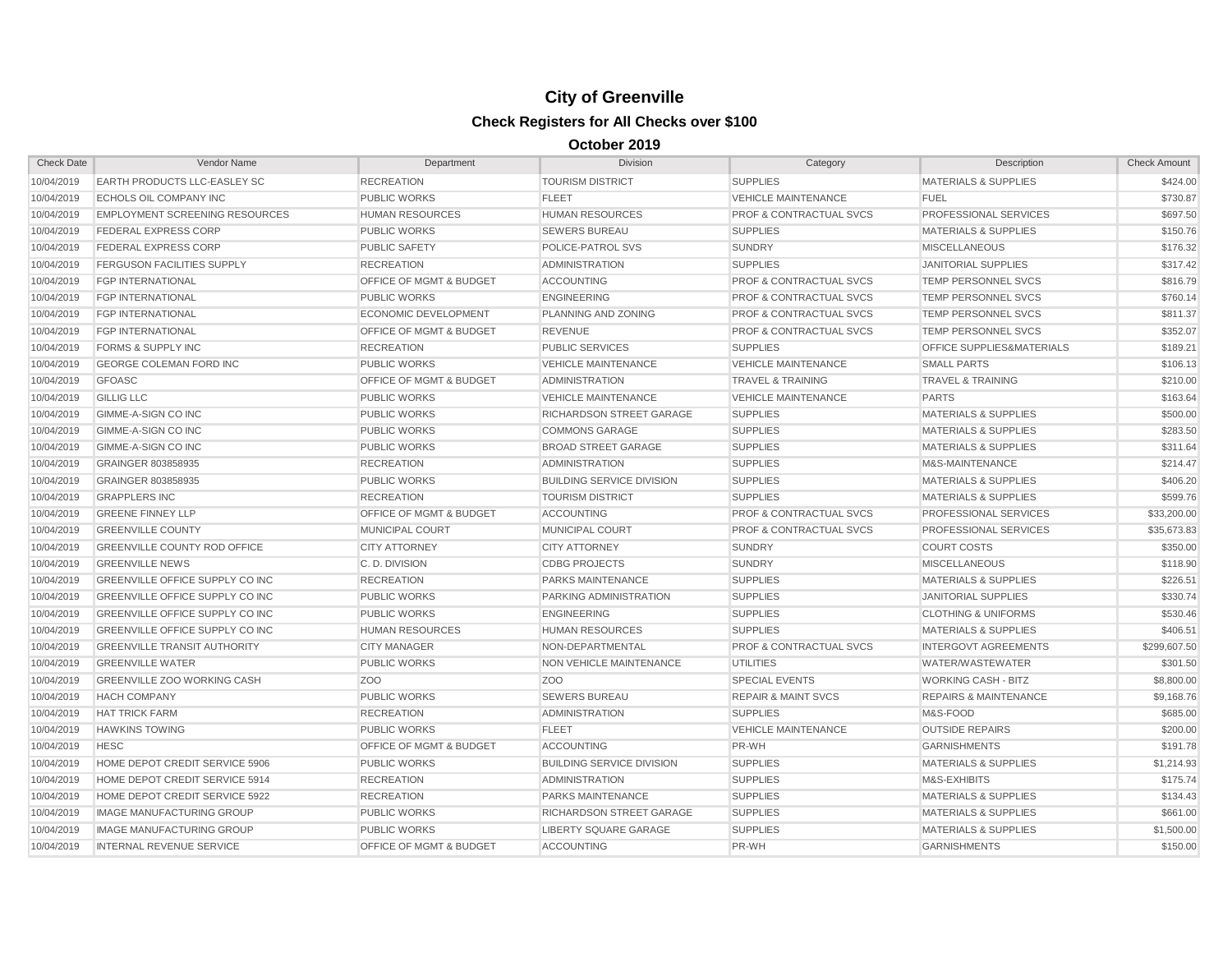| <b>Check Date</b> | Vendor Name                          | Department                         | <b>Division</b>                      | Category                           | Description                          | <b>Check Amount</b> |
|-------------------|--------------------------------------|------------------------------------|--------------------------------------|------------------------------------|--------------------------------------|---------------------|
| 10/04/2019        | <b>JAMES KEEL</b>                    | PUBLIC WORKS                       | <b>ADMINISTRATION</b>                | <b>TRAVEL &amp; TRAINING</b>       | <b>TRAVEL &amp; TRAINING</b>         | \$250.99            |
| 10/04/2019        | <b>JAMES PATRICK TIMMS</b>           | <b>ECONOMIC DEVELOPMENT</b>        | <b>BUILDING &amp; PROPERTY MAINT</b> | <b>TRAVEL &amp; TRAINING</b>       | <b>LOCAL TRANSPORTATION</b>          | \$486.04            |
| 10/04/2019        | <b>JAMES WHITE</b>                   | <b>OFFICE OF MGMT &amp; BUDGET</b> | <b>REVENUE</b>                       | LIAB-REWA                          | <b>REWA</b>                          | \$2,500.00          |
| 10/04/2019        | <b>JEFFREY A BOWMAN</b>              | OFFICE OF MGMT & BUDGET            | <b>REVENUE</b>                       | <b>TRAVEL &amp; TRAINING</b>       | <b>TRAVEL &amp; TRAINING</b>         | \$826.35            |
| 10/04/2019        | <b>JOEL PATTERSON</b>                | ECONOMIC DEVELOPMENT               | <b>BUILDING &amp; PROPERTY MAINT</b> | <b>TRAVEL &amp; TRAINING</b>       | <b>LOCAL TRANSPORTATION</b>          | \$441.96            |
| 10/04/2019        | <b>KAREN OSBORNE</b>                 | OFFICE OF MGMT & BUDGET            | <b>REVENUE</b>                       | <b>TRAVEL &amp; TRAINING</b>       | <b>TRAVEL &amp; TRAINING</b>         | \$814.75            |
| 10/04/2019        | <b>KEVIN HOWARD</b>                  | NON DEPARTMENTAL                   | <b>CAPITAL PROJECTS</b>              | <b>CAPITAL PROJECTS</b>            | PLANNING/DESIGN                      | \$176.95            |
| 10/04/2019        | <b>KEVIN HUGHES</b>                  | <b>ECONOMIC DEVELOPMENT</b>        | <b>BUILDING &amp; PROPERTY MAINT</b> | <b>TRAVEL &amp; TRAINING</b>       | <b>LOCAL TRANSPORTATION</b>          | \$495.32            |
| 10/04/2019        | KOMPAN, INC                          | <b>RECREATION</b>                  | <b>PARKS MAINTENANCE</b>             | <b>REPAIR &amp; MAINT SVCS</b>     | <b>PLAYGROUNDS</b>                   | \$11,682.60         |
| 10/04/2019        | <b>LAMAR ADVERTISING</b>             | <b>RECREATION</b>                  | <b>PUBLIC SERVICES</b>               | <b>SUPPLIES</b>                    | SUPPLIES PROMOTIONS                  | \$1,575.00          |
| 10/04/2019        | LARK & ASSOCIATES POLYGRAPH SERVICE  | <b>HUMAN RESOURCES</b>             | <b>HUMAN RESOURCES</b>               | <b>PROF &amp; CONTRACTUAL SVCS</b> | PROFESSIONAL SERVICES                | \$270.00            |
| 10/04/2019        | <b>LARRY CLEVENSTINE</b>             | <b>RECREATION</b>                  | <b>COMMUNITY CENTERS</b>             | <b>RECREATION DEPOSITS</b>         | <b>SPECIAL PROJECTS</b>              | \$1,464.80          |
| 10/04/2019        | <b>LEADSONLINE LLC</b>               | <b>PUBLIC SAFETY</b>               | POLICE-PATROL SVS                    | <b>PROF &amp; CONTRACTUAL SVCS</b> | <b>SERVICE &amp; MAINT CONTRACTS</b> | \$8,858.00          |
| 10/04/2019        | <b>LIBERTY PRESS</b>                 | <b>PUBLIC SAFETY</b>               | POLICE-PATROL SVS                    | <b>PRINTING</b>                    | PRINTING & BINDING                   | \$222.04            |
| 10/04/2019        | <b>LIBERTY SIGNS INC</b>             | <b>OFFICE OF MGMT &amp; BUDGET</b> | <b>REVENUE</b>                       | <b>PERMITS</b>                     | <b>REFUND SIGN PERMITS</b>           | \$100.00            |
| 10/04/2019        | <b>LINA</b>                          | <b>HUMAN RESOURCES</b>             | <b>HEALTH CARE</b>                   | <b>OTHER INSURANCE</b>             | <b>LONG TERM DISABILITY</b>          | \$6,915.62          |
| 10/04/2019        | <b>LINA</b>                          | <b>HUMAN RESOURCES</b>             | <b>HEALTH CARE</b>                   | <b>OTHER INSURANCE</b>             | LIFE INSURANCE                       | \$20,315.24         |
| 10/04/2019        | LINGUALINX LANGUAGE SOLUTIONS INC    | <b>PUBLIC WORKS</b>                | <b>FIXED ROUTE</b>                   | <b>PRINTING</b>                    | PRINTING & BINDING                   | \$905.88            |
| 10/04/2019        | LOWES                                | <b>PUBLIC WORKS</b>                | <b>CHURCH STREET GARAGE</b>          | <b>SUPPLIES</b>                    | <b>MATERIALS &amp; SUPPLIES</b>      | \$229.45            |
| 10/04/2019        | LOWES                                | <b>PUBLIC WORKS</b>                | <b>LIBERTY SQUARE GARAGE</b>         | <b>SUPPLIES</b>                    | <b>MATERIALS &amp; SUPPLIES</b>      | \$329.68            |
| 10/04/2019        | LOWES                                | <b>RECREATION</b>                  | <b>COMMUNITY CENTERS</b>             | <b>SUPPLIES</b>                    | <b>MATERIALS &amp; SUPPLIES</b>      | \$152.04            |
| 10/04/2019        | LOWES                                | <b>PUBLIC WORKS</b>                | N LAURENS ST GARAGE                  | <b>REPAIR &amp; MAINT SVCS</b>     | <b>REPAIRS &amp; MAINTENANCE</b>     | \$199.24            |
| 10/04/2019        | LOWES                                | <b>PUBLIC WORKS</b>                | N LAURENS ST GARAGE                  | <b>SUPPLIES</b>                    | MATERIALS & SUPPLIES                 | \$110.58            |
| 10/04/2019        | <b>MARATHON STAFFING INC</b>         | <b>PUBLIC WORKS</b>                | <b>RESIDENTIAL COLL BUREAU</b>       | <b>PROF &amp; CONTRACTUAL SVCS</b> | TEMP PERSONNEL SVCS                  | \$578.70            |
| 10/04/2019        | <b>MARATHON STAFFING INC</b>         | <b>PUBLIC SAFETY</b>               | POLICE-DISPATCH BUREAU               | <b>PROF &amp; CONTRACTUAL SVCS</b> | <b>TEMP PERSONNEL SVCS</b>           | \$4,875.66          |
| 10/04/2019        | <b>MARATHON STAFFING INC</b>         | <b>RECREATION</b>                  | <b>COMMUNITY CENTERS</b>             | <b>PROF &amp; CONTRACTUAL SVCS</b> | TEMP PERSONNEL SVCS                  | \$743.16            |
| 10/04/2019        | <b>MARATHON STAFFING INC</b>         | PUBLIC INFORMATION/EVENTS          | <b>EVENTS MANAGEMENT</b>             | <b>PROF &amp; CONTRACTUAL SVCS</b> | TEMP PERSONNEL SVCS                  | \$1,155.21          |
| 10/04/2019        | <b>MARY ASHLEY BLAIR</b>             | <b>PUBLIC SAFETY</b>               | POLICE-PATROL SVS                    | <b>TRAVEL &amp; TRAINING</b>       | <b>TRAVEL &amp; TRAINING</b>         | \$311.41            |
| 10/04/2019        | MERUS REFRESHMENT SERVICES INC       | <b>PUBLIC SAFETY</b>               | POLICE-PATROL SVS                    | <b>SUPPLIES</b>                    | <b>MATERIALS &amp; SUPPLIES</b>      | \$108.54            |
| 10/04/2019        | MICHELLE JARDINES-SIMPSON            | NON DEPARTMENTAL                   | <b>CAPITAL PROJECTS</b>              | <b>CAPITAL PROJECTS</b>            | <b>CONSTRUCTION</b>                  | \$1,000.00          |
| 10/04/2019        | MIKE WILLIMON TOWING & RECOVERY INC  | <b>PUBLIC WORKS</b>                | <b>FLEET</b>                         | <b>VEHICLE MAINTENANCE</b>         | <b>OUTSIDE REPAIRS</b>               | \$300.00            |
| 10/04/2019        | MIKE'S BODY SHOP & TOWING INC        | <b>PUBLIC WORKS</b>                | <b>FLEET</b>                         | <b>VEHICLE MAINTENANCE</b>         | <b>OUTSIDE REPAIRS</b>               | \$445.00            |
| 10/04/2019        | <b>MIRACLE RECREATION EQUIPMENT</b>  | <b>RECREATION</b>                  | <b>PARKS MAINTENANCE</b>             | <b>REPAIR &amp; MAINT SVCS</b>     | <b>PLAYGROUNDS</b>                   | \$1,934.06          |
| 10/04/2019        | <b>MKSK</b>                          | NON DEPARTMENTAL                   | <b>CAPITAL PROJECTS</b>              | <b>CAPITAL PROJECTS</b>            | PLANNING/DESIGN                      | \$66,235.00         |
| 10/04/2019        | MOSAIC ENGINEERING & CONSULTING PC   | NON DEPARTMENTAL                   | <b>CAPITAL PROJECTS</b>              | <b>CAPITAL PROJECTS</b>            | PLANNING/DESIGN                      | \$4,000.00          |
| 10/04/2019        | <b>NENA</b>                          | <b>PUBLIC SAFETY</b>               | POLICE-PATROL SVS                    | <b>SUNDRY</b>                      | DUES, SUBSCRIPTN, PUBLICATN          | \$1,550.00          |
| 10/04/2019        | <b>NIKOLAY KAPUSTIN</b>              | <b>RECREATION</b>                  | <b>ADMINISTRATION</b>                | <b>TRAVEL &amp; TRAINING</b>       | <b>TRAVEL &amp; TRAINING</b>         | \$1,314.18          |
| 10/04/2019        | NORTHERN SAFETY CO INC               | <b>RECREATION</b>                  | <b>PARKS MAINTENANCE</b>             | <b>SUPPLIES</b>                    | <b>MATERIALS &amp; SUPPLIES</b>      | \$3.544.81          |
| 10/04/2019        | NORTHERN SAFETY CO INC               | <b>RECREATION</b>                  | RIGHTS-OF-WAY                        | <b>SUPPLIES</b>                    | <b>MATERIALS &amp; SUPPLIES</b>      | \$297.36            |
| 10/04/2019        | NORTHERN SAFETY CO INC               | <b>RECREATION</b>                  | <b>BEAUTIFICATION BUREAU</b>         | <b>SUPPLIES</b>                    | <b>MATERIALS &amp; SUPPLIES</b>      | \$249.54            |
| 10/04/2019        | <b>NORTHERN TOOL &amp; EQUIPMENT</b> | <b>RECREATION</b>                  | <b>BEAUTIFICATION BUREAU</b>         | <b>SUPPLIES</b>                    | <b>MATERIALS &amp; SUPPLIES</b>      | \$492.69            |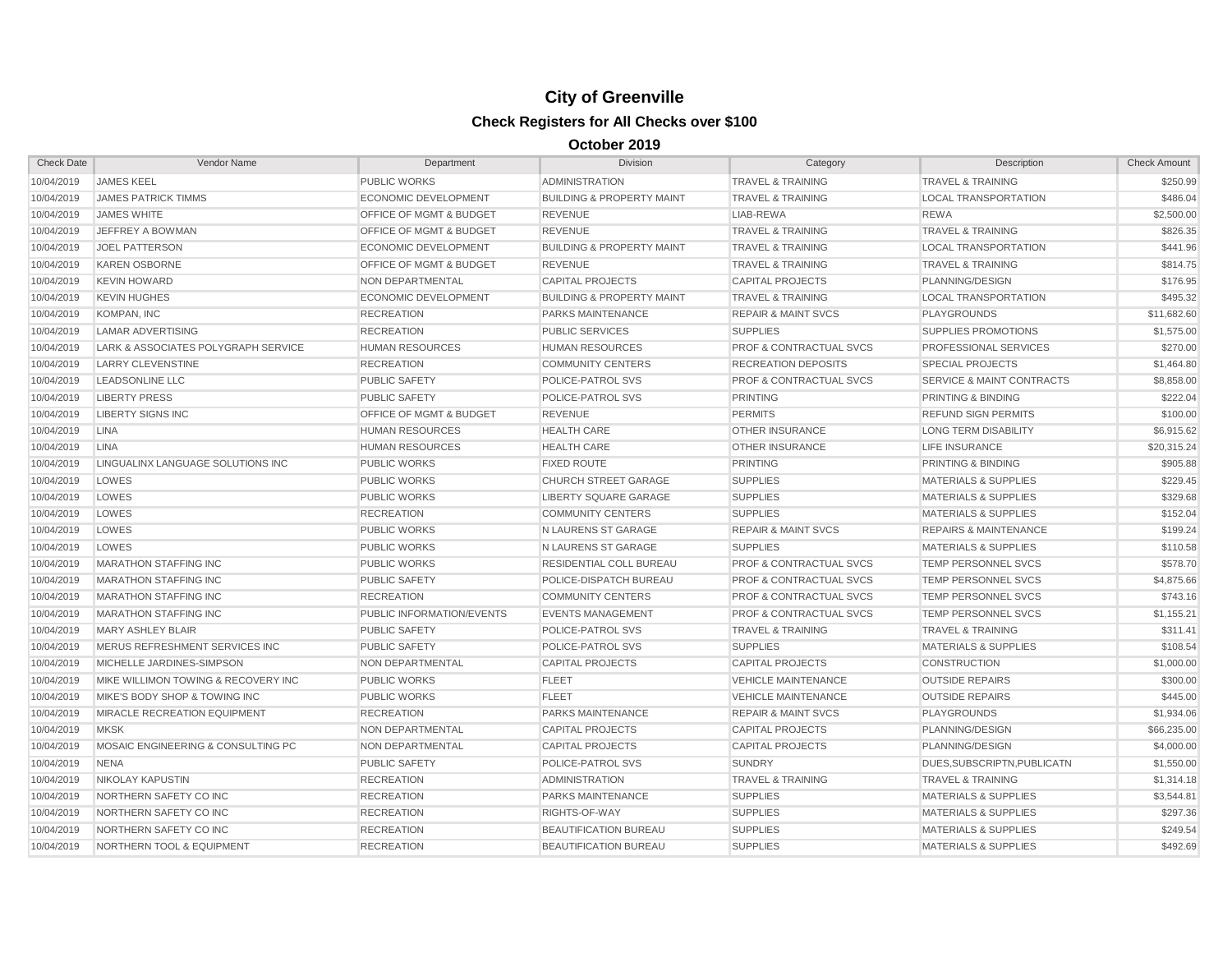| <b>Check Date</b> | Vendor Name                                    | Department                         | <b>Division</b>                  | Category                           | Description                          | <b>Check Amount</b> |
|-------------------|------------------------------------------------|------------------------------------|----------------------------------|------------------------------------|--------------------------------------|---------------------|
| 10/04/2019        | OFFICE DEPOT BSD                               | <b>PUBLIC SAFETY</b>               | POLICE-PATROL SVS                | <b>SUPPLIES</b>                    | <b>MATERIALS &amp; SUPPLIES</b>      | \$234.44            |
| 10/04/2019        | PANAGAKOS ASPHALT PAVING INC                   | <b>PUBLIC WORKS</b>                | <b>SEWERS BUREAU</b>             | <b>SUPPLIES</b>                    | <b>MATERIALS &amp; SUPPLIES</b>      | \$127.20            |
| 10/04/2019        | PANAGAKOS ASPHALT PAVING INC                   | <b>PUBLIC WORKS</b>                | <b>STORM DRAINS BUREAU</b>       | <b>SUPPLIES</b>                    | <b>MATERIALS &amp; SUPPLIES</b>      | \$127.20            |
| 10/04/2019        | <b>PANAGAKOS ASPHALT PAVING INC</b>            | <b>PUBLIC WORKS</b>                | <b>STREETS BUREAU</b>            | <b>SUPPLIES</b>                    | <b>MATERIALS &amp; SUPPLIES</b>      | \$254.40            |
| 10/04/2019        | <b>PAUL MCKINNEY</b>                           | <b>PUBLIC WORKS</b>                | PARKING ADMINISTRATION           | <b>TRAVEL &amp; TRAINING</b>       | <b>TRAVEL &amp; TRAINING</b>         | \$815.96            |
| 10/04/2019        | PEPSI-COLA BOTTLING CO                         | <b>RECREATION</b>                  | <b>PUBLIC SERVICES</b>           | <b>SUPPLIES</b>                    | <b>SALE CONCESSIONS</b>              | \$749.20            |
| 10/04/2019        | PETERBILT STORE OF GREENVILLE, THE             | <b>PUBLIC WORKS</b>                | <b>VEHICLE MAINTENANCE</b>       | <b>VEHICLE MAINTENANCE</b>         | <b>PARTS</b>                         | \$248.91            |
| 10/04/2019        | <b>PHILLIP CALVIN</b>                          | <b>RECREATION</b>                  | <b>PUBLIC SERVICES</b>           | <b>RECREATION FEES</b>             | REFUND FALLS PARK RENTALS            | \$437.50            |
| 10/04/2019        | PINNACLE ENVIRONMENTAL SERVICES INC            | <b>PUBLIC WORKS</b>                | <b>STORM DRAINS BUREAU</b>       | <b>PROF &amp; CONTRACTUAL SVCS</b> | PROFESSIONAL SERVICES                | \$8,703.00          |
| 10/04/2019        | <b>PRINTTEK INC</b>                            | <b>PUBLIC WORKS</b>                | <b>RECYCLING</b>                 | <b>PROF &amp; CONTRACTUAL SVCS</b> | ADVERTISING EXPENSE                  | \$1,795.80          |
| 10/04/2019        | <b>PRISMA HEALTH LIFE CENTER</b>               | <b>HUMAN RESOURCES</b>             | <b>HEALTH CARE</b>               | <b>SUNDRY</b>                      | <b>WELLNESS ACTIVITIES</b>           | \$750.00            |
| 10/04/2019        | <b>PROFORMA</b>                                | <b>NON DEPARTMENTAL</b>            | <b>CAPITAL PROJECTS</b>          | <b>CAPITAL PROJECTS</b>            | <b>CONSTRUCTION</b>                  | \$778.67            |
| 10/04/2019        | PROFORMA                                       | <b>PUBLIC WORKS</b>                | <b>FIXED ROUTE</b>               | <b>PRINTING</b>                    | <b>PRINTING &amp; BINDING</b>        | \$156.90            |
| 10/04/2019        | <b>PROFORMA</b>                                | C.D. DIVISION                      | <b>CDBG PROJECTS</b>             | <b>SUPPLIES</b>                    | <b>MATERIALS &amp; SUPPLIES</b>      | \$257.58            |
| 10/04/2019        | PUBLIC WORKS EQUIPMENT & SUPPLY INC            | <b>PUBLIC WORKS</b>                | <b>FLEET</b>                     | <b>VEHICLE MAINTENANCE</b>         | <b>OUTSIDE REPAIRS</b>               | \$2,357.27          |
| 10/04/2019        | R E MICHEL COMPANY LLC                         | <b>PUBLIC WORKS</b>                | <b>BUILDING SERVICE DIVISION</b> | <b>SUPPLIES</b>                    | <b>MATERIALS &amp; SUPPLIES</b>      | \$267.28            |
| 10/04/2019        | <b>RAI PRODUCTS</b>                            | <b>PUBLIC WORKS</b>                | <b>TRAFFIC ENGINEERING</b>       | <b>SUPPLIES</b>                    | M&S-SIGNALS                          | \$4,459.20          |
| 10/04/2019        | <b>REBECCA LINDLER</b>                         | PUBLIC SAFETY                      | POLICE-PATROL SVS                | <b>TRAVEL &amp; TRAINING</b>       | <b>TRAVEL &amp; TRAINING</b>         | \$406.89            |
| 10/04/2019        | <b>REBUILD UPSTATE</b>                         | C. D. DIVISION                     | <b>CDBG PROJECTS</b>             | <b>CD PROJECTS</b>                 | PUBLIC INFORMATION                   | \$12,838.37         |
| 10/04/2019        | <b>RENEWABLE WATER RESOURCES</b>               | <b>OFFICE OF MGMT &amp; BUDGET</b> | <b>REVENUE</b>                   | LIAB-REWA                          | <b>REWA</b>                          | \$35,625.00         |
| 10/04/2019        | <b>RICHARD MCCLURE</b>                         | <b>PUBLIC WORKS</b>                | <b>STREETS BUREAU</b>            | <b>TRAVEL &amp; TRAINING</b>       | <b>TRAVEL &amp; TRAINING</b>         | \$713.61            |
| 10/04/2019        | RIVERPLACE DEVELOPMENT II LLC                  | <b>PUBLIC WORKS</b>                | RIVERPLACE GARAGE                | <b>UTILITIES</b>                   | <b>ELECTRICITY</b>                   | \$263.84            |
| 10/04/2019        | <b>ROK BROTHERS INC</b>                        | <b>PUBLIC WORKS</b>                | <b>VEHICLE MAINTENANCE</b>       | <b>VEHICLE MAINTENANCE</b>         | <b>TIRES AND TUBES</b>               | \$459.24            |
| 10/04/2019        | <b>S C DEPARTMENT OF LABOR LICENSING &amp;</b> | <b>PUBLIC WORKS</b>                | <b>RIVER STREET GARAGE</b>       | <b>PROF &amp; CONTRACTUAL SVCS</b> | <b>SERVICE &amp; MAINT CONTRACTS</b> | \$100.00            |
| 10/04/2019        | <b>S C DEPARTMENT OF LABOR LICENSING &amp;</b> | <b>PUBLIC WORKS</b>                | <b>LIBERTY SQUARE GARAGE</b>     | <b>PROF &amp; CONTRACTUAL SVCS</b> | <b>SERVICE &amp; MAINT CONTRACTS</b> | \$100.00            |
| 10/04/2019        | <b>S C DEPARTMENT OF LABOR LICENSING &amp;</b> | <b>PUBLIC WORKS</b>                | <b>CHURCH STREET GARAGE</b>      | <b>PROF &amp; CONTRACTUAL SVCS</b> | <b>SERVICE &amp; MAINT CONTRACTS</b> | \$100.00            |
| 10/04/2019        | <b>S C DEPARTMENT OF LABOR LICENSING &amp;</b> | <b>PUBLIC WORKS</b>                | POINSETT GARAGE                  | <b>PROF &amp; CONTRACTUAL SVCS</b> | <b>SERVICE &amp; MAINT CONTRACTS</b> | \$150.00            |
| 10/04/2019        | S C DEPARTMENT OF LABOR LICENSING &            | <b>PUBLIC WORKS</b>                | S. SPRING STREET GARAGE          | <b>PROF &amp; CONTRACTUAL SVCS</b> | <b>SERVICE &amp; MAINT CONTRACTS</b> | \$200.00            |
| 10/04/2019        | <b>S C DEPARTMENT OF LABOR LICENSING &amp;</b> | <b>PUBLIC WORKS</b>                | <b>BUILDING SERVICE DIVISION</b> | <b>REPAIR &amp; MAINT SVCS</b>     | <b>REPAIRS &amp; MAINTENANCE</b>     | \$150.00            |
| 10/04/2019        | <b>S C DEPARTMENT OF LABOR LICENSING &amp;</b> | <b>PUBLIC WORKS</b>                | <b>RICHARDSON STREET GARAGE</b>  | <b>PROF &amp; CONTRACTUAL SVCS</b> | <b>SERVICE &amp; MAINT CONTRACTS</b> | \$100.00            |
| 10/04/2019        | <b>S C DEPARTMENT OF LABOR LICENSING &amp;</b> | <b>PUBLIC WORKS</b>                | <b>RIVERPLACE GARAGE</b>         | <b>PROF &amp; CONTRACTUAL SVCS</b> | <b>SERVICE &amp; MAINT CONTRACTS</b> | \$200.00            |
| 10/04/2019        | <b>S C RETIREMENT SYSTEM</b>                   | OFFICE OF MGMT & BUDGET            | <b>ACCOUNTING</b>                | PR-WH                              | RETIREMENT SVS PURCHASE              | \$1,395.87          |
| 10/04/2019        | <b>SAFE INDUSTRIES</b>                         | <b>FIRE</b>                        | <b>FIRE SUPPRESSION</b>          | <b>SUPPLIES</b>                    | OTHER MEDICAL SUPPLIES               | \$2,747.52          |
| 10/04/2019        | <b>SAM'S CLUB</b>                              | <b>RECREATION</b>                  | <b>PUBLIC SERVICES</b>           | <b>SUPPLIES</b>                    | OTHER BOO IN THE ZOO                 | \$1,553.54          |
| 10/04/2019        | <b>SAM'S CLUB</b>                              | <b>RECREATION</b>                  | <b>PUBLIC SERVICES</b>           | <b>SUPPLIES</b>                    | <b>SALE CONCESSIONS</b>              | \$316.73            |
| 10/04/2019        | <b>SARAH SCHWENZER</b>                         | <b>RECREATION</b>                  | <b>ADMINISTRATION</b>            | <b>TRAVEL &amp; TRAINING</b>       | <b>TRAVEL &amp; TRAINING</b>         | \$803.52            |
| 10/04/2019        | <b>SC STATE DISBURSEMENT UNIT</b>              | OFFICE OF MGMT & BUDGET            | <b>ACCOUNTING</b>                | PR-WH                              | <b>GARNISHMENTS</b>                  | \$2,515.80          |
| 10/04/2019        | <b>SEJ SERVICES LLC</b>                        | <b>RECREATION</b>                  | <b>TOURISM DISTRICT</b>          | <b>PROF &amp; CONTRACTUAL SVCS</b> | <b>SERVICE &amp; MAINT CONTRACTS</b> | \$4,445.50          |
| 10/04/2019        | <b>SEJ SERVICES LLC</b>                        | <b>PUBLIC WORKS</b>                | PARKING ADMINISTRATION           | <b>PROF &amp; CONTRACTUAL SVCS</b> | <b>SERVICE &amp; MAINT CONTRACTS</b> | \$600.00            |
| 10/04/2019        | <b>SEJ SERVICES LLC</b>                        | <b>RECREATION</b>                  | <b>PARKS MAINTENANCE</b>         | <b>PROF &amp; CONTRACTUAL SVCS</b> | <b>SERVICE &amp; MAINT CONTRACTS</b> | \$889.10            |
| 10/04/2019        | <b>SEJ SERVICES LLC</b>                        | <b>PUBLIC WORKS</b>                | <b>NON VEHICLE MAINTENANCE</b>   | <b>PROF &amp; CONTRACTUAL SVCS</b> | <b>SERVICE &amp; MAINT CONTRACTS</b> | \$429.00            |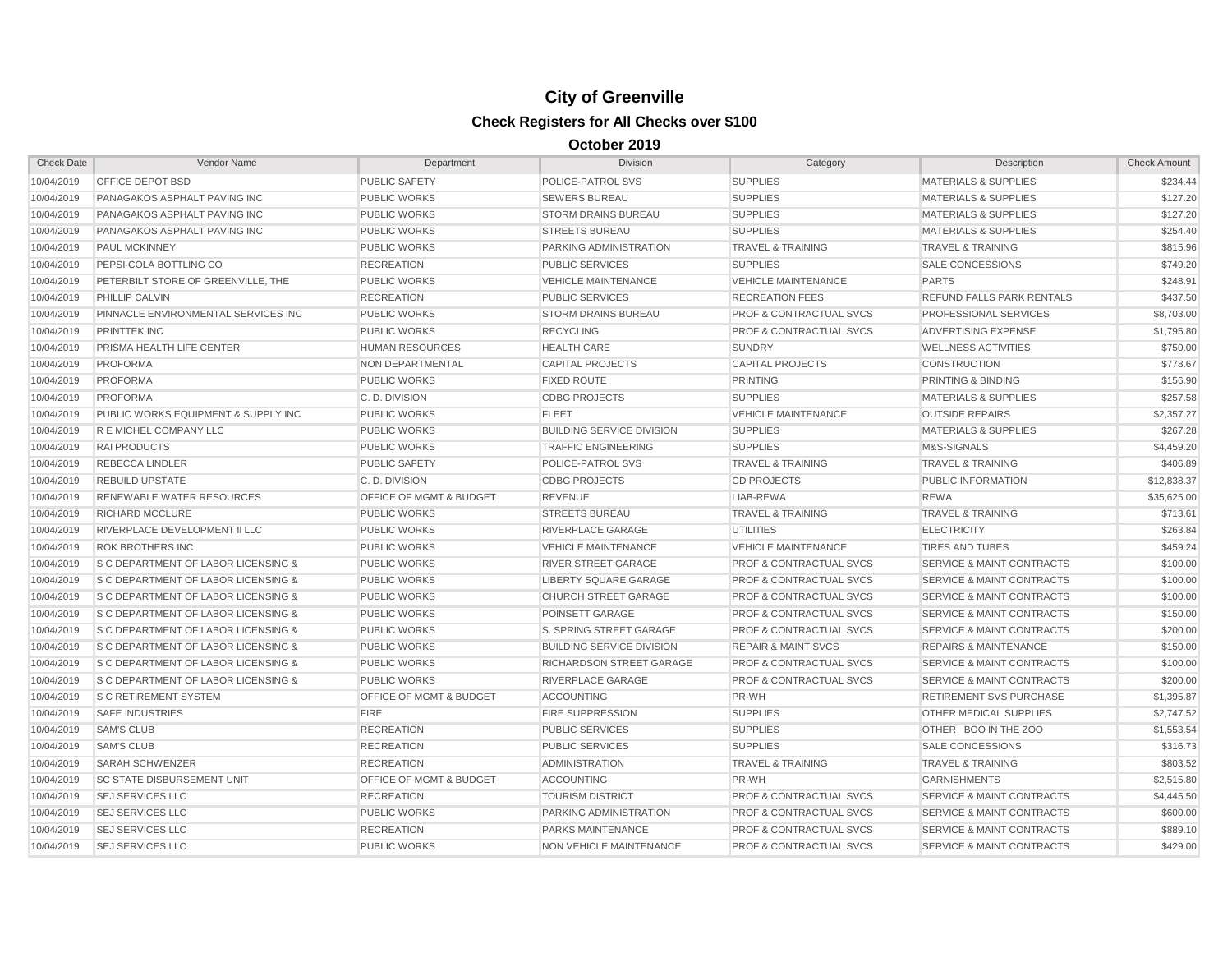| <b>Check Date</b> | Vendor Name                        | Department                         | <b>Division</b>                      | Category                           | Description                          | <b>Check Amount</b> |
|-------------------|------------------------------------|------------------------------------|--------------------------------------|------------------------------------|--------------------------------------|---------------------|
| 10/04/2019        | <b>SEJ SERVICES LLC</b>            | <b>PUBLIC SAFETY</b>               | POLICE-PATROL SVS                    | <b>PROF &amp; CONTRACTUAL SVCS</b> | <b>SERVICE &amp; MAINT CONTRACTS</b> | \$1,150.00          |
| 10/04/2019        | SIERRA CONTAINER GROUP LLC         | <b>PUBLIC WORKS</b>                | <b>RESIDENTIAL COLL BUREAU</b>       | <b>SUPPLIES</b>                    | M&S-CARTS                            | \$30.949.53         |
| 10/04/2019        | SIMPLIFIED OFFICE SYSTEMS          | <b>PUBLIC WORKS</b>                | STORMWATER MANAGEMENT                | <b>SUPPLIES</b>                    | OFFICE SUPPLIES&MATERIALS            | \$105.27            |
| 10/04/2019        | SIMPLIFIED OFFICE SYSTEMS          | <b>PUBLIC WORKS</b>                | <b>ENGINEERING</b>                   | <b>SUPPLIES</b>                    | <b>OFFICE SUPPLIES&amp;MATERIALS</b> | \$105.26            |
| 10/04/2019        | SNIDER FLEET SOLUTIONS             | <b>PUBLIC WORKS</b>                | <b>FLEET</b>                         | <b>VEHICLE MAINTENANCE</b>         | <b>OUTSIDE REPAIRS</b>               | \$3,028.50          |
| 10/04/2019        | <b>SODFATHER INC</b>               | <b>PUBLIC WORKS</b>                | <b>STREETS BUREAU</b>                | <b>PROF &amp; CONTRACTUAL SVCS</b> | <b>SERVICE &amp; MAINT CONTRACTS</b> | \$720.83            |
| 10/04/2019        | <b>SODFATHER INC</b>               | <b>PUBLIC WORKS</b>                | <b>SEWERS BUREAU</b>                 | <b>PROF &amp; CONTRACTUAL SVCS</b> | MAINTENANCE CONTRACTS                | \$720.83            |
| 10/04/2019        | SODFATHER INC                      | <b>PUBLIC WORKS</b>                | <b>FLEET</b>                         | <b>PROF &amp; CONTRACTUAL SVCS</b> | <b>SERVICE &amp; MAINT CONTRACTS</b> | \$720.83            |
| 10/04/2019        | <b>SODFATHER INC</b>               | <b>RECREATION</b>                  | PARKS MAINTENANCE                    | <b>PROF &amp; CONTRACTUAL SVCS</b> | <b>SERVICE &amp; MAINT CONTRACTS</b> | \$720.82            |
| 10/04/2019        | <b>SODFATHER INC</b>               | <b>PUBLIC WORKS</b>                | <b>STORM DRAINS BUREAU</b>           | <b>PROF &amp; CONTRACTUAL SVCS</b> | <b>SERVICE &amp; MAINT CONTRACTS</b> | \$720.83            |
| 10/04/2019        | <b>SOUTH CAROLINA CHAPTER IAEI</b> | <b>ECONOMIC DEVELOPMENT</b>        | <b>BUILDING &amp; PROPERTY MAINT</b> | <b>TRAVEL &amp; TRAINING</b>       | <b>TRAVEL &amp; TRAINING</b>         | \$1,000.00          |
| 10/04/2019        | SOUTHEASTERN PAPER GROUP           | <b>PUBLIC WORKS</b>                | <b>BUILDING SERVICE DIVISION</b>     | <b>SUPPLIES</b>                    | <b>JANITORIAL SUPPLIES</b>           | \$575.91            |
| 10/04/2019        | SQUIRE PATTON BOGGS LLP            | <b>CITY MANAGER</b>                | <b>CITY MANAGER</b>                  | <b>PROF &amp; CONTRACTUAL SVCS</b> | <b>PROFESSIONAL SERVICES</b>         | \$5,000.00          |
| 10/04/2019        | <b>STEEN ENTERPRISES INC</b>       | <b>RECREATION</b>                  | <b>TOURISM DISTRICT</b>              | <b>VEHICLES</b>                    | <b>VEHICLE</b>                       | \$3,633.45          |
| 10/04/2019        | <b>STEEN ENTERPRISES INC</b>       | <b>PUBLIC WORKS</b>                | <b>STREETS BUREAU</b>                | <b>VEHICLES</b>                    | <b>VEHICLE</b>                       | \$3.947.23          |
| 10/04/2019        | <b>STERLING LAND TRUST</b>         | <b>HOME</b>                        | <b>HOME PROJECTS</b>                 | <b>CD PROJECTS</b>                 | <b>ACTIVITIES SP SUBRECIPIEN</b>     | \$3,800.00          |
| 10/04/2019        | <b>STEVEN GALLANT</b>              | <b>ECONOMIC DEVELOPMENT</b>        | <b>BUILDING &amp; PROPERTY MAINT</b> | <b>TRAVEL &amp; TRAINING</b>       | <b>LOCAL TRANSPORTATION</b>          | \$1,121.95          |
| 10/04/2019        | <b>SUPERION LLC</b>                | <b>OFFICE OF MGMT &amp; BUDGET</b> | <b>INFORMATION TECHNOLOGY</b>        | <b>PROF &amp; CONTRACTUAL SVCS</b> | <b>SERVICE &amp; MAINT CONTRACTS</b> | \$14,083.02         |
| 10/04/2019        | <b>SUPERION LLC</b>                | NON DEPARTMENTAL                   | <b>CAPITAL PROJECTS</b>              | <b>CAPITAL PROJECTS</b>            | <b>EQUIPMENT</b>                     | \$1,203.20          |
| 10/04/2019        | <b>TALENT MANAGEMENT SOLUTIONS</b> | <b>RECREATION</b>                  | <b>BEAUTIFICATION BUREAU</b>         | <b>PROF &amp; CONTRACTUAL SVCS</b> | TEMP PERSONNEL SVCS                  | \$407.76            |
| 10/04/2019        | <b>TALENT MANAGEMENT SOLUTIONS</b> | <b>PUBLIC SAFETY</b>               | POLICE-ADMIN SVCS                    | <b>PROF &amp; CONTRACTUAL SVCS</b> | <b>TEMP PERSONNEL SVCS</b>           | \$607.20            |
| 10/04/2019        | <b>TALENT MANAGEMENT SOLUTIONS</b> | <b>RECREATION</b>                  | <b>ADMINISTRATION</b>                | <b>PROF &amp; CONTRACTUAL SVCS</b> | TEMP PERSONNEL SVCS                  | \$679.60            |
| 10/04/2019        | <b>TALENT MANAGEMENT SOLUTIONS</b> | <b>RECREATION</b>                  | <b>PUBLIC SERVICES</b>               | <b>PROF &amp; CONTRACTUAL SVCS</b> | TEMP PERSONNEL SVCS                  | \$1,173.60          |
| 10/04/2019        | TALENT MANAGEMENT SOLUTIONS        | <b>RECREATION</b>                  | <b>PARKS MAINTENANCE</b>             | <b>PROF &amp; CONTRACTUAL SVCS</b> | TEMP PERSONNEL SVCS                  | \$2,718.40          |
| 10/04/2019        | <b>TALENT MANAGEMENT SOLUTIONS</b> | <b>PUBLIC WORKS</b>                | <b>FIXED ROUTE</b>                   | <b>PROF &amp; CONTRACTUAL SVCS</b> | <b>TEMP PERSONNEL SVCS</b>           | \$3,383.97          |
| 10/04/2019        | <b>TALENT MANAGEMENT SOLUTIONS</b> | <b>PUBLIC WORKS</b>                | <b>SEWERS BUREAU</b>                 | <b>PROF &amp; CONTRACTUAL SVCS</b> | <b>TEMP PERSONNEL SVCS</b>           | \$1,123.20          |
| 10/04/2019        | TALENT MANAGEMENT SOLUTIONS        | <b>RECREATION</b>                  | <b>TOURISM DISTRICT</b>              | <b>PROF &amp; CONTRACTUAL SVCS</b> | TEMP PERSONNEL SVCS                  | \$679.60            |
| 10/04/2019        | <b>TALENT MANAGEMENT SOLUTIONS</b> | <b>RECREATION</b>                  | <b>COMMUNITY CENTERS</b>             | PROF & CONTRACTUAL SVCS            | <b>TEMP PERSONNEL SVCS</b>           | \$458.04            |
| 10/04/2019        | THERMO KING OF GREENVILLE          | <b>PUBLIC WORKS</b>                | <b>VEHICLE MAINTENANCE</b>           | <b>VEHICLE MAINTENANCE</b>         | <b>OUTSIDE REPAIRS</b>               | \$122.76            |
| 10/04/2019        | <b>THOMAS &amp; HUTTON</b>         | <b>NON DEPARTMENTAL</b>            | <b>CAPITAL PROJECTS</b>              | <b>CAPITAL PROJECTS</b>            | PLANNING/DESIGN                      | \$16,440.00         |
| 10/04/2019        | <b>TIM COGGINS</b>                 | <b>ECONOMIC DEVELOPMENT</b>        | <b>BUILDING &amp; PROPERTY MAINT</b> | <b>TRAVEL &amp; TRAINING</b>       | <b>LOCAL TRANSPORTATION</b>          | \$422.82            |
| 10/04/2019        | <b>TPM</b>                         | <b>NON DEPARTMENTAL</b>            | <b>CAPITAL PROJECTS</b>              | <b>CAPITAL PROJECTS</b>            | <b>CONSTRUCTION</b>                  | \$196.08            |
| 10/04/2019        | <b>TRAVIS SUMMEY</b>               | OFFICE OF MGMT & BUDGET            | <b>REVENUE</b>                       | <b>TRAVEL &amp; TRAINING</b>       | <b>LOCAL TRANSPORTATION</b>          | \$194.88            |
| 10/04/2019        | <b>TRAVIS SUMMEY</b>               | <b>OFFICE OF MGMT &amp; BUDGET</b> | <b>REVENUE</b>                       | <b>TRAVEL &amp; TRAINING</b>       | <b>TRAVEL &amp; TRAINING</b>         | \$837.95            |
| 10/04/2019        | U S DEPARTMENT OF EDUCATION        | <b>OFFICE OF MGMT &amp; BUDGET</b> | <b>ACCOUNTING</b>                    | PR-WH                              | <b>GARNISHMENTS</b>                  | \$169.31            |
| 10/04/2019        | U S DEPARTMENT OF EDUCATION AWG    | <b>OFFICE OF MGMT &amp; BUDGET</b> | <b>ACCOUNTING</b>                    | PR-WH                              | <b>GARNISHMENTS</b>                  | \$119.46            |
| 10/04/2019        | UNIFIRST                           | <b>PUBLIC WORKS</b>                | <b>VEHICLE MAINTENANCE</b>           | <b>SUPPLIES</b>                    | <b>CLOTHING &amp; UNIFORMS</b>       | \$109.47            |
| 10/04/2019        | UNITED WAY OF GREENVILLE COUNTY    | <b>OFFICE OF MGMT &amp; BUDGET</b> | <b>ACCOUNTING</b>                    | PR-WH                              | UNITED WAY                           | \$2,025.11          |
| 10/04/2019        | UNIVERSITY OF GEORGIA - VET MED    | <b>RECREATION</b>                  | <b>ADMINISTRATION</b>                | <b>PROF &amp; CONTRACTUAL SVCS</b> | PROFESSIONAL SERVICES                | \$200.00            |
| 10/04/2019        | <b>UPSTATE INTERNATIONAL</b>       | <b>PUBLIC WORKS</b>                | <b>FIXED ROUTE</b>                   | <b>PRINTING</b>                    | <b>PRINTING &amp; BINDING</b>        | \$257.04            |
| 10/04/2019        | <b>VULCAN INC</b>                  | <b>PUBLIC WORKS</b>                | <b>TRAFFIC ENGINEERING</b>           | <b>SUPPLIES</b>                    | M&S-SIGNS                            | \$1,219.00          |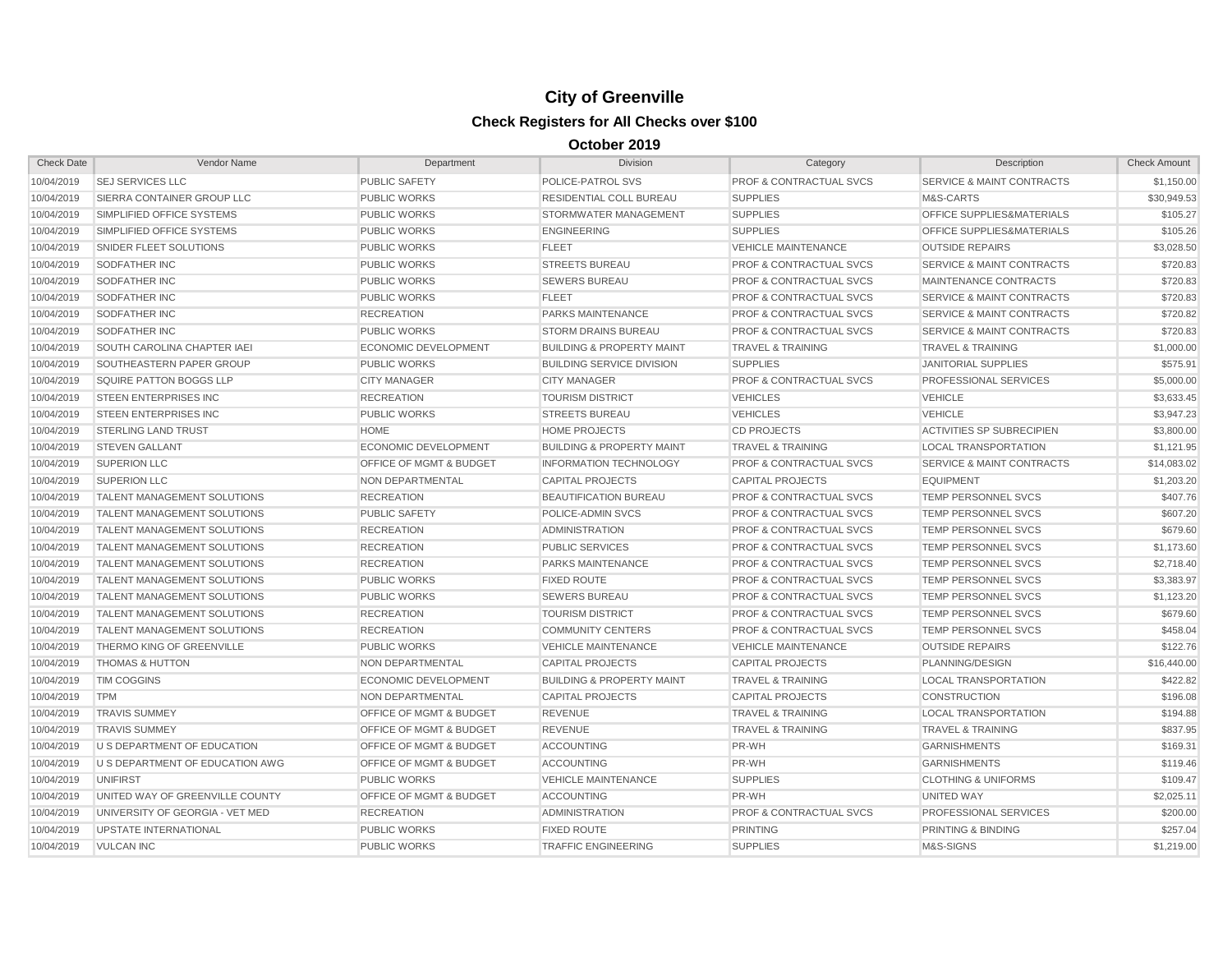| <b>Check Date</b> | Vendor Name                         | Department                  | <b>Division</b>                      | Category                           | Description                          | <b>Check Amount</b> |
|-------------------|-------------------------------------|-----------------------------|--------------------------------------|------------------------------------|--------------------------------------|---------------------|
| 10/04/2019        | WALMART COMMUNITY/RFCSLLC           | <b>RECREATION</b>           | <b>COMMUNITY CENTERS</b>             | <b>SUPPLIES</b>                    | <b>MATERIALS &amp; SUPPLIES</b>      | \$747.75            |
| 10/04/2019        | <b>WALMART COMMUNITY/RFCSLLC</b>    | <b>PUBLIC SAFETY</b>        | POLICE-PATROL SVS                    | <b>SUPPLIES</b>                    | <b>MATERIALS &amp; SUPPLIES</b>      | \$649.25            |
| 10/04/2019        | <b>WELLS FARGO &amp; CO</b>         | <b>RECREATION</b>           | <b>TOURISM DISTRICT</b>              | <b>PROF &amp; CONTRACTUAL SVCS</b> | <b>PROFESSIONAL SERVICES</b>         | \$100.00            |
| 10/04/2019        | WHITE HORSE PACKAGING CO            | <b>RECREATION</b>           | <b>ADMINISTRATION</b>                | <b>SUPPLIES</b>                    | <b>JANITORIAL SUPPLIES</b>           | \$599.60            |
| 10/04/2019        | WHITE HORSE PACKAGING CO            | <b>PUBLIC WORKS</b>         | <b>RIVER STREET GARAGE</b>           | <b>REPAIR &amp; MAINT SVCS</b>     | <b>REPAIRS &amp; MAINTENANCE</b>     | \$890.82            |
| 10/04/2019        | <b>WILLIAM BOWEN</b>                | <b>ECONOMIC DEVELOPMENT</b> | <b>BUILDING &amp; PROPERTY MAINT</b> | <b>TRAVEL &amp; TRAINING</b>       | <b>LOCAL TRANSPORTATION</b>          | \$370.62            |
| 10/04/2019        | <b>WP LAW INC</b>                   | <b>RECREATION</b>           | <b>TOURISM DISTRICT</b>              | <b>REPAIR &amp; MAINT SVCS</b>     | <b>FOUNTAIN REPAIR</b>               | \$1,900.00          |
| 10/04/2019        | WYOMING CHILD SUPPORT ENFORCEMENT   | OFFICE OF MGMT & BUDGET     | <b>ACCOUNTING</b>                    | PR-WH                              | <b>GARNISHMENTS</b>                  | \$154.61            |
| 10/04/2019        | <b>ZERO WASTE USA INC</b>           | <b>RECREATION</b>           | PARKS MAINTENANCE                    | <b>SUPPLIES</b>                    | <b>MATERIALS &amp; SUPPLIES</b>      | \$2,499.50          |
| 10/11/2019        | 1ST TIMOTHY 4:4 LLC                 | <b>PUBLIC WORKS</b>         | PARKING ADMINISTRATION               | <b>PROF &amp; CONTRACTUAL SVCS</b> | <b>RENTAL EXPENSE</b>                | \$480.00            |
| 10/11/2019        | A SERVICES GROUP LLC                | <b>RECREATION</b>           | <b>ADMINISTRATION</b>                | <b>PROF &amp; CONTRACTUAL SVCS</b> | <b>SERVICE &amp; MAINT CONTRACTS</b> | \$1,382.54          |
| 10/11/2019        | <b>A THOMAS PICKETT</b>             | <b>MUNICIPAL COURT</b>      | <b>MUNICIPAL COURT</b>               | <b>COURT LIABILITY</b>             | <b>COURT-RESTITUTION</b>             | \$200.00            |
| 10/11/2019        | <b>ACE ENERGY</b>                   | <b>PUBLIC WORKS</b>         | <b>ADMINISTRATION</b>                | <b>VEHICLE MAINTENANCE</b>         | <b>FUEL</b>                          | \$16,763.23         |
| 10/11/2019        | ADVANCE AUTO PARTS                  | <b>PUBLIC WORKS</b>         | <b>VEHICLE MAINTENANCE</b>           | <b>VEHICLE MAINTENANCE</b>         | <b>SMALL PARTS</b>                   | \$136.94            |
| 10/11/2019        | ADVANCED DOOR SYSTEMS INC           | <b>PUBLIC WORKS</b>         | <b>BUILDING SERVICE DIVISION</b>     | <b>REPAIR &amp; MAINT SVCS</b>     | <b>REPAIRS &amp; MAINTENANCE</b>     | \$194.94            |
| 10/11/2019        | ADVANCED SECURITY CONNECTIONS LLC   | NON DEPARTMENTAL            | <b>CAPITAL PROJECTS</b>              | <b>PROF &amp; CONTRACTUAL SVCS</b> | <b>SERVICE &amp; MAINT CONTRACTS</b> | \$8,385.96          |
| 10/11/2019        | ALLISON BROCKMAN                    | <b>NON DEPARTMENTAL</b>     | <b>MISC GRANTS</b>                   | <b>TRAVEL &amp; TRAINING</b>       | <b>TRAVEL &amp; TRAINING</b>         | \$160.00            |
| 10/11/2019        | <b>ANDREW HOUSTON</b>               | <b>PUBLIC SAFETY</b>        | POLICE-PATROL SVS                    | <b>TRAVEL &amp; TRAINING</b>       | <b>TRAVEL &amp; TRAINING</b>         | \$194.00            |
| 10/11/2019        | <b>ARC</b>                          | C.D. DIVISION               | <b>CDBG PROJECTS</b>                 | <b>SUPPLIES</b>                    | <b>MATERIALS &amp; SUPPLIES</b>      | \$106.00            |
| 10/11/2019        | ARC3 GASES INC                      | <b>RECREATION</b>           | <b>ADMINISTRATION</b>                | <b>SUPPLIES</b>                    | M&S-VETERINARY                       | \$511.72            |
| 10/11/2019        | <b>ARC3 GASES INC</b>               | <b>FIRE</b>                 | <b>FIRE SUPPRESSION</b>              | <b>SUPPLIES</b>                    | <b>OTHER MEDICAL SUPPLIES</b>        | \$153.84            |
| 10/11/2019        | ASSA ABLOY ENTRANCE SYSTEMS GREENVI | <b>PUBLIC WORKS</b>         | <b>BUILDING SERVICE DIVISION</b>     | <b>REPAIR &amp; MAINT SVCS</b>     | <b>REPAIRS &amp; MAINTENANCE</b>     | \$265.00            |
| 10/11/2019        | <b>BATTERY SPECIALISTS INC</b>      | <b>PUBLIC WORKS</b>         | <b>BUILDING SERVICE DIVISION</b>     | <b>SUPPLIES</b>                    | <b>MATERIALS &amp; SUPPLIES</b>      | \$155.54            |
| 10/11/2019        | BATTERY SPECIALISTS INC             | <b>FIRE</b>                 | <b>FIRE PREVENTION</b>               | <b>SUPPLIES</b>                    | <b>MATERIALS &amp; SUPPLIES</b>      | \$174.14            |
| 10/11/2019        | <b>BEAU WELLING DESIGN</b>          | <b>ECONOMIC DEVELOPMENT</b> | ECONOMIC DEVELOPMENT                 | <b>PROF &amp; CONTRACTUAL SVCS</b> | <b>PROFESSIONAL SERVICES</b>         | \$1,200.00          |
| 10/11/2019        | <b>BELK</b>                         | MUNICIPAL COURT             | <b>MUNICIPAL COURT</b>               | <b>COURT LIABILITY</b>             | <b>COURT-RESTITUTION</b>             | \$198.00            |
| 10/11/2019        | <b>BEST BEST &amp; KRIEGER LLP</b>  | <b>CITY ATTORNEY</b>        | <b>CITY ATTORNEY</b>                 | <b>PROF &amp; CONTRACTUAL SVCS</b> | PROFESSIONAL SERVICES                | \$4,402.00          |
| 10/11/2019        | <b>BOBCAT OF GREENVILLE</b>         | <b>PUBLIC WORKS</b>         | <b>STORM DRAINS BUREAU</b>           | <b>PROF &amp; CONTRACTUAL SVCS</b> | <b>EQUIPMENT RENTAL</b>              | \$3,556.00          |
| 10/11/2019        | BORDER STATES INDUSTRIES INC        | <b>PUBLIC WORKS</b>         | <b>TRAFFIC ENGINEERING</b>           | <b>SUPPLIES</b>                    | M&S-SIGNALS                          | \$5,830.00          |
| 10/11/2019        | BRIDGESTONE AMERICAS TIRE OPERATION | <b>PUBLIC WORKS</b>         | <b>FIXED ROUTE</b>                   | <b>VEHICLE MAINTENANCE</b>         | <b>TIRES AND TUBES</b>               | \$147.00            |
| 10/11/2019        | <b>BWI COMPANIES INC</b>            | <b>RECREATION</b>           | <b>TOURISM DISTRICT</b>              | <b>SUPPLIES</b>                    | <b>MATERIALS &amp; SUPPLIES</b>      | \$953.78            |
| 10/11/2019        | <b>CARDIAC SCIENCE INC</b>          | <b>FIRE</b>                 | <b>FIRE SUPPRESSION</b>              | <b>SUPPLIES</b>                    | <b>OTHER MEDICAL SUPPLIES</b>        | \$335.88            |
| 10/11/2019        | CAROLINA CONCRETE COMPANY INC       | <b>PUBLIC WORKS</b>         | <b>STREETS BUREAU</b>                | <b>SUPPLIES</b>                    | <b>MATERIALS &amp; SUPPLIES</b>      | \$1,056.83          |
| 10/11/2019        | CAROLINA INDUSTRIAL EQUIPMENT INC   | <b>PUBLIC WORKS</b>         | <b>FLEET</b>                         | <b>SUPPLIES</b>                    | <b>MATERIALS &amp; SUPPLIES</b>      | \$440.14            |
| 10/11/2019        | <b>CATHRINE HODGE</b>               | <b>MUNICIPAL COURT</b>      | <b>MUNICIPAL COURT</b>               | <b>COURT LIABILITY</b>             | <b>COURT-RESTITUTION</b>             | \$350.00            |
| 10/11/2019        | CDW/G                               | OFFICE OF MGMT & BUDGET     | <b>INFORMATION TECHNOLOGY</b>        | <b>SUPPLIES</b>                    | <b>MATERIALS &amp; SUPPLIES</b>      | \$219.37            |
| 10/11/2019        | <b>CHEMTEK INC</b>                  | <b>PUBLIC WORKS</b>         | <b>STREETS BUREAU</b>                | <b>SUPPLIES</b>                    | <b>MATERIALS &amp; SUPPLIES</b>      | \$1,592.98          |
| 10/11/2019        | <b>CHRISTOPHER SALTERS</b>          | <b>ECONOMIC DEVELOPMENT</b> | <b>BUILDING &amp; PROPERTY MAINT</b> | <b>TRAVEL &amp; TRAINING</b>       | <b>TRAVEL &amp; TRAINING</b>         | \$452.48            |
| 10/11/2019        | <b>CINTAS</b>                       | <b>PUBLIC WORKS</b>         | <b>BUILDING SERVICE DIVISION</b>     | <b>SUPPLIES</b>                    | <b>MATERIALS &amp; SUPPLIES</b>      | \$103.04            |
| 10/11/2019        | <b>CINTAS</b>                       | <b>PUBLIC WORKS</b>         | <b>RESIDENTIAL COLL BUREAU</b>       | <b>SUPPLIES</b>                    | <b>MATERIALS &amp; SUPPLIES</b>      | \$206.06            |
| 10/11/2019        | <b>CINTAS</b>                       | <b>PUBLIC WORKS</b>         | <b>STORM DRAINS BUREAU</b>           | <b>SUPPLIES</b>                    | <b>MATERIALS &amp; SUPPLIES</b>      | \$206.06            |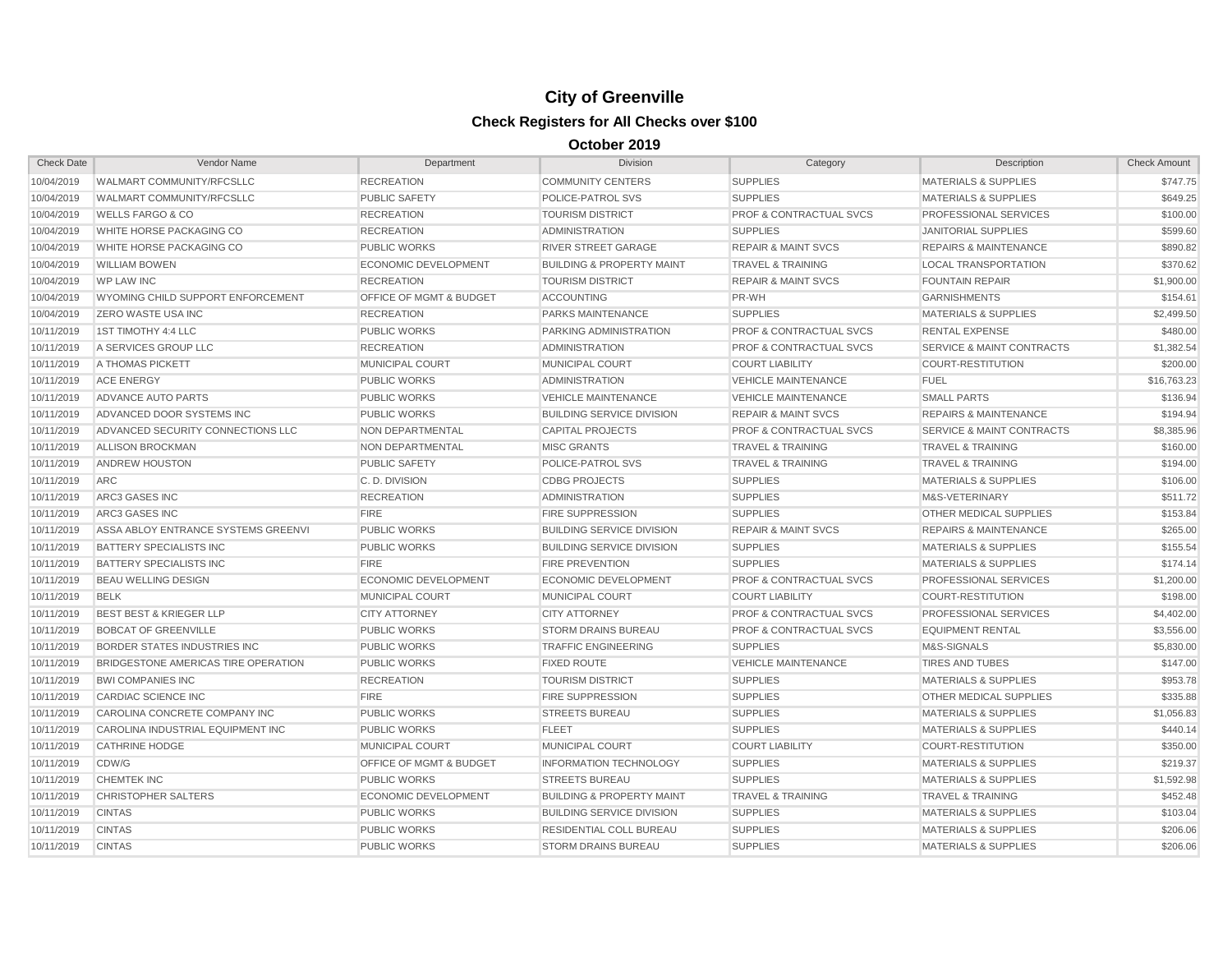| <b>Check Date</b> | Vendor Name                            | Department                         | <b>Division</b>                      | Category                           | Description                      | <b>Check Amount</b> |
|-------------------|----------------------------------------|------------------------------------|--------------------------------------|------------------------------------|----------------------------------|---------------------|
| 10/11/2019        | <b>CINTAS</b>                          | <b>PUBLIC WORKS</b>                | <b>STREETS BUREAU</b>                | <b>SUPPLIES</b>                    | <b>MATERIALS &amp; SUPPLIES</b>  | \$206.06            |
| 10/11/2019        | <b>CINTAS</b>                          | <b>PUBLIC WORKS</b>                | <b>SEWERS BUREAU</b>                 | <b>SUPPLIES</b>                    | <b>MATERIALS &amp; SUPPLIES</b>  | \$206.06            |
| 10/11/2019        | <b>CINTAS</b>                          | <b>PUBLIC WORKS</b>                | <b>FLEET</b>                         | <b>SUPPLIES</b>                    | <b>CLOTHING &amp; UNIFORMS</b>   | \$353.30            |
| 10/11/2019        | <b>CINTAS</b>                          | <b>PUBLIC WORKS</b>                | <b>FLEET</b>                         | <b>SUPPLIES</b>                    | <b>MATERIALS &amp; SUPPLIES</b>  | \$103.04            |
| 10/11/2019        | CINTAS FIRE PROTECTION 636525          | <b>PUBLIC WORKS</b>                | <b>BUILDING SERVICE DIVISION</b>     | <b>REPAIR &amp; MAINT SVCS</b>     | <b>REPAIRS &amp; MAINTENANCE</b> | \$540.82            |
| 10/11/2019        | <b>CITY WELDING SERVICE</b>            | <b>PUBLIC WORKS</b>                | <b>CBD TIF CREW</b>                  | <b>SUPPLIES</b>                    | <b>MATERIALS &amp; SUPPLIES</b>  | \$185.00            |
| 10/11/2019        | <b>CITY WELDING SERVICE</b>            | <b>RECREATION</b>                  | <b>ADMINISTRATION</b>                | <b>REPAIR &amp; MAINT SVCS</b>     | <b>REPAIRS &amp; MAINTENANCE</b> | \$119.50            |
| 10/11/2019        | CITYZEN SOLUTIONS INC PUBLIC INPUT     | <b>RECREATION</b>                  | PARKS AND RECREATION                 | <b>PROF &amp; CONTRACTUAL SVCS</b> | PROFESSIONAL SERVICES            | \$3,000.00          |
| 10/11/2019        | CITYZEN SOLUTIONS INC PUBLIC INPUT     | NON DEPARTMENTAL                   | <b>CAPITAL PROJECTS</b>              | <b>CAPITAL PROJECTS</b>            | PLANNING/DESIGN                  | \$9,500.00          |
| 10/11/2019        | CLINE HOSE & HYDRAULICS LLC            | <b>PUBLIC WORKS</b>                | <b>SEWERS BUREAU</b>                 | <b>SUPPLIES</b>                    | <b>MATERIALS &amp; SUPPLIES</b>  | \$131.95            |
| 10/11/2019        | <b>CLINE HOSE &amp; HYDRAULICS LLC</b> | <b>PUBLIC WORKS</b>                | <b>CBD TIF CREW</b>                  | <b>SUPPLIES</b>                    | <b>MATERIALS &amp; SUPPLIES</b>  | \$158.86            |
| 10/11/2019        | COMMUNICATION SERVICE CENTER INC       | <b>PUBLIC WORKS</b>                | <b>BUILDING SERVICE DIVISION</b>     | <b>COMMUNICATIONS</b>              | <b>OTHER</b>                     | \$152.64            |
| 10/11/2019        | <b>COMPADRES GRILL</b>                 | <b>MUNICIPAL COURT</b>             | <b>MUNICIPAL COURT</b>               | <b>COURT LIABILITY</b>             | <b>COURT-RESTITUTION</b>         | \$100.00            |
| 10/11/2019        | CONCRETE SUPPLY COMPANY LLC            | <b>PUBLIC WORKS</b>                | <b>STREETS BUREAU</b>                | <b>SUPPLIES</b>                    | <b>MATERIALS &amp; SUPPLIES</b>  | \$1,282.60          |
| 10/11/2019        | <b>CORE &amp; MAIN LP</b>              | <b>PUBLIC WORKS</b>                | <b>STORM DRAINS BUREAU</b>           | <b>SUPPLIES</b>                    | <b>CONSTRUCTION &amp; REPAIR</b> | \$2,418.92          |
| 10/11/2019        | <b>COVETRUS NORTH AMERICA</b>          | <b>RECREATION</b>                  | <b>ADMINISTRATION</b>                | <b>SUPPLIES</b>                    | M&S-VETERINARY                   | \$199.40            |
| 10/11/2019        | <b>COWART AWARDS INC</b>               | <b>FIRE</b>                        | <b>FIRE SERVICES</b>                 | <b>SUPPLIES</b>                    | <b>MATERIALS &amp; SUPPLIES</b>  | \$251.22            |
| 10/11/2019        | <b>CRAIG GAULDEN &amp; DAVIS</b>       | NON DEPARTMENTAL                   | <b>CAPITAL PROJECTS</b>              | <b>CAPITAL PROJECTS</b>            | PLANNING/DESIGN                  | \$7,320.00          |
| 10/11/2019        | <b>CUBIC ITS INC</b>                   | <b>PUBLIC WORKS</b>                | <b>TRAFFIC ENGINEERING</b>           | <b>PROF &amp; CONTRACTUAL SVCS</b> | <b>SPECIAL PROJECTS</b>          | \$5,177.04          |
| 10/11/2019        | <b>CUMMINS ATLANTIC</b>                | <b>PUBLIC WORKS</b>                | <b>FLEET</b>                         | <b>VEHICLE MAINTENANCE</b>         | <b>OUTSIDE REPAIRS</b>           | \$391.00            |
| 10/11/2019        | <b>CZB LLC</b>                         | NON DEPARTMENTAL                   | <b>CAPITAL PROJECTS</b>              | <b>CAPITAL PROJECTS</b>            | PLANNING/DESIGN                  | \$32,625.00         |
| 10/11/2019        | <b>DARLENE HOLBROOKS</b>               | <b>PUBLIC SAFETY</b>               | POLICE-PATROL SVS                    | <b>TRAVEL &amp; TRAINING</b>       | <b>TRAVEL &amp; TRAINING</b>     | \$214.00            |
| 10/11/2019        | <b>DELL MARKETING LP</b>               | <b>RECREATION</b>                  | <b>PUBLIC SERVICES</b>               | <b>SUPPLIES</b>                    | <b>MATERIALS &amp; SUPPLIES</b>  | \$4,131.70          |
| 10/11/2019        | <b>DELL MARKETING LP</b>               | OFFICE OF MGMT & BUDGET            | <b>INFORMATION TECHNOLOGY</b>        | <b>MIS PROJECTS</b>                | <b>PCS/UPGRADES</b>              | \$1,188.41          |
| 10/11/2019        | <b>DENNIS GARRISON</b>                 | <b>ECONOMIC DEVELOPMENT</b>        | <b>BUILDING &amp; PROPERTY MAINT</b> | <b>TRAVEL &amp; TRAINING</b>       | <b>TRAVEL &amp; TRAINING</b>     | \$107.20            |
| 10/11/2019        | DEVSOFT SOLUTIONS LLC                  | OFFICE OF MGMT & BUDGET            | <b>INFORMATION TECHNOLOGY</b>        | <b>PROF &amp; CONTRACTUAL SVCS</b> | PROFESSIONAL SERVICES            | \$660.00            |
| 10/11/2019        | DISCOVER UPCOUNTRY CAROLINA ASSOC      | OFFICE OF MGMT & BUDGET            | NON-DEPARTMENTAL                     | ACCOUNTS PAYABLE(MANUAL)           | <b>SPECIAL PROJECTS</b>          | \$5,000.00          |
| 10/11/2019        | <b>DISYS SOLUTIONS INC</b>             | <b>OFFICE OF MGMT &amp; BUDGET</b> | <b>INFORMATION TECHNOLOGY</b>        | <b>SUPPLIES</b>                    | <b>MATERIALS &amp; SUPPLIES</b>  | \$1,414.93          |
| 10/11/2019        | <b>DISYS SOLUTIONS INC</b>             | <b>PUBLIC WORKS</b>                | <b>STREETS BUREAU</b>                | <b>SUPPLIES</b>                    | <b>MATERIALS &amp; SUPPLIES</b>  | \$218.00            |
| 10/11/2019        | <b>DISYS SOLUTIONS INC</b>             | <b>PUBLIC WORKS</b>                | <b>STORM DRAINS BUREAU</b>           | <b>SUPPLIES</b>                    | <b>MATERIALS &amp; SUPPLIES</b>  | \$218.02            |
| 10/11/2019        | <b>DISYS SOLUTIONS INC</b>             | <b>PUBLIC WORKS</b>                | <b>SEWERS BUREAU</b>                 | <b>SUPPLIES</b>                    | <b>MATERIALS &amp; SUPPLIES</b>  | \$218.00            |
| 10/11/2019        | <b>DISYS SOLUTIONS INC</b>             | <b>NON DEPARTMENTAL</b>            | <b>CAPITAL PROJECTS</b>              | <b>CAPITAL PROJECTS</b>            | <b>EQUIPMENT</b>                 | \$1,229.60          |
| 10/11/2019        | <b>DISYS SOLUTIONS INC</b>             | <b>PUBLIC WORKS</b>                | RESIDENTIAL COLL BUREAU              | <b>SUPPLIES</b>                    | <b>MATERIALS &amp; SUPPLIES</b>  | \$218.00            |
| 10/11/2019        | <b>DONALD PORTER</b>                   | <b>PUBLIC SAFETY</b>               | <b>POLICE-PATROL SVS</b>             | <b>TRAVEL &amp; TRAINING</b>       | <b>TRAVEL &amp; TRAINING</b>     | \$988.65            |
| 10/11/2019        | DOWNTOWN YOGA GREENVILLE               | <b>HUMAN RESOURCES</b>             | <b>HEALTH CARE</b>                   | <b>SUNDRY</b>                      | <b>WELLNESS ACTIVITIES</b>       | \$310.00            |
| 10/11/2019        | <b>DR FLUSH</b>                        | <b>PUBLIC WORKS</b>                | <b>SEWERS BUREAU</b>                 | <b>SUPPLIES</b>                    | <b>MATERIALS &amp; SUPPLIES</b>  | \$400.00            |
| 10/11/2019        | <b>DUKE ENERGY</b>                     | <b>RECREATION</b>                  | <b>COMMUNITY CENTERS</b>             | <b>UTILITIES</b>                   | <b>ELECTRICITY</b>               | \$1,618.95          |
| 10/11/2019        | <b>DUKE ENERGY</b>                     | <b>RECREATION</b>                  | <b>ADMINISTRATION</b>                | <b>UTILITIES</b>                   | <b>ELECTRICITY</b>               | \$4,178.67          |
| 10/11/2019        | <b>DUKE ENERGY</b>                     | <b>RECREATION</b>                  | PARKS MAINTENANCE                    | <b>UTILITIES</b>                   | <b>ELECTRICITY</b>               | \$6,136.86          |
| 10/11/2019        | <b>DUKE ENERGY</b>                     | <b>PUBLIC WORKS</b>                | <b>CHURCH STREET GARAGE</b>          | <b>UTILITIES</b>                   | <b>ELECTRICITY</b>               | \$2,657.69          |
| 10/11/2019        | <b>DUKE ENERGY</b>                     | <b>PUBLIC WORKS</b>                | <b>RIVERPLACE GARAGE</b>             | <b>UTILITIES</b>                   | <b>ELECTRICITY</b>               | \$8,669.45          |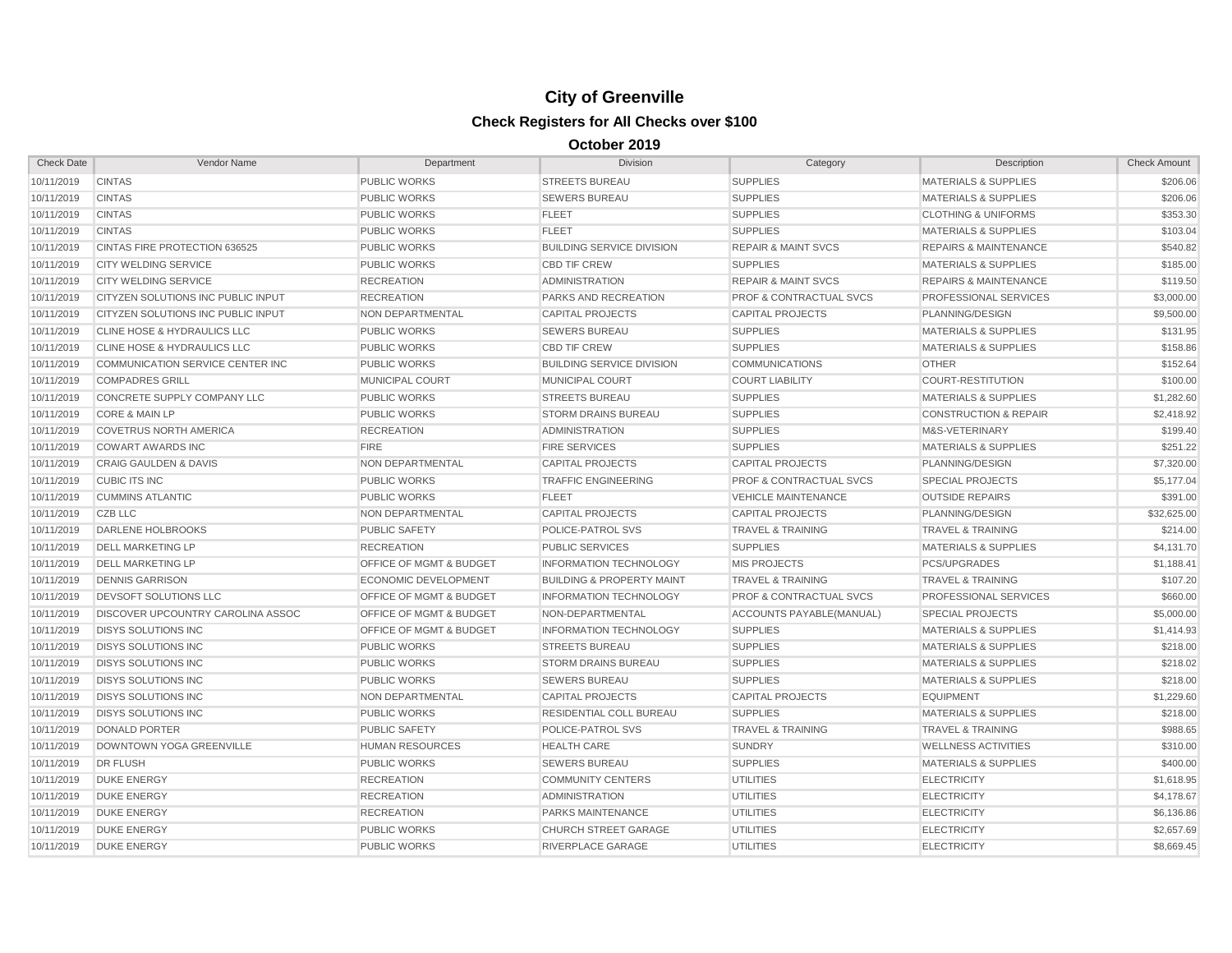| <b>Check Date</b> | Vendor Name                              | Department                  | <b>Division</b>                      | Category                           | Description                      | <b>Check Amount</b> |
|-------------------|------------------------------------------|-----------------------------|--------------------------------------|------------------------------------|----------------------------------|---------------------|
| 10/11/2019        | <b>DUKE ENERGY</b>                       | PUBLIC WORKS                | <b>TRAFFIC ENGINEERING</b>           | <b>UTILITIES</b>                   | <b>ELECTRICITY</b>               | \$100,813.84        |
| 10/11/2019        | <b>DUKE ENERGY</b>                       | <b>PUBLIC WORKS</b>         | <b>BUILDING SERVICE DIVISION</b>     | <b>UTILITIES</b>                   | <b>ELECTRICITY</b>               | \$22,945.87         |
| 10/11/2019        | <b>DUKE ENERGY</b>                       | <b>FIRE</b>                 | <b>FIRE SERVICES</b>                 | <b>UTILITIES</b>                   | <b>ELECTRICITY</b>               | \$4,745.82          |
| 10/11/2019        | <b>DUKE'S ROOT CONTROL INC</b>           | <b>PUBLIC WORKS</b>         | <b>SEWERS BUREAU</b>                 | <b>SUPPLIES</b>                    | <b>MATERIALS &amp; SUPPLIES</b>  | \$1,774.50          |
| 10/11/2019        | <b>DUSTIN SHERBERT</b>                   | <b>PUBLIC SAFETY</b>        | POLICE-PATROL SVS                    | <b>TRAVEL &amp; TRAINING</b>       | <b>TRAVEL &amp; TRAINING</b>     | \$194.00            |
| 10/11/2019        | ECHOLS OIL COMPANY INC                   | <b>PUBLIC WORKS</b>         | <b>ADMINISTRATION</b>                | <b>VEHICLE MAINTENANCE</b>         | <b>FUEL</b>                      | \$16,424.71         |
| 10/11/2019        | ECHOLS OIL COMPANY INC                   | <b>PUBLIC WORKS</b>         | <b>FLEET</b>                         | <b>VEHICLE MAINTENANCE</b>         | <b>FUEL</b>                      | \$1,892.76          |
| 10/11/2019        | ECHOLS OIL COMPANY INC                   | <b>PUBLIC WORKS</b>         | <b>FIXED ROUTE</b>                   | <b>VEHICLE MAINTENANCE</b>         | <b>LUBRICANTS</b>                | \$212.33            |
| 10/11/2019        | <b>EMERGENCYMD LLC</b>                   | <b>HUMAN RESOURCES</b>      | OCCUPATIONAL HEALTH                  | <b>PROF &amp; CONTRACTUAL SVCS</b> | PROFESSIONAL SERVICES            | \$3,700.00          |
| 10/11/2019        | <b>FGP INTERNATIONAL</b>                 | <b>PUBLIC WORKS</b>         | <b>ENGINEERING</b>                   | <b>PROF &amp; CONTRACTUAL SVCS</b> | TEMP PERSONNEL SVCS              | \$760.14            |
| 10/11/2019        | <b>FGP INTERNATIONAL</b>                 | <b>ECONOMIC DEVELOPMENT</b> | PLANNING AND ZONING                  | <b>PROF &amp; CONTRACTUAL SVCS</b> | TEMP PERSONNEL SVCS              | \$854.08            |
| 10/11/2019        | <b>FOOTHILLS VETERINARY HOSPITAL</b>     | <b>PUBLIC SAFETY</b>        | POLICE-PATROL SVS                    | <b>SUNDRY</b>                      | <b>MISCELLANEOUS</b>             | \$309.04            |
| 10/11/2019        | <b>FORMS &amp; SUPPLY INC</b>            | OFFICE OF MGMT & BUDGET     | <b>ACCOUNTING</b>                    | <b>SUPPLIES</b>                    | OFFICE SUPPLIES&MATERIALS        | \$156.14            |
| 10/11/2019        | <b>FORTILINE</b>                         | <b>PUBLIC WORKS</b>         | <b>STORM DRAINS BUREAU</b>           | <b>SUPPLIES</b>                    | <b>CONSTRUCTION &amp; REPAIR</b> | \$1,301.51          |
| 10/11/2019        | <b>FRANCES RIZZO</b>                     | <b>MUNICIPAL COURT</b>      | MUNICIPAL COURT                      | <b>COURT LIABILITY</b>             | <b>COURT-RESTITUTION</b>         | \$225.00            |
| 10/11/2019        | <b>FROG 911</b>                          | <b>FIRE</b>                 | <b>FIRE SUPPRESSION</b>              | <b>SUPPLIES</b>                    | <b>MATERIALS &amp; SUPPLIES</b>  | \$106.00            |
| 10/11/2019        | <b>GABES</b>                             | <b>MUNICIPAL COURT</b>      | MUNICIPAL COURT                      | <b>COURT LIABILITY</b>             | <b>COURT-RESTITUTION</b>         | \$200.00            |
| 10/11/2019        | <b>GEORGE COLEMAN FORD INC</b>           | <b>PUBLIC WORKS</b>         | <b>VEHICLE MAINTENANCE</b>           | <b>VEHICLE MAINTENANCE</b>         | <b>PARTS</b>                     | \$887.44            |
| 10/11/2019        | <b>GMV SYNCROMATICS</b>                  | <b>PUBLIC WORKS</b>         | <b>DEMAND RESPONSE</b>               | <b>COMMUNICATIONS</b>              | <b>CABLE TELEVISION/INTERNET</b> | \$154.70            |
| 10/11/2019        | <b>GOOD LIFE CATERING CO LLC</b>         | <b>HUMAN RESOURCES</b>      | <b>HUMAN RESOURCES</b>               | <b>TRAVEL &amp; TRAINING</b>       | <b>TRAINING/CITY WIDE</b>        | \$432.00            |
| 10/11/2019        | GOSSETT CONCRETE PIPE CO INC             | <b>PUBLIC WORKS</b>         | <b>STORM DRAINS BUREAU</b>           | <b>SUPPLIES</b>                    | <b>CONSTRUCTION &amp; REPAIR</b> | \$195.04            |
| 10/11/2019        | GRAINGER 803858935                       | <b>PUBLIC WORKS</b>         | <b>SEWERS BUREAU</b>                 | <b>SUPPLIES</b>                    | <b>MATERIALS &amp; SUPPLIES</b>  | \$842.48            |
| 10/11/2019        | GRAINGER 803858935                       | <b>PUBLIC WORKS</b>         | <b>STREETS BUREAU</b>                | <b>SUPPLIES</b>                    | <b>MATERIALS &amp; SUPPLIES</b>  | \$1,474.85          |
| 10/11/2019        | GRAINGER 803858935                       | <b>PUBLIC WORKS</b>         | <b>FLEET</b>                         | <b>SUPPLIES</b>                    | <b>MATERIALS &amp; SUPPLIES</b>  | \$352.05            |
| 10/11/2019        | GRAINGER 803858935                       | <b>PUBLIC WORKS</b>         | <b>BUILDING SERVICE DIVISION</b>     | <b>SUPPLIES</b>                    | <b>MATERIALS &amp; SUPPLIES</b>  | \$608.84            |
| 10/11/2019        | GRAINGER 803858935                       | <b>PUBLIC WORKS</b>         | <b>RESIDENTIAL COLL BUREAU</b>       | <b>SUPPLIES</b>                    | <b>MATERIALS &amp; SUPPLIES</b>  | \$413.95            |
| 10/11/2019        | GRAINGER 803858935                       | <b>PUBLIC WORKS</b>         | <b>STORM DRAINS BUREAU</b>           | <b>SUPPLIES</b>                    | <b>MATERIALS &amp; SUPPLIES</b>  | \$578.52            |
| 10/11/2019        | <b>GRAINGER 803858935</b>                | <b>FIRE</b>                 | <b>FIRE SUPPRESSION</b>              | <b>SUPPLIES</b>                    | <b>MATERIALS &amp; SUPPLIES</b>  | \$244.73            |
| 10/11/2019        | <b>GREENVILLE ARENA DISTRICT</b>         | <b>PUBLIC WORKS</b>         | <b>PARKING LOTS</b>                  | LIAB-BI-LO ARENA PARKING           | <b>PARKING LEASES</b>            | \$8,294.84          |
| 10/11/2019        | <b>GREENVILLE ARENA DISTRICT</b>         | <b>PUBLIC WORKS</b>         | <b>PARKING LOTS</b>                  | <b>LIAB-BSWA PARKING</b>           | <b>PARKING LEASES</b>            | \$12,921.89         |
| 10/11/2019        | <b>GREENVILLE CONVENTION CENTER</b>      | <b>HUMAN RESOURCES</b>      | <b>HUMAN RESOURCES</b>               | <b>SUNDRY</b>                      | <b>AWARDS</b>                    | \$2,309.73          |
| 10/11/2019        | <b>GREENVILLE COUNTY ROD OFFICE</b>      | <b>CITY ATTORNEY</b>        | <b>CITY ATTORNEY</b>                 | <b>SUNDRY</b>                      | <b>COURT COSTS</b>               | \$150.00            |
| 10/11/2019        | <b>GREENVILLE LEGISLATIVE DELEGATION</b> | NON DEPARTMENTAL            | <b>CAPITAL PROJECTS</b>              | <b>CAPITAL PROJECTS</b>            | <b>CONSTRUCTION</b>              | \$120,105.16        |
| 10/11/2019        | <b>GREENVILLE NEWS</b>                   | <b>ECONOMIC DEVELOPMENT</b> | PLANNING AND ZONING                  | <b>PROF &amp; CONTRACTUAL SVCS</b> | ADVERTISING EXPENSE              | \$277.30            |
| 10/11/2019        | <b>GREENVILLE OFFICE SUPPLY CO INC</b>   | <b>HUMAN RESOURCES</b>      | <b>HUMAN RESOURCES</b>               | <b>TRAVEL &amp; TRAINING</b>       | <b>TRAINING/CITY WIDE</b>        | \$260.54            |
| 10/11/2019        | GREENVILLE OFFICE SUPPLY CO INC          | <b>PUBLIC WORKS</b>         | <b>ENGINEERING</b>                   | <b>SUPPLIES</b>                    | <b>CLOTHING &amp; UNIFORMS</b>   | \$115.49            |
| 10/11/2019        | GREENVILLE OFFICE SUPPLY CO INC          | <b>ECONOMIC DEVELOPMENT</b> | <b>BUILDING &amp; PROPERTY MAINT</b> | <b>SUPPLIES</b>                    | OFFICE SUPPLIES&MATERIALS        | \$250.31            |
| 10/11/2019        | <b>GREENVILLE WATER</b>                  | <b>PUBLIC WORKS</b>         | <b>BUILDING SERVICE DIVISION</b>     | <b>UTILITIES</b>                   | <b>OTHER</b>                     | \$5,349.22          |
| 10/11/2019        | <b>GREENVILLE WATER</b>                  | <b>RECREATION</b>           | <b>TOURISM DISTRICT</b>              | <b>UTILITIES</b>                   | <b>OTHER</b>                     | \$763.68            |
| 10/11/2019        | <b>GREENVILLE WATER</b>                  | C.D. DIVISION               | <b>CDBG PROJECTS</b>                 | <b>CD PROJECTS</b>                 | PUBLIC SERVICES (GENERAL)        | \$2,770.00          |
| 10/11/2019        | <b>GREENVILLE ZOO FOUNDATION</b>         | Z <sub>O</sub> O            | Z <sub>O</sub> O                     | <b>MEMBERSHIP</b>                  | FOZ MEMBERSHIP TRSF PMT          | \$5,195.00          |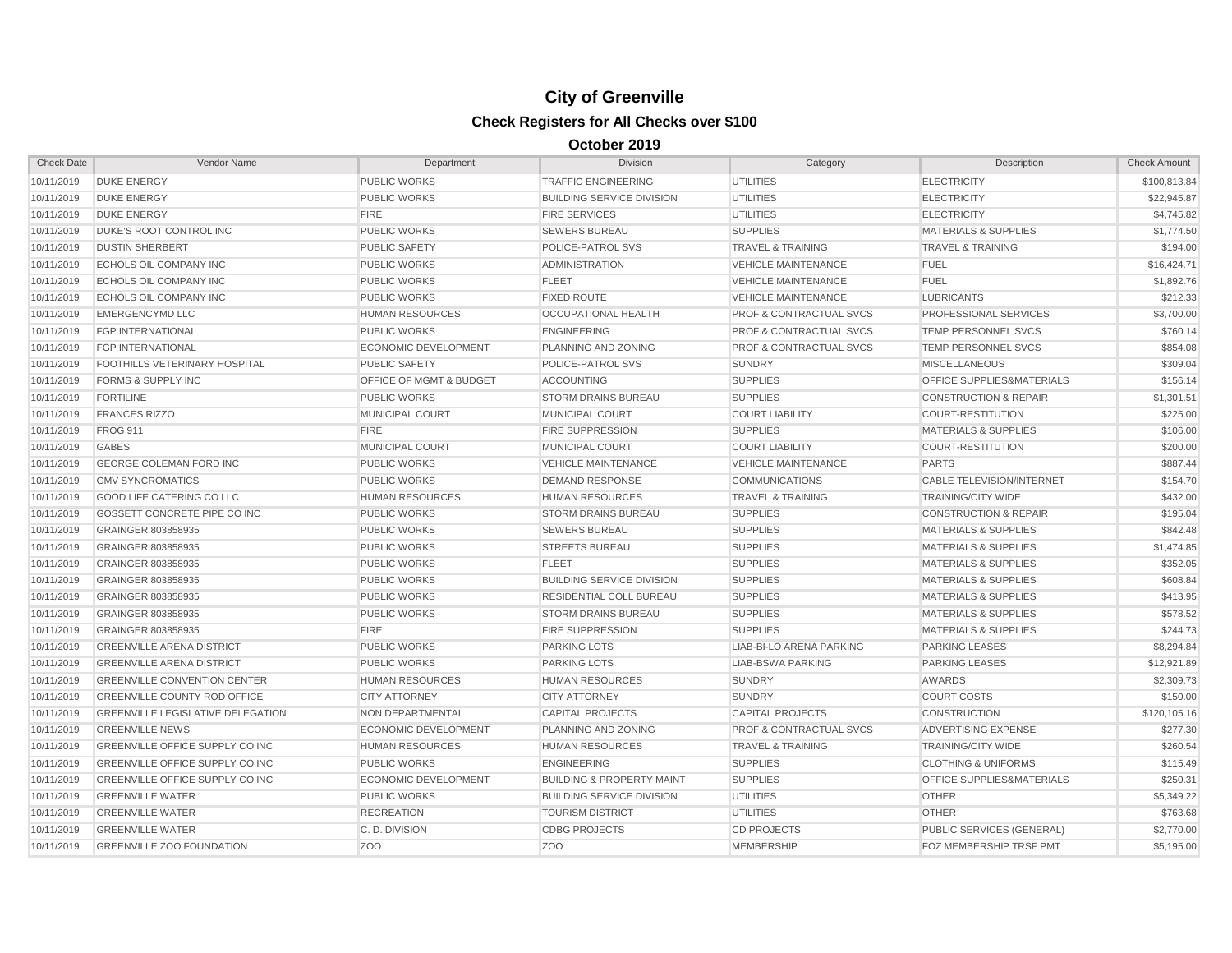| <b>Check Date</b> | Vendor Name                              | Department                         | <b>Division</b>                      | Category                           | Description                          | <b>Check Amount</b> |
|-------------------|------------------------------------------|------------------------------------|--------------------------------------|------------------------------------|--------------------------------------|---------------------|
| 10/11/2019        | <b>GREENWORKS RECYLING INC</b>           | <b>RECREATION</b>                  | TREE MAINTENANCE BUREAU              | <b>PROF &amp; CONTRACTUAL SVCS</b> | PROFESSIONAL SERVICES                | \$1,125.00          |
| 10/11/2019        | <b>GUARANTEED SUPPLY COMPANY</b>         | <b>PUBLIC WORKS</b>                | <b>STREETS BUREAU</b>                | <b>SUPPLIES</b>                    | <b>MATERIALS &amp; SUPPLIES</b>      | \$146.55            |
| 10/11/2019        | <b>HACH COMPANY</b>                      | <b>PUBLIC WORKS</b>                | <b>SEWERS BUREAU</b>                 | <b>SUPPLIES</b>                    | <b>MATERIALS &amp; SUPPLIES</b>      | \$778.65            |
| 10/11/2019        | <b>HACH COMPANY</b>                      | <b>PUBLIC WORKS</b>                | <b>SEWERS BUREAU</b>                 | <b>REPAIR &amp; MAINT SVCS</b>     | <b>REPAIRS &amp; MAINTENANCE</b>     | \$870.05            |
| 10/11/2019        | <b>HALLS CHOPHOUSE</b>                   | MUNICIPAL COURT                    | MUNICIPAL COURT                      | <b>COURT LIABILITY</b>             | <b>COURT-RESTITUTION</b>             | \$165.00            |
| 10/11/2019        | HANDI CLEAN PRODUCTS INC                 | <b>FIRE</b>                        | <b>FIRE SUPPRESSION</b>              | <b>SUPPLIES</b>                    | <b>JANITORIAL SUPPLIES</b>           | \$389.23            |
| 10/11/2019        | HATCHER ROOFING & MAINTENANCE CO IN      | <b>PUBLIC WORKS</b>                | <b>BUILDING SERVICE DIVISION</b>     | <b>REPAIR &amp; MAINT SVCS</b>     | <b>REPAIRS &amp; MAINTENANCE</b>     | \$1,035.77          |
| 10/11/2019        | HDR INC                                  | NON DEPARTMENTAL                   | <b>CAPITAL PROJECTS</b>              | <b>CAPITAL PROJECTS</b>            | PLANNING/DESIGN                      | \$11,398.20         |
| 10/11/2019        | HENRY SCHEIN INC MEDICAL DIVISION        | <b>HUMAN RESOURCES</b>             | <b>OCCUPATIONAL HEALTH</b>           | <b>SUPPLIES</b>                    | <b>MATERIALS &amp; SUPPLIES</b>      | \$169.09            |
| 10/11/2019        | HILL'S PET NUTRITION SALES INC           | <b>RECREATION</b>                  | <b>ADMINISTRATION</b>                | <b>SUPPLIES</b>                    | M&S-FOOD                             | \$204.14            |
| 10/11/2019        | <b>HOGAN CONSTRUCTION GROUP LLC</b>      | <b>NON DEPARTMENTAL</b>            | <b>CAPITAL PROJECTS</b>              | <b>CAPITAL PROJECTS</b>            | <b>CONSTRUCTION</b>                  | \$138,749.81        |
| 10/11/2019        | HOME DEPOT CREDIT SERVICE 4123           | <b>PUBLIC WORKS</b>                | <b>CBD TIF CREW</b>                  | <b>SUPPLIES</b>                    | <b>MATERIALS &amp; SUPPLIES</b>      | \$351.16            |
| 10/11/2019        | HOME DEPOT CREDIT SERVICE 4123           | <b>PUBLIC WORKS</b>                | <b>STREETS BUREAU</b>                | <b>SUPPLIES</b>                    | <b>MATERIALS &amp; SUPPLIES</b>      | \$391.26            |
| 10/11/2019        | HOME DEPOT CREDIT SERVICE 5906           | <b>PUBLIC WORKS</b>                | <b>BUILDING SERVICE DIVISION</b>     | <b>SUPPLIES</b>                    | <b>MATERIALS &amp; SUPPLIES</b>      | \$745.93            |
| 10/11/2019        | HOME DEPOT CREDIT SERVICE 5914           | <b>RECREATION</b>                  | <b>PUBLIC SERVICES</b>               | <b>SUPPLIES</b>                    | OTHER BOO IN THE ZOO                 | \$220.14            |
| 10/11/2019        | HOME SOLUTIONS CONSTRUCTION              | <b>OFFICE OF MGMT &amp; BUDGET</b> | <b>REVENUE</b>                       | MISCELLANEOUS REVENUE              | REFUND BLDG PLAN REVIEW FEES         | \$333.00            |
| 10/11/2019        | HOME SOLUTIONS CONSTRUCTION              | <b>ECONOMIC DEVELOPMENT</b>        | <b>BUILDING CODES</b>                | <b>PERMITS</b>                     | <b>BUILDING PERMITS</b>              | \$1,993.00          |
| 10/11/2019        | HYDRADYNE LLC                            | <b>PUBLIC WORKS</b>                | <b>VEHICLE MAINTENANCE</b>           | <b>VEHICLE MAINTENANCE</b>         | <b>PARTS</b>                         | \$165.02            |
| 10/11/2019        | <b>HYDRAULIC ONSITE EQUIPMENT REPAIR</b> | <b>PUBLIC WORKS</b>                | <b>FLEET</b>                         | <b>VEHICLE MAINTENANCE</b>         | <b>OUTSIDE REPAIRS</b>               | \$291.52            |
| 10/11/2019        | <b>IDEXX LABORATORIES</b>                | <b>RECREATION</b>                  | <b>ADMINISTRATION</b>                | <b>PROF &amp; CONTRACTUAL SVCS</b> | PROFESSIONAL SERVICES                | \$618.99            |
| 10/11/2019        | INTERNATIONAL CODE COUNCIL INC           | <b>ECONOMIC DEVELOPMENT</b>        | <b>BUILDING &amp; PROPERTY MAINT</b> | <b>SUPPLIES</b>                    | <b>OFFICE SUPPLIES&amp;MATERIALS</b> | \$628.37            |
| 10/11/2019        | <b>ITSAUL NATURAL LLC</b>                | <b>RECREATION</b>                  | <b>TOURISM DISTRICT</b>              | <b>SUPPLIES</b>                    | <b>MATERIALS &amp; SUPPLIES</b>      | \$4,600.00          |
| 10/11/2019        | <b>IVEY COMMUNICATIONS INC</b>           | PUBLIC WORKS                       | <b>STREETS BUREAU</b>                | <b>SUPPLIES</b>                    | <b>MATERIALS &amp; SUPPLIES</b>      | \$433.12            |
| 10/11/2019        | <b>IVEY COMMUNICATIONS INC</b>           | <b>PUBLIC WORKS</b>                | <b>SEWERS BUREAU</b>                 | <b>SUPPLIES</b>                    | <b>MATERIALS &amp; SUPPLIES</b>      | \$433.12            |
| 10/11/2019        | <b>IVEY COMMUNICATIONS INC</b>           | <b>PUBLIC WORKS</b>                | <b>STORM DRAINS BUREAU</b>           | <b>SUPPLIES</b>                    | <b>MATERIALS &amp; SUPPLIES</b>      | \$433.12            |
| 10/11/2019        | <b>IVEY COMMUNICATIONS INC</b>           | <b>PUBLIC WORKS</b>                | <b>RESIDENTIAL COLL BUREAU</b>       | <b>SUPPLIES</b>                    | <b>MATERIALS &amp; SUPPLIES</b>      | \$433.11            |
| 10/11/2019        | <b>JJ KELLER &amp; ASSOCIATES INC</b>    | <b>PUBLIC WORKS</b>                | <b>SEWERS BUREAU</b>                 | <b>SUPPLIES</b>                    | <b>MATERIALS &amp; SUPPLIES</b>      | \$130.12            |
| 10/11/2019        | <b>JJ KELLER &amp; ASSOCIATES INC</b>    | <b>PUBLIC WORKS</b>                | RESIDENTIAL COLL BUREAU              | <b>SUPPLIES</b>                    | <b>MATERIALS &amp; SUPPLIES</b>      | \$390.00            |
| 10/11/2019        | <b>JJ KELLER &amp; ASSOCIATES INC</b>    | <b>PUBLIC WORKS</b>                | <b>STORM DRAINS BUREAU</b>           | <b>SUPPLIES</b>                    | <b>MATERIALS &amp; SUPPLIES</b>      | \$130.13            |
| 10/11/2019        | <b>JJ KELLER &amp; ASSOCIATES INC</b>    | <b>PUBLIC WORKS</b>                | <b>STREETS BUREAU</b>                | <b>SUPPLIES</b>                    | <b>MATERIALS &amp; SUPPLIES</b>      | \$130.12            |
| 10/11/2019        | <b>JACQUELIN B SPURGEON</b>              | <b>MUNICIPAL COURT</b>             | <b>MUNICIPAL COURT</b>               | <b>COURT LIABILITY</b>             | <b>COURT-RESTITUTION</b>             | \$250.19            |
| 10/11/2019        | <b>JARED FLEEMIN</b>                     | <b>PUBLIC WORKS</b>                | PARKING ADMINISTRATION               | <b>TRAVEL &amp; TRAINING</b>       | <b>TRAVEL &amp; TRAINING</b>         | \$213.50            |
| 10/11/2019        | <b>JASON RAMPEY</b>                      | <b>PUBLIC SAFETY</b>               | <b>POLICE-PATROL SVS</b>             | <b>SUPPLIES</b>                    | <b>CLOTHING &amp; UNIFORMS</b>       | \$193.95            |
| 10/11/2019        | JOSEPHINE CURETON TRUST                  | <b>PUBLIC WORKS</b>                | <b>PARKING LOTS</b>                  | <b>PROF &amp; CONTRACTUAL SVCS</b> | PARKING-LEASES                       | \$1,049.41          |
| 10/11/2019        | K & M INTERNATIONAL WILD REPUBLIC        | <b>RECREATION</b>                  | <b>PUBLIC SERVICES</b>               | <b>SUPPLIES</b>                    | <b>SALE GIFTS</b>                    | \$1,535.35          |
| 10/11/2019        | <b>KAYLYN OWENS</b>                      | ECONOMIC DEVELOPMENT               | <b>BUILDING &amp; PROPERTY MAINT</b> | <b>TRAVEL &amp; TRAINING</b>       | TRAVEL & TRAINING                    | \$148.62            |
| 10/11/2019        | <b>KLINGER PAINT COMPANY</b>             | <b>PUBLIC WORKS</b>                | <b>FLEET</b>                         | <b>VEHICLE MAINTENANCE</b>         | <b>OUTSIDE REPAIRS</b>               | \$394.85            |
| 10/11/2019        | <b>KNOX WHITE</b>                        | <b>MAYOR</b>                       | <b>MAYOR</b>                         | <b>COMMUNICATIONS</b>              | <b>OTHER</b>                         | \$306.42            |
| 10/11/2019        | <b>KOMPAN, INC</b>                       | <b>RECREATION</b>                  | <b>PARKS MAINTENANCE</b>             | <b>REPAIR &amp; MAINT SVCS</b>     | <b>PLAYGROUNDS</b>                   | \$3,461.54          |
| 10/11/2019        | KRAV MAGA WORLDWIDE INC                  | <b>PUBLIC SAFETY</b>               | POLICE-PATROL SVS                    | <b>TRAVEL &amp; TRAINING</b>       | <b>TRAVEL &amp; TRAINING</b>         | \$2,475.00          |
| 10/11/2019        | <b>KW BEVERAGE</b>                       | PUBLIC INFORMATION/EVENTS          | <b>EVENTS MANAGEMENT</b>             | <b>SUPPLIES</b>                    | M&S-FOOD & BEVERAGE                  | \$5,195,30          |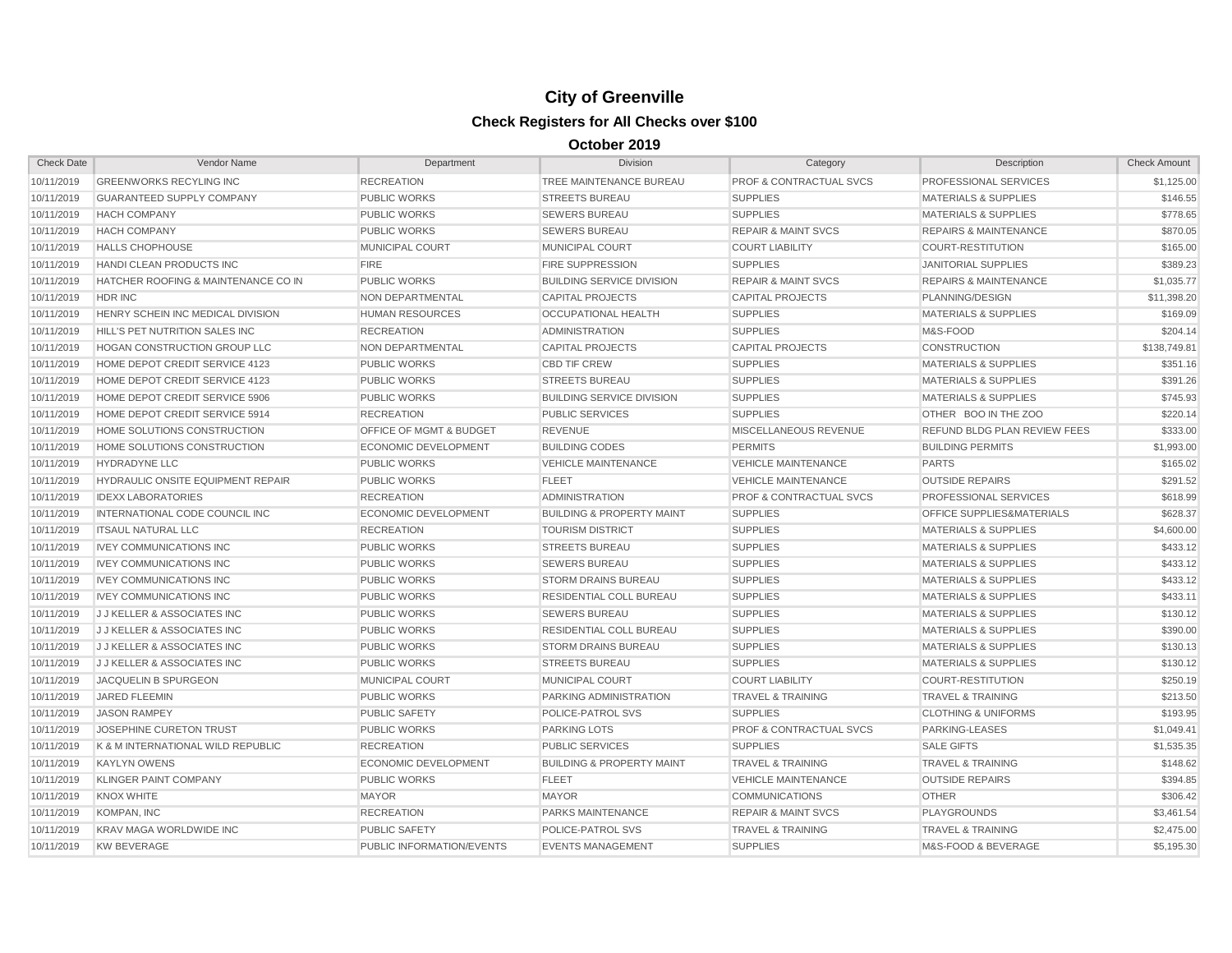| <b>Check Date</b> | Vendor Name                           | Department                         | <b>Division</b>                      | Category                           | Description                          | <b>Check Amount</b> |
|-------------------|---------------------------------------|------------------------------------|--------------------------------------|------------------------------------|--------------------------------------|---------------------|
| 10/11/2019        | LABORATORY CORPORATION OF AMERICA     | <b>HUMAN RESOURCES</b>             | <b>OCCUPATIONAL HEALTH</b>           | <b>PROF &amp; CONTRACTUAL SVCS</b> | PROFESSIONAL SERVICES                | \$2,810.88          |
| 10/11/2019        | <b>LANDS' END BUSINESS OUTFITTERS</b> | <b>RECREATION</b>                  | <b>PUBLIC SERVICES</b>               | <b>SUPPLIES</b>                    | SALE CONCESSIONS                     | \$130.18            |
| 10/11/2019        | LANDSCAPERS SUPPLY                    | <b>RECREATION</b>                  | <b>TOURISM DISTRICT</b>              | <b>SUPPLIES</b>                    | <b>MATERIALS &amp; SUPPLIES</b>      | \$221.48            |
| 10/11/2019        | <b>LANDSCAPERS SUPPLY</b>             | <b>PUBLIC WORKS</b>                | <b>SEWERS BUREAU</b>                 | <b>SUPPLIES</b>                    | <b>MATERIALS &amp; SUPPLIES</b>      | \$104.89            |
| 10/11/2019        | LARK & ASSOCIATES POLYGRAPH SERVICE   | <b>HUMAN RESOURCES</b>             | <b>HUMAN RESOURCES</b>               | <b>PROF &amp; CONTRACTUAL SVCS</b> | PROFESSIONAL SERVICES                | \$270.00            |
| 10/11/2019        | <b>LEXISNEXIS 1403290</b>             | <b>ECONOMIC DEVELOPMENT</b>        | <b>BUILDING &amp; PROPERTY MAINT</b> | <b>PROF &amp; CONTRACTUAL SVCS</b> | PROFESSIONAL SERVICES                | \$156.35            |
| 10/11/2019        | <b>LIZ MANSOUR</b>                    | <b>PUBLIC WORKS</b>                | <b>PARKING LOTS</b>                  | <b>PARKING DEPOSITS</b>            | PKG DEPOSITS-S. SPRING ST            | \$144.00            |
| 10/11/2019        | L-J INC                               | <b>NON DEPARTMENTAL</b>            | <b>CAPITAL PROJECTS</b>              | <b>CAPITAL PROJECTS</b>            | <b>CONSTRUCTION</b>                  | \$113,442.39        |
| 10/11/2019        | <b>LMG ARCHITECTS LLC</b>             | <b>NON DEPARTMENTAL</b>            | <b>CAPITAL PROJECTS</b>              | <b>CAPITAL PROJECTS</b>            | <b>CONSTRUCTION</b>                  | \$1,000.00          |
| 10/11/2019        | LOWES                                 | <b>PUBLIC WORKS</b>                | <b>STORM DRAINS BUREAU</b>           | <b>SUPPLIES</b>                    | <b>CONSTRUCTION &amp; REPAIR</b>     | \$983.09            |
| 10/11/2019        | LOWES                                 | <b>PUBLIC WORKS</b>                | <b>CBD TIF CREW</b>                  | <b>SUPPLIES</b>                    | <b>MATERIALS &amp; SUPPLIES</b>      | \$324.36            |
| 10/11/2019        | LOWES                                 | <b>PUBLIC WORKS</b>                | <b>BUILDING SERVICE DIVISION</b>     | <b>SUPPLIES</b>                    | <b>MATERIALS &amp; SUPPLIES</b>      | \$297.57            |
| 10/11/2019        | LOWES                                 | <b>FIRE</b>                        | <b>FIRE SUPPRESSION</b>              | <b>SUPPLIES</b>                    | <b>MATERIALS &amp; SUPPLIES</b>      | \$397.69            |
| 10/11/2019        | MANSFIELD OIL COMPANY OF GAINESVILL   | <b>PUBLIC WORKS</b>                | <b>FLEET</b>                         | <b>VEHICLE MAINTENANCE</b>         | <b>FUEL CARD</b>                     | \$39,520.76         |
| 10/11/2019        | <b>MARATHON STAFFING INC</b>          | <b>PUBLIC SAFETY</b>               | POLICE-DISPATCH BUREAU               | <b>PROF &amp; CONTRACTUAL SVCS</b> | TEMP PERSONNEL SVCS                  | \$3,706.23          |
| 10/11/2019        | <b>MARATHON STAFFING INC</b>          | <b>PUBLIC WORKS</b>                | RESIDENTIAL COLL BUREAU              | <b>PROF &amp; CONTRACTUAL SVCS</b> | TEMP PERSONNEL SVCS                  | \$916.30            |
| 10/11/2019        | <b>MARATHON STAFFING INC</b>          | PUBLIC INFORMATION/EVENTS          | <b>EVENTS MANAGEMENT</b>             | <b>PROF &amp; CONTRACTUAL SVCS</b> | TEMP PERSONNEL SVCS                  | \$1,407.71          |
| 10/11/2019        | <b>MARATHON STAFFING INC</b>          | <b>RECREATION</b>                  | <b>COMMUNITY CENTERS</b>             | <b>PROF &amp; CONTRACTUAL SVCS</b> | TEMP PERSONNEL SVCS                  | \$650.27            |
| 10/11/2019        | MCKESSON MEDICAL-SURGICAL GOVERNMEN   | <b>HUMAN RESOURCES</b>             | OCCUPATIONAL HEALTH                  | <b>PROF &amp; CONTRACTUAL SVCS</b> | <b>PROFESSIONAL SERVICES</b>         | \$2,003.26          |
| 10/11/2019        | <b>MICHAEL FRIXEN</b>                 | <b>ECONOMIC DEVELOPMENT</b>        | PLANNING AND ZONING                  | <b>SUPPLIES</b>                    | <b>OTHER SUPPLIES&amp;MATERIALS</b>  | \$125.18            |
| 10/11/2019        | <b>MICHAEL FRIXEN</b>                 | <b>ECONOMIC DEVELOPMENT</b>        | PLANNING AND ZONING                  | <b>TRAVEL &amp; TRAINING</b>       | <b>TRAVEL &amp; TRAINING</b>         | \$964.63            |
| 10/11/2019        | <b>MILDRED LEE</b>                    | <b>PUBLIC WORKS</b>                | <b>RESIDENTIAL COLL BUREAU</b>       | <b>TRAVEL &amp; TRAINING</b>       | <b>TRAVEL &amp; TRAINING</b>         | \$789.06            |
| 10/11/2019        | <b>MKSK</b>                           | NON DEPARTMENTAL                   | <b>CAPITAL PROJECTS</b>              | <b>CAPITAL PROJECTS</b>            | PLANNING/DESIGN                      | \$22,824.74         |
| 10/11/2019        | MORRIS BUSINESS SOLUTIONS             | <b>OFFICE OF MGMT &amp; BUDGET</b> | <b>INFORMATION TECHNOLOGY</b>        | <b>PROF &amp; CONTRACTUAL SVCS</b> | <b>EQUIPMENT RENTAL</b>              | \$1,007.00          |
| 10/11/2019        | MOTOROLA SOLUTIONS INC                | <b>PUBLIC SAFETY</b>               | POLICE-DISPATCH BUREAU               | <b>REPAIR &amp; MAINT SVCS</b>     | RADIO MAINTENANCE                    | \$12,789.48         |
| 10/11/2019        | NAACP GREENVILLE BRANCH #5522         | <b>PUBLIC SAFETY</b>               | POLICE-PATROL SVS                    | <b>SUNDRY</b>                      | <b>MISCELLANEOUS</b>                 | \$1,500.00          |
| 10/11/2019        | NAPA AUTO PARTS                       | <b>FIRE</b>                        | <b>FIRE SUPPRESSION</b>              | <b>SUPPLIES</b>                    | <b>MATERIALS &amp; SUPPLIES</b>      | \$416.58            |
| 10/11/2019        | NAPA AUTO PARTS                       | <b>FIRE</b>                        | <b>FIRE SUPPRESSION</b>              | <b>VEHICLE MAINTENANCE</b>         | <b>PARTS</b>                         | \$1,039.68          |
| 10/11/2019        | NATIONAL AUTO FLEET GROUP             | <b>PUBLIC WORKS</b>                | <b>TRAFFIC ENGINEERING</b>           | <b>VEHICLES</b>                    | <b>VEHICLE</b>                       | \$110,279.26        |
| 10/11/2019        | <b>NFPA</b>                           | <b>FIRE</b>                        | <b>FIRE SUPPRESSION</b>              | <b>SUPPLIES</b>                    | <b>MATERIALS &amp; SUPPLIES</b>      | \$584.95            |
| 10/11/2019        | NICHOLAS JACHENS                      | MUNICIPAL COURT                    | MUNICIPAL COURT                      | <b>COURT LIABILITY</b>             | <b>COURT-RESTITUTION</b>             | \$180.00            |
| 10/11/2019        | NORRIS SUPPLY CO                      | <b>PUBLIC WORKS</b>                | <b>STORM DRAINS BUREAU</b>           | <b>SUPPLIES</b>                    | <b>CONSTRUCTION &amp; REPAIR</b>     | \$254.40            |
| 10/11/2019        | NORTH AMERICAN RESCUE LLC             | <b>FIRE</b>                        | <b>FIRE SUPPRESSION</b>              | <b>SUPPLIES</b>                    | <b>CLOTHING &amp; UNIFORMS</b>       | \$11,963.22         |
| 10/11/2019        | NORTHERN SAFETY CO INC                | <b>RECREATION</b>                  | <b>TOURISM DISTRICT</b>              | <b>SUPPLIES</b>                    | <b>MATERIALS &amp; SUPPLIES</b>      | \$305.57            |
| 10/11/2019        | OFFICE DEPOT BSD                      | <b>FIRE</b>                        | <b>FIRE SUPPRESSION</b>              | <b>SUPPLIES</b>                    | <b>OFFICE SUPPLIES&amp;MATERIALS</b> | \$183.69            |
| 10/11/2019        | <b>OFFICE DEPOT BSD</b>               | <b>FIRE</b>                        | <b>FIRE SUPPRESSION</b>              | <b>SUPPLIES</b>                    | <b>MATERIALS &amp; SUPPLIES</b>      | \$451.72            |
| 10/11/2019        | OFF-SITE DATA STORAGE SERVICES INC    | OFFICE OF MGMT & BUDGET            | <b>PURCHASING</b>                    | <b>PROF &amp; CONTRACTUAL SVCS</b> | <b>PROFESSIONAL SERVICES</b>         | \$360.00            |
| 10/11/2019        | OZONE COLLISION CENTER LLC            | <b>PUBLIC WORKS</b>                | <b>FLEET</b>                         | <b>VEHICLE MAINTENANCE</b>         | <b>OUTSIDE REPAIRS</b>               | \$4,200.00          |
| 10/11/2019        | PALMETTO UTILITY PROTECTION INC       | <b>PUBLIC WORKS</b>                | <b>SEWERS BUREAU</b>                 | <b>PROF &amp; CONTRACTUAL SVCS</b> | <b>PROFESSIONAL SERVICES</b>         | \$1,667.42          |
| 10/11/2019        | PANAGAKOS ASPHALT PAVING INC          | <b>PUBLIC WORKS</b>                | <b>SEWERS BUREAU</b>                 | <b>SUPPLIES</b>                    | <b>MATERIALS &amp; SUPPLIES</b>      | \$161.12            |
| 10/11/2019        | PANAGAKOS ASPHALT PAVING INC          | <b>PUBLIC WORKS</b>                | <b>STREETS BUREAU</b>                | <b>SUPPLIES</b>                    | <b>MATERIALS &amp; SUPPLIES</b>      | \$322.24            |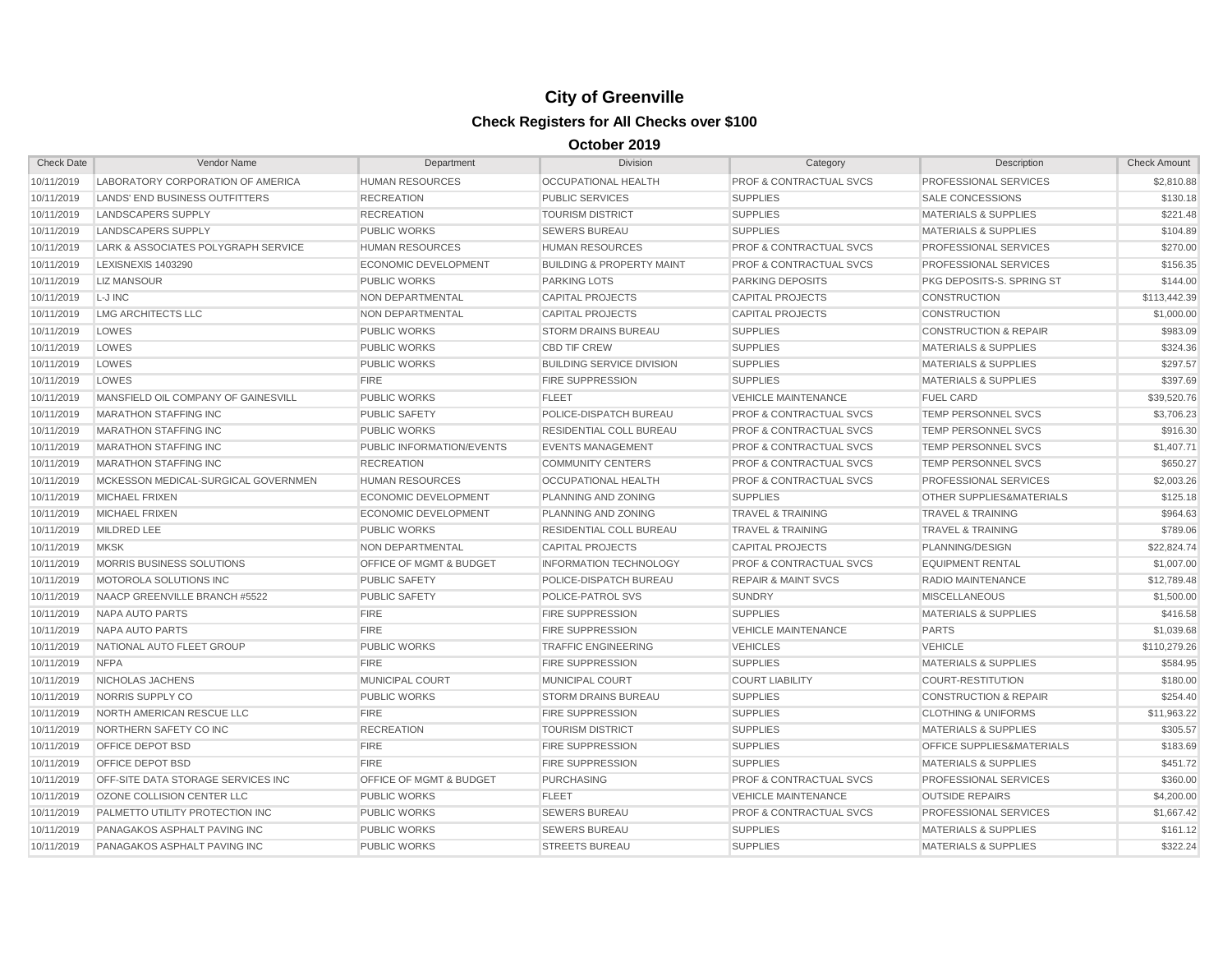| <b>Check Date</b> | Vendor Name                               | Department                         | Division                         | Category                           | Description                          | <b>Check Amount</b> |
|-------------------|-------------------------------------------|------------------------------------|----------------------------------|------------------------------------|--------------------------------------|---------------------|
| 10/11/2019        | PANAGAKOS ASPHALT PAVING INC              | <b>PUBLIC WORKS</b>                | <b>STORM DRAINS BUREAU</b>       | <b>SUPPLIES</b>                    | <b>MATERIALS &amp; SUPPLIES</b>      | \$161.12            |
| 10/11/2019        | <b>PEPSI-COLA BOTTLING CO</b>             | <b>RECREATION</b>                  | <b>PUBLIC SERVICES</b>           | <b>SUPPLIES</b>                    | <b>SALE CONCESSIONS</b>              | \$668.67            |
| 10/11/2019        | PEPSI-COLA BOTTLING CO                    | <b>PUBLIC INFORMATION/EVENTS</b>   | <b>EVENTS MANAGEMENT</b>         | <b>SUPPLIES</b>                    | M&S-FOOD & BEVERAGE                  | \$314.40            |
| 10/11/2019        | PETERBILT STORE OF GREENVILLE, THE        | <b>PUBLIC WORKS</b>                | MAULDIN/SIMPSONVILLE ROUT        | <b>VEHICLE MAINTENANCE</b>         | <b>PARTS</b>                         | \$1,799.76          |
| 10/11/2019        | PETERBILT STORE OF GREENVILLE, THE        | <b>PUBLIC WORKS</b>                | <b>VEHICLE MAINTENANCE</b>       | <b>VEHICLE MAINTENANCE</b>         | <b>PARTS</b>                         | \$423.48            |
| 10/11/2019        | PINNACLE ENVIRONMENTAL SERVICES INC       | <b>PUBLIC WORKS</b>                | <b>STORM DRAINS BUREAU</b>       | <b>PROF &amp; CONTRACTUAL SVCS</b> | PROFESSIONAL SERVICES                | \$241.24            |
| 10/11/2019        | PREMIER GROWERS INC                       | <b>RECREATION</b>                  | <b>TOURISM DISTRICT</b>          | <b>SUPPLIES</b>                    | <b>MATERIALS &amp; SUPPLIES</b>      | \$5,816.80          |
| 10/11/2019        | PRESORT PLUS INC                          | <b>OFFICE OF MGMT &amp; BUDGET</b> | <b>PURCHASING</b>                | <b>COMMUNICATIONS</b>              | <b>POSTAGE</b>                       | \$3,766.55          |
| 10/11/2019        | PRESORT PLUS INC                          | <b>PUBLIC INFORMATION/EVENTS</b>   | PUBLIC INFORMATION               | <b>PRINTING</b>                    | <b>PRINTING &amp; BINDING</b>        | \$189.34            |
| 10/11/2019        | <b>PROFORMA</b>                           | <b>RECREATION</b>                  | <b>PUBLIC SERVICES</b>           | <b>SUPPLIES</b>                    | OTHER BOO IN THE ZOO                 | \$227.90            |
| 10/11/2019        | <b>PROFORMA</b>                           | <b>PUBLIC WORKS</b>                | <b>FIXED ROUTE</b>               | <b>PRINTING</b>                    | <b>PRINTING &amp; BINDING</b>        | \$264.47            |
| 10/11/2019        | <b>PROSOURCE LLC</b>                      | <b>PUBLIC WORKS</b>                | <b>BUILDING SERVICE DIVISION</b> | <b>SUPPLIES</b>                    | <b>MATERIALS &amp; SUPPLIES</b>      | \$497.66            |
| 10/11/2019        | PROVIDENT LIFE & ACCIDENT INS CO          | <b>HUMAN RESOURCES</b>             | <b>HEALTH CARE</b>               | <b>OTHER INSURANCE</b>             | <b>LIFE INSURANCE</b>                | \$1,291.32          |
| 10/11/2019        | R E MICHEL COMPANY LLC                    | <b>PUBLIC WORKS</b>                | <b>BUILDING SERVICE DIVISION</b> | <b>SUPPLIES</b>                    | <b>MATERIALS &amp; SUPPLIES</b>      | \$305.71            |
| 10/11/2019        | RACO MANUFACTURING & ENGINEERING CO       | <b>PUBLIC WORKS</b>                | <b>SEWERS BUREAU</b>             | <b>PROF &amp; CONTRACTUAL SVCS</b> | PROFESSIONAL SERVICES                | \$1,800.00          |
| 10/11/2019        | <b>REID ELECTRIC</b>                      | <b>RECREATION</b>                  | PARKS MAINTENANCE                | <b>PROF &amp; CONTRACTUAL SVCS</b> | <b>SERVICE &amp; MAINT CONTRACTS</b> | \$544.82            |
| 10/11/2019        | <b>REPUBLIC SERVICES</b>                  | <b>PUBLIC WORKS</b>                | <b>GARBAGE DISPOSAL BUREAU</b>   | <b>PROF &amp; CONTRACTUAL SVCS</b> | <b>HAULING COSTS</b>                 | \$40,791.09         |
| 10/11/2019        | RHODE ISLAND NOVELTY INC                  | <b>RECREATION</b>                  | <b>PUBLIC SERVICES</b>           | <b>SUPPLIES</b>                    | <b>SALE GIFTS</b>                    | \$1,956.10          |
| 10/11/2019        | <b>ROBBINS TIRE SERVICE</b>               | <b>PUBLIC WORKS</b>                | <b>FIXED ROUTE</b>               | <b>VEHICLE MAINTENANCE</b>         | <b>TIRES AND TUBES</b>               | \$3,927.48          |
| 10/11/2019        | <b>ROBERT N WATSON</b>                    | <b>MUNICIPAL COURT</b>             | <b>MUNICIPAL COURT</b>           | <b>COURT LIABILITY</b>             | <b>COURT-RESTITUTION</b>             | \$224.00            |
| 10/11/2019        | <b>RODNEY MORTON</b>                      | <b>RECREATION</b>                  | <b>COMMUNITY CENTERS</b>         | <b>BUILDING &amp; SPACE RENTAL</b> | <b>RENTAL SEARS REC CTR</b>          | \$280.00            |
| 10/11/2019        | ROGERS & CALLCOTT ENVIRONMENTAL           | <b>PUBLIC WORKS</b>                | <b>GARBAGE DISPOSAL BUREAU</b>   | <b>PROF &amp; CONTRACTUAL SVCS</b> | <b>PROFESSIONAL SERVICES</b>         | \$758.75            |
| 10/11/2019        | ROGERS STEREO INC                         | <b>PUBLIC SAFETY</b>               | POLICE-PATROL SVS                | <b>VEHICLE MAINTENANCE</b>         | POLICE CAR UPFITS                    | \$975.99            |
| 10/11/2019        | <b>S C DEPARTMENT OF MOTOR VEHICLES</b>   | <b>PUBLIC WORKS</b>                | <b>TRAFFIC ENGINEERING</b>       | <b>VEHICLES</b>                    | <b>VEHICLE</b>                       | \$517.00            |
| 10/11/2019        | <b>S C DEPARTMENT OF REVENUE</b>          | PUBLIC INFORMATION/EVENTS          | <b>EVENTS MANAGEMENT</b>         | <b>SUNDRY</b>                      | <b>TAXES</b>                         | \$1,120.09          |
| 10/11/2019        | <b>S C DEPARTMENT OF REVENUE</b>          | <b>CITY MANAGER</b>                | NON-DEPARTMENTAL                 | <b>SUNDRY</b>                      | <b>TAXES</b>                         | \$2,391.41          |
| 10/11/2019        | <b>S C STATE FIREFIGHTERS ASSOCIATION</b> | <b>FIRE</b>                        | <b>FIRE</b>                      | <b>BENEFITS</b>                    | <b>INSURANCE BENEFITS</b>            | \$15,129.79         |
| 10/11/2019        | <b>S&amp;S CAFETERIA</b>                  | MUNICIPAL COURT                    | <b>MUNICIPAL COURT</b>           | <b>COURT LIABILITY</b>             | <b>COURT-RESTITUTION</b>             | \$117.36            |
| 10/11/2019        | <b>SAFE INDUSTRIES</b>                    | <b>FIRE</b>                        | <b>FIRE SUPPRESSION</b>          | <b>SUPPLIES</b>                    | <b>MATERIALS &amp; SUPPLIES</b>      | \$578.02            |
| 10/11/2019        | <b>SAFETY KLEEN</b>                       | <b>PUBLIC WORKS</b>                | NON VEHICLE MAINTENANCE          | <b>PROF &amp; CONTRACTUAL SVCS</b> | <b>SERVICE &amp; MAINT CONTRACTS</b> | \$3,370.68          |
| 10/11/2019        | SAFETY PRODUCTS INC                       | <b>PUBLIC WORKS</b>                | <b>FLEET</b>                     | <b>SUPPLIES</b>                    | <b>MATERIALS &amp; SUPPLIES</b>      | \$1,748.47          |
| 10/11/2019        | SAFETY PRODUCTS INC                       | <b>PUBLIC WORKS</b>                | <b>STREETS BUREAU</b>            | <b>SUPPLIES</b>                    | <b>MATERIALS &amp; SUPPLIES</b>      | \$310.65            |
| 10/11/2019        | SAFETY PRODUCTS INC                       | <b>PUBLIC WORKS</b>                | <b>RESIDENTIAL COLL BUREAU</b>   | <b>SUPPLIES</b>                    | <b>MATERIALS &amp; SUPPLIES</b>      | \$425.12            |
| 10/11/2019        | SAFETY PRODUCTS INC                       | <b>PUBLIC WORKS</b>                | <b>SEWERS BUREAU</b>             | <b>SUPPLIES</b>                    | <b>MATERIALS &amp; SUPPLIES</b>      | \$310.65            |
| 10/11/2019        | <b>SAFETY PRODUCTS INC</b>                | <b>PUBLIC WORKS</b>                | <b>STORM DRAINS BUREAU</b>       | <b>SUPPLIES</b>                    | <b>MATERIALS &amp; SUPPLIES</b>      | \$310.65            |
| 10/11/2019        | <b>SAM'S CLUB</b>                         | <b>FIRE</b>                        | <b>FIRE SUPPRESSION</b>          | <b>SUPPLIES</b>                    | <b>MATERIALS &amp; SUPPLIES</b>      | \$1,036.08          |
| 10/11/2019        | <b>SAM'S CLUB</b>                         | <b>FIRE</b>                        | <b>FIRE SERVICES</b>             | <b>SUPPLIES</b>                    | <b>MATERIALS &amp; SUPPLIES</b>      | \$208.46            |
| 10/11/2019        | <b>SANOFI PASTEUR INC</b>                 | <b>HUMAN RESOURCES</b>             | <b>OCCUPATIONAL HEALTH</b>       | <b>SUPPLIES</b>                    | <b>MATERIALS &amp; SUPPLIES</b>      | \$1,166.76          |
| 10/11/2019        | <b>SANOFI PASTEUR INC</b>                 | <b>HUMAN RESOURCES</b>             | OCCUPATIONAL HEALTH              | <b>PROF &amp; CONTRACTUAL SVCS</b> | <b>PROFESSIONAL SERVICES</b>         | \$1,666.79          |
| 10/11/2019        | SCHINDLER ELEVATOR CORPORATION            | <b>RECREATION</b>                  | <b>TOURISM DISTRICT</b>          | <b>PROF &amp; CONTRACTUAL SVCS</b> | <b>SERVICE &amp; MAINT CONTRACTS</b> | \$10,090.00         |
| 10/11/2019        | <b>SEJ SERVICES LLC</b>                   | <b>PUBLIC WORKS</b>                | <b>BUILDING SERVICE DIVISION</b> | <b>PROF &amp; CONTRACTUAL SVCS</b> | <b>SERVICE &amp; MAINT CONTRACTS</b> | \$8,498.00          |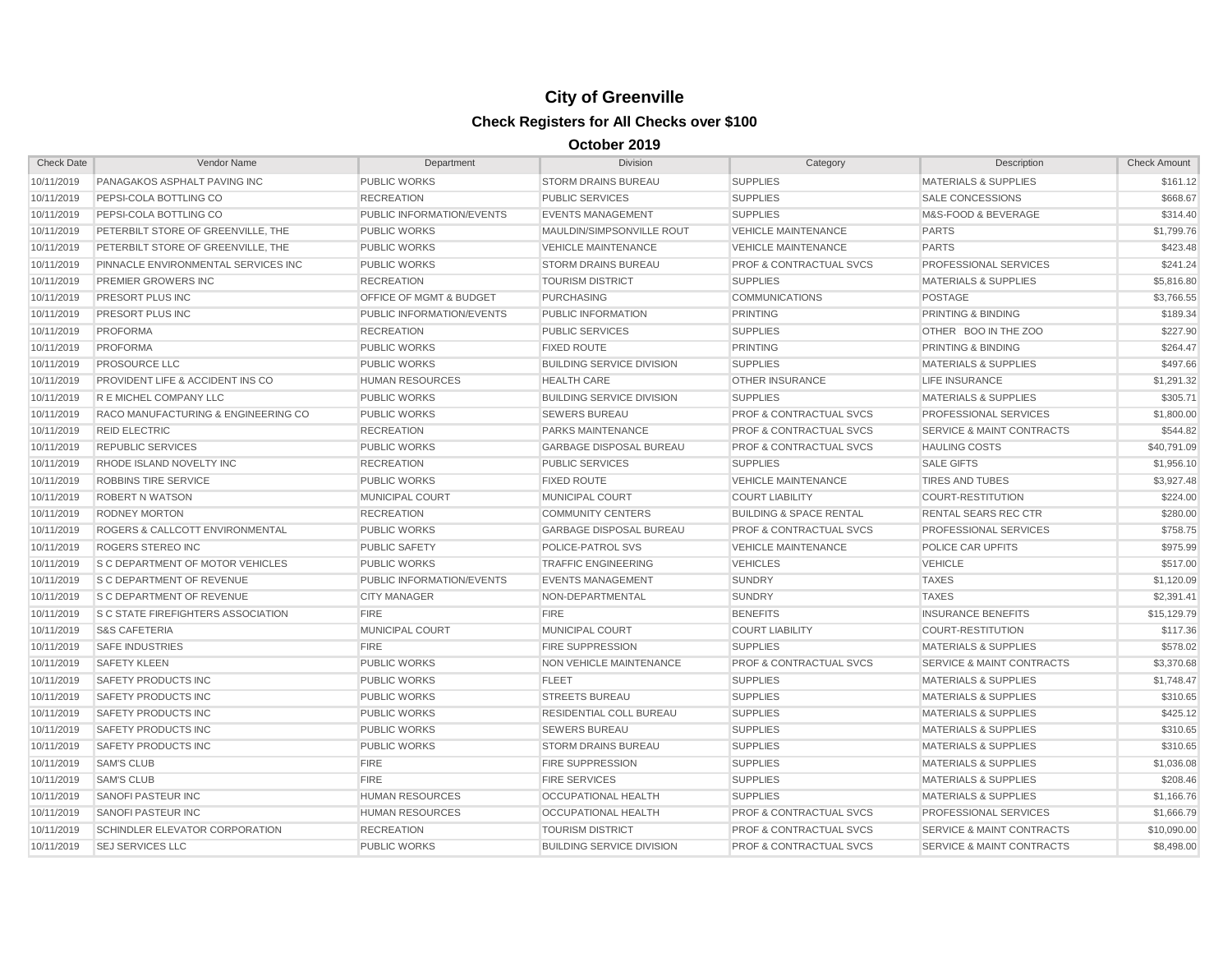| <b>Check Date</b> | Vendor Name                        | Department             | <b>Division</b>                  | Category                           | Description                          | <b>Check Amount</b> |
|-------------------|------------------------------------|------------------------|----------------------------------|------------------------------------|--------------------------------------|---------------------|
| 10/11/2019        | <b>SEJ SERVICES LLC</b>            | <b>PUBLIC WORKS</b>    | <b>STREETS BUREAU</b>            | PROF & CONTRACTUAL SVCS            | SERVICE & MAINT CONTRACTS            | \$550.00            |
| 10/11/2019        | <b>SEJ SERVICES LLC</b>            | <b>PUBLIC WORKS</b>    | <b>STORM DRAINS BUREAU</b>       | <b>PROF &amp; CONTRACTUAL SVCS</b> | <b>SERVICE &amp; MAINT CONTRACTS</b> | \$550.00            |
| 10/11/2019        | <b>SEJ SERVICES LLC</b>            | <b>PUBLIC WORKS</b>    | <b>FLEET</b>                     | <b>PROF &amp; CONTRACTUAL SVCS</b> | <b>SERVICE &amp; MAINT CONTRACTS</b> | \$550.00            |
| 10/11/2019        | <b>SEJ SERVICES LLC</b>            | <b>PUBLIC WORKS</b>    | RESIDENTIAL COLL BUREAU          | <b>PROF &amp; CONTRACTUAL SVCS</b> | MAINTENANCE CONTRACTS                | \$550.00            |
| 10/11/2019        | <b>SEJ SERVICES LLC</b>            | <b>PUBLIC WORKS</b>    | <b>SEWERS BUREAU</b>             | <b>PROF &amp; CONTRACTUAL SVCS</b> | MAINTENANCE CONTRACTS                | \$550.00            |
| 10/11/2019        | <b>SEJ SERVICES LLC</b>            | <b>FIRE</b>            | <b>FIRE SERVICES</b>             | <b>PROF &amp; CONTRACTUAL SVCS</b> | <b>PROFESSIONAL SERVICES</b>         | \$300.00            |
| 10/11/2019        | <b>SHERWIN WILLIAMS</b>            | <b>PUBLIC WORKS</b>    | <b>BUILDING SERVICE DIVISION</b> | <b>SUPPLIES</b>                    | <b>MATERIALS &amp; SUPPLIES</b>      | \$111.41            |
| 10/11/2019        | <b>SHERWIN WILLIAMS</b>            | <b>PUBLIC WORKS</b>    | <b>CBD TIF CREW</b>              | <b>SUPPLIES</b>                    | <b>MATERIALS &amp; SUPPLIES</b>      | \$417.74            |
| 10/11/2019        | SITE DESIGN INC                    | NON DEPARTMENTAL       | <b>CAPITAL PROJECTS</b>          | <b>CAPITAL PROJECTS</b>            | PLANNING/DESIGN                      | \$1,980.00          |
| 10/11/2019        | SITEONE LANDSCAPE SUPPLY LLC       | <b>RECREATION</b>      | <b>BEAUTIFICATION BUREAU</b>     | <b>SUPPLIES</b>                    | <b>MATERIALS &amp; SUPPLIES</b>      | \$870.61            |
| 10/11/2019        | SNIDER FLEET SOLUTIONS             | <b>PUBLIC WORKS</b>    | <b>FLEET</b>                     | <b>VEHICLE MAINTENANCE</b>         | <b>OUTSIDE REPAIRS</b>               | \$6,588.73          |
| 10/11/2019        | SOUND-EKLIN                        | <b>RECREATION</b>      | <b>ADMINISTRATION</b>            | <b>PROF &amp; CONTRACTUAL SVCS</b> | <b>SERVICE &amp; MAINT CONTRACTS</b> | \$236.30            |
| 10/11/2019        | SOUTHEASTERN CHAPTER NSC           | <b>PUBLIC WORKS</b>    | <b>RESIDENTIAL COLL BUREAU</b>   | <b>SUPPLIES</b>                    | <b>MATERIALS &amp; SUPPLIES</b>      | \$242.72            |
| 10/11/2019        | SOUTHEASTERN CHAPTER NSC           | <b>PUBLIC WORKS</b>    | <b>STREETS BUREAU</b>            | <b>SUPPLIES</b>                    | <b>MATERIALS &amp; SUPPLIES</b>      | \$290.67            |
| 10/11/2019        | SOUTHEASTERN CHAPTER NSC           | <b>PUBLIC WORKS</b>    | <b>STORM DRAINS BUREAU</b>       | <b>SUPPLIES</b>                    | <b>MATERIALS &amp; SUPPLIES</b>      | \$290.67            |
| 10/11/2019        | SOUTHEASTERN CHAPTER NSC           | <b>PUBLIC WORKS</b>    | <b>SEWERS BUREAU</b>             | <b>SUPPLIES</b>                    | <b>MATERIALS &amp; SUPPLIES</b>      | \$290.67            |
| 10/11/2019        | SOUTHEASTERN PAPER GROUP           | <b>RECREATION</b>      | <b>TOURISM DISTRICT</b>          | <b>SUPPLIES</b>                    | <b>JANITORIAL SUPPLIES</b>           | \$245.58            |
| 10/11/2019        | SOUTHEASTERN PAPER GROUP           | <b>PUBLIC WORKS</b>    | <b>BUILDING SERVICE DIVISION</b> | <b>SUPPLIES</b>                    | <b>JANITORIAL SUPPLIES</b>           | \$436.97            |
| 10/11/2019        | <b>SPECIAL SYSTEMS INC</b>         | <b>RECREATION</b>      | <b>TOURISM DISTRICT</b>          | <b>PROF &amp; CONTRACTUAL SVCS</b> | <b>SERVICE &amp; MAINT CONTRACTS</b> | \$800.00            |
| 10/11/2019        | <b>SPECIALTY STEELS INC</b>        | <b>FIRE</b>            | <b>FIRE SUPPRESSION</b>          | <b>VEHICLE MAINTENANCE</b>         | <b>PARTS</b>                         | \$290.41            |
| 10/11/2019        | <b>SPX GENFARE</b>                 | <b>PUBLIC WORKS</b>    | <b>VEHICLE MAINTENANCE</b>       | <b>VEHICLE MAINTENANCE</b>         | <b>SMALL PARTS</b>                   | \$408.55            |
| 10/11/2019        | <b>SPX GENFARE</b>                 | <b>PUBLIC WORKS</b>    | <b>VEHICLE MAINTENANCE</b>       | <b>VEHICLE MAINTENANCE</b>         | <b>PARTS</b>                         | \$1,923.10          |
| 10/11/2019        | STANTEC CONSULTING INC             | NON DEPARTMENTAL       | <b>CAPITAL PROJECTS</b>          | <b>CAPITAL PROJECTS</b>            | PLANNING/DESIGN                      | \$3,502.00          |
| 10/11/2019        | <b>STAPLES ADVANTAGE</b>           | <b>PUBLIC WORKS</b>    | <b>PUBLIC WORKS</b>              | <b>SUPPLIES</b>                    | <b>MATERIALS &amp; SUPPLIES</b>      | \$129.40            |
| 10/11/2019        | <b>STATE TREASURER</b>             | <b>MUNICIPAL COURT</b> | MUNICIPAL COURT                  | <b>COURT LIABILITY</b>             | <b>COURT-TRAFFIC SURCHARGE</b>       | \$11,942.17         |
| 10/11/2019        | <b>STATE TREASURER</b>             | <b>MUNICIPAL COURT</b> | MUNICIPAL COURT                  | <b>COURT LIABILITY</b>             | <b>COURT-DUI HWY PATRL SURCH</b>     | \$234.97            |
| 10/11/2019        | <b>STATE TREASURER</b>             | <b>MUNICIPAL COURT</b> | MUNICIPAL COURT                  | <b>COURT LIABILITY</b>             | <b>COURT-STATE ASSESSMENT</b>        | \$22,062.26         |
| 10/11/2019        | <b>STATE TREASURER</b>             | MUNICIPAL COURT        | MUNICIPAL COURT                  | <b>COURT LIABILITY</b>             | <b>COURT-DRUG SURCHARGE</b>          | \$2,365.72          |
| 10/11/2019        | <b>STATE TREASURER</b>             | <b>MUNICIPAL COURT</b> | MUNICIPAL COURT                  | <b>COURT LIABILITY</b>             | <b>COURT-DUI SPINAL CORD SUR</b>     | \$245.66            |
| 10/11/2019        | <b>STATE TREASURER</b>             | <b>MUNICIPAL COURT</b> | <b>MUNICIPAL COURT</b>           | <b>COURT LIABILITY</b>             | <b>DUS HWY PATROL</b>                | \$616.56            |
| 10/11/2019        | <b>STEPHANIE KING</b>              | <b>MUNICIPAL COURT</b> | <b>MUNICIPAL COURT</b>           | <b>COURT LIABILITY</b>             | <b>COURT-RESTITUTION</b>             | \$175.00            |
| 10/11/2019        | STONE AVE NURSERY LLC              | <b>RECREATION</b>      | <b>TOURISM DISTRICT</b>          | <b>SUPPLIES</b>                    | <b>MATERIALS &amp; SUPPLIES</b>      | \$108.00            |
| 10/11/2019        | SWANA                              | <b>PUBLIC WORKS</b>    | <b>RESIDENTIAL COLL BUREAU</b>   | <b>SUNDRY</b>                      | <b>MISCELLANEOUS</b>                 | \$194.00            |
| 10/11/2019        | <b>SWIFT FINANCIAL LLC</b>         | <b>RECREATION</b>      | <b>BEAUTIFICATION BUREAU</b>     | <b>PROF &amp; CONTRACTUAL SVCS</b> | <b>SERVICE &amp; MAINT CONTRACTS</b> | \$3,925.00          |
| 10/11/2019        | <b>SWIFT FINANCIAL LLC</b>         | <b>RECREATION</b>      | RIGHTS-OF-WAY                    | <b>PROF &amp; CONTRACTUAL SVCS</b> | <b>SERVICE &amp; MAINT CONTRACTS</b> | \$175.00            |
| 10/11/2019        | <b>SWIFT FINANCIAL LLC</b>         | <b>PUBLIC WORKS</b>    | STORMWATER MANAGEMENT            | <b>PROF &amp; CONTRACTUAL SVCS</b> | <b>SERVICE &amp; MAINT CONTRACTS</b> | \$255.00            |
| 10/11/2019        | <b>SWIFT FINANCIAL LLC</b>         | C.D. DIVISION          | <b>CDBG PROJECTS</b>             | <b>CD PROJECTS</b>                 | <b>LAND ACQUISITION</b>              | \$6,150.00          |
| 10/11/2019        | <b>TALENT MANAGEMENT SOLUTIONS</b> | <b>RECREATION</b>      | <b>BEAUTIFICATION BUREAU</b>     | <b>PROF &amp; CONTRACTUAL SVCS</b> | TEMP PERSONNEL SVCS                  | \$679.60            |
| 10/11/2019        | <b>TALENT MANAGEMENT SOLUTIONS</b> | <b>PUBLIC WORKS</b>    | <b>FIXED ROUTE</b>               | <b>PROF &amp; CONTRACTUAL SVCS</b> | TEMP PERSONNEL SVCS                  | \$3,793.66          |
| 10/11/2019        | <b>TALENT MANAGEMENT SOLUTIONS</b> | <b>RECREATION</b>      | <b>COMMUNITY CENTERS</b>         | <b>PROF &amp; CONTRACTUAL SVCS</b> | TEMP PERSONNEL SVCS                  | \$357.72            |
| 10/11/2019        | <b>TALENT MANAGEMENT SOLUTIONS</b> | <b>RECREATION</b>      | <b>ADMINISTRATION</b>            | <b>PROF &amp; CONTRACTUAL SVCS</b> | TEMP PERSONNEL SVCS                  | \$679.60            |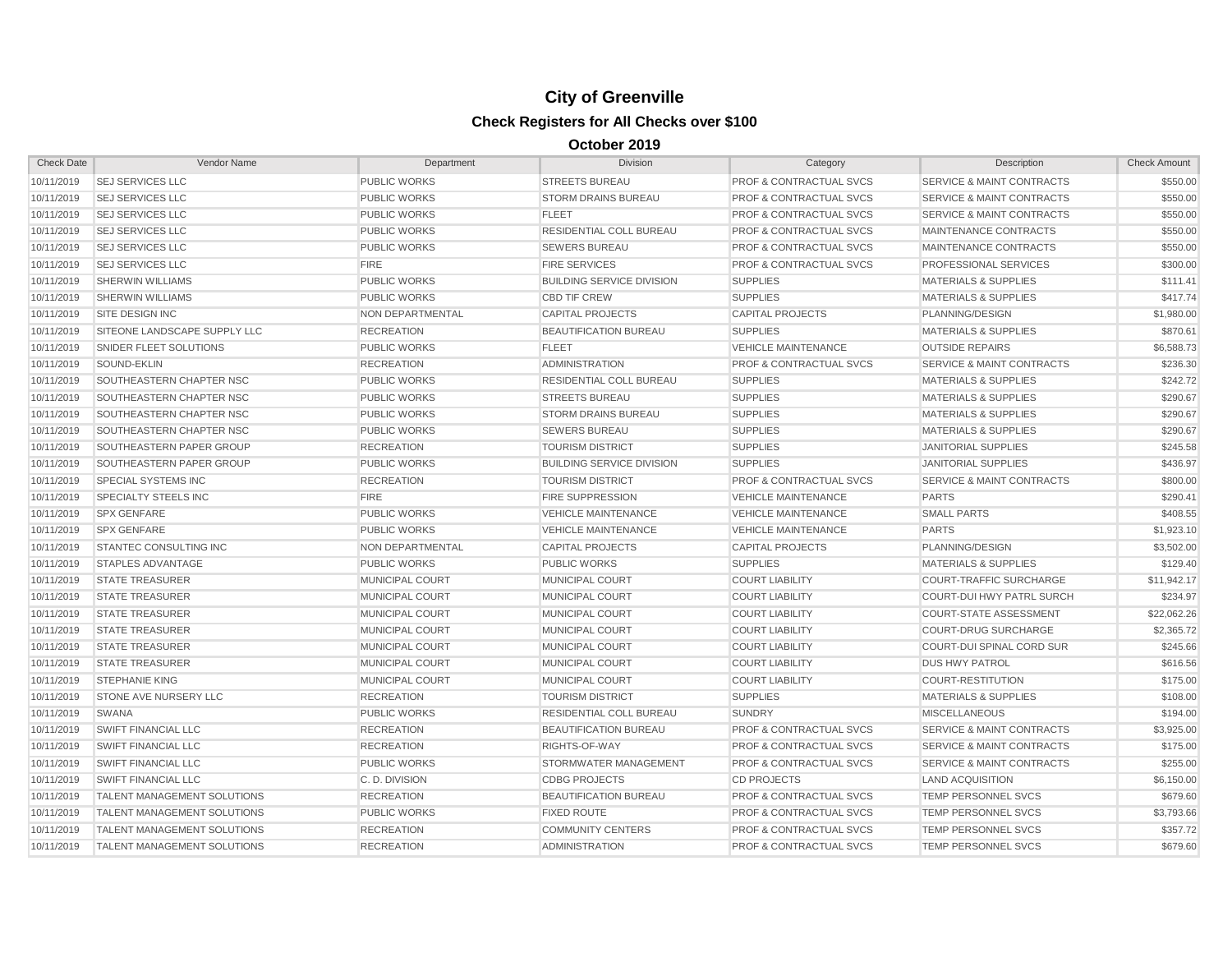| <b>Check Date</b> | Vendor Name                              | Department                         | <b>Division</b>                      | Category                           | Description                          | <b>Check Amount</b> |
|-------------------|------------------------------------------|------------------------------------|--------------------------------------|------------------------------------|--------------------------------------|---------------------|
| 10/11/2019        | <b>TALENT MANAGEMENT SOLUTIONS</b>       | <b>PUBLIC WORKS</b>                | <b>STORM DRAINS BUREAU</b>           | <b>PROF &amp; CONTRACTUAL SVCS</b> | TEMP PERSONNEL SVCS                  | \$1,450.80          |
| 10/11/2019        | <b>TALENT MANAGEMENT SOLUTIONS</b>       | <b>PUBLIC SAFETY</b>               | POLICE-ADMIN SVCS                    | <b>PROF &amp; CONTRACTUAL SVCS</b> | <b>TEMP PERSONNEL SVCS</b>           | \$554.40            |
| 10/11/2019        | <b>TALENT MANAGEMENT SOLUTIONS</b>       | <b>RECREATION</b>                  | <b>PARKS MAINTENANCE</b>             | <b>PROF &amp; CONTRACTUAL SVCS</b> | <b>TEMP PERSONNEL SVCS</b>           | \$2,718.40          |
| 10/11/2019        | <b>TALENT MANAGEMENT SOLUTIONS</b>       | <b>PUBLIC WORKS</b>                | <b>SEWERS BUREAU</b>                 | <b>PROF &amp; CONTRACTUAL SVCS</b> | <b>TEMP PERSONNEL SVCS</b>           | \$1,310.40          |
| 10/11/2019        | <b>TALENT MANAGEMENT SOLUTIONS</b>       | <b>RECREATION</b>                  | <b>TOURISM DISTRICT</b>              | <b>PROF &amp; CONTRACTUAL SVCS</b> | TEMP PERSONNEL SVCS                  | \$654.12            |
| 10/11/2019        | <b>TALENT MANAGEMENT SOLUTIONS</b>       | <b>RECREATION</b>                  | <b>PUBLIC SERVICES</b>               | <b>PROF &amp; CONTRACTUAL SVCS</b> | TEMP PERSONNEL SVCS                  | \$909.54            |
| 10/11/2019        | <b>TD CARD SERVICES</b>                  | <b>PUBLIC WORKS</b>                | <b>VEHICLE MAINTENANCE</b>           | <b>SUPPLIES</b>                    | <b>MATERIALS &amp; SUPPLIES</b>      | \$677.84            |
| 10/11/2019        | <b>TD CARD SERVICES</b>                  | OFFICE OF MGMT & BUDGET            | <b>INFORMATION TECHNOLOGY</b>        | <b>COMMUNICATIONS</b>              | TELECOMMUNICATIONS/WIRELE            | \$483.29            |
| 10/11/2019        | <b>TD CARD SERVICES</b>                  | PUBLIC INFORMATION/EVENTS          | <b>EVENTS MANAGEMENT</b>             | <b>SUPPLIES</b>                    | <b>CLOTHING &amp; UNIFORMS</b>       | \$116.50            |
| 10/11/2019        | <b>TD CARD SERVICES</b>                  | <b>HUMAN RESOURCES</b>             | <b>OCCUPATIONAL HEALTH</b>           | <b>TRAVEL &amp; TRAINING</b>       | <b>TRAVEL &amp; TRAINING</b>         | \$984.29            |
| 10/11/2019        | <b>TD CARD SERVICES</b>                  | <b>ECONOMIC DEVELOPMENT</b>        | PLANNING AND ZONING                  | <b>SUPPLIES</b>                    | <b>OTHER SUPPLIES&amp;MATERIALS</b>  | \$117.31            |
| 10/11/2019        | <b>TD CARD SERVICES</b>                  | <b>NON DEPARTMENTAL</b>            | <b>CAPITAL PROJECTS</b>              | <b>CAPITAL PROJECTS</b>            | <b>EQUIPMENT</b>                     | \$249.00            |
| 10/11/2019        | <b>TD CARD SERVICES</b>                  | <b>HUMAN RESOURCES</b>             | <b>HEALTH CARE</b>                   | <b>SUNDRY</b>                      | <b>WELLNESS ACTIVITIES</b>           | \$290.71            |
| 10/11/2019        | <b>TD CARD SERVICES</b>                  | <b>OFFICE OF MGMT &amp; BUDGET</b> | <b>INFORMATION TECHNOLOGY</b>        | <b>SUPPLIES</b>                    | <b>MATERIALS &amp; SUPPLIES</b>      | \$123.29            |
| 10/11/2019        | <b>TD CARD SERVICES</b>                  | PUBLIC INFORMATION/EVENTS          | <b>EVENTS MANAGEMENT</b>             | <b>SUPPLIES</b>                    | <b>MATERIALS &amp; SUPPLIES</b>      | \$144.84            |
| 10/11/2019        | <b>TD CARD SERVICES</b>                  | <b>ECONOMIC DEVELOPMENT</b>        | ECONOMIC DEVELOPMENT                 | <b>SUNDRY</b>                      | DUES, SUBSCRIPTN, PUBLICATN          | \$179.88            |
| 10/11/2019        | <b>TD CARD SERVICES</b>                  | <b>NON DEPARTMENTAL</b>            | <b>CAPITAL PROJECTS</b>              | <b>CAPITAL PROJECTS</b>            | PLANNING/DESIGN                      | \$774.89            |
| 10/11/2019        | <b>TD CARD SERVICES</b>                  | PUBLIC INFORMATION/EVENTS          | PUBLIC INFORMATION                   | <b>SUNDRY</b>                      | DUES, SUBSCRIPTN, PUBLICATN          | \$449.57            |
| 10/11/2019        | <b>TD CARD SERVICES</b>                  | <b>HUMAN RESOURCES</b>             | OCCUPATIONAL HEALTH                  | <b>SUNDRY</b>                      | DUES, SUBSCRIPTN, PUBLICATN          | \$195.00            |
| 10/11/2019        | <b>TD CARD SERVICES</b>                  | <b>PUBLIC WORKS</b>                | <b>FIXED ROUTE</b>                   | <b>SUPPLIES</b>                    | <b>MATERIALS &amp; SUPPLIES</b>      | \$500.83            |
| 10/11/2019        | <b>TD CARD SERVICES</b>                  | <b>PUBLIC SAFETY</b>               | POLICE-PATROL SVS                    | <b>SUPPLIES</b>                    | <b>MATERIALS &amp; SUPPLIES</b>      | \$4,338.43          |
| 10/11/2019        | <b>THERESA LADUE</b>                     | <b>PUBLIC SAFETY</b>               | POLICE-PATROL SVS                    | <b>TRAVEL &amp; TRAINING</b>       | <b>TRAVEL &amp; TRAINING</b>         | \$194.00            |
| 10/11/2019        | <b>THOMAS &amp; HUTTON</b>               | NON DEPARTMENTAL                   | <b>CAPITAL PROJECTS</b>              | <b>CAPITAL PROJECTS</b>            | PLANNING/DESIGN                      | \$15,255.00         |
| 10/11/2019        | <b>TIM COGGINS</b>                       | <b>ECONOMIC DEVELOPMENT</b>        | <b>BUILDING &amp; PROPERTY MAINT</b> | <b>SUPPLIES</b>                    | <b>CLOTHING &amp; UNIFORMS</b>       | \$105.99            |
| 10/11/2019        | <b>TITAN LABS</b>                        | <b>PUBLIC WORKS</b>                | <b>VEHICLE MAINTENANCE</b>           | <b>PROF &amp; CONTRACTUAL SVCS</b> | <b>SERVICE &amp; MAINT CONTRACTS</b> | \$505.00            |
| 10/11/2019        | TMS SOUTH INC                            | <b>PUBLIC WORKS</b>                | <b>BUILDING SERVICE DIVISION</b>     | <b>SUPPLIES</b>                    | <b>MATERIALS &amp; SUPPLIES</b>      | \$504.12            |
| 10/11/2019        | <b>TRANE</b>                             | <b>PUBLIC WORKS</b>                | <b>BUILDING SERVICE DIVISION</b>     | <b>REPAIR &amp; MAINT SVCS</b>     | <b>REPAIRS &amp; MAINTENANCE</b>     | \$481.55            |
| 10/11/2019        | <b>TRANSAXLE LLC</b>                     | <b>PUBLIC WORKS</b>                | <b>FLEET</b>                         | <b>VEHICLE MAINTENANCE</b>         | <b>OUTSIDE REPAIRS</b>               | \$1,130.51          |
| 10/11/2019        | TRAVELERS REST FEED & SEED INC           | <b>RECREATION</b>                  | <b>ADMINISTRATION</b>                | <b>SUPPLIES</b>                    | M&S-FOOD                             | \$2,413.69          |
| 10/11/2019        | <b>TRUCKPRO LLC</b>                      | <b>PUBLIC WORKS</b>                | <b>VEHICLE MAINTENANCE</b>           | <b>VEHICLE MAINTENANCE</b>         | <b>SMALL PARTS</b>                   | \$148.80            |
| 10/11/2019        | <b>TRUCKPRO LLC</b>                      | <b>FIRE</b>                        | <b>FIRE SUPPRESSION</b>              | <b>VEHICLE MAINTENANCE</b>         | <b>PARTS</b>                         | \$829.90            |
| 10/11/2019        | <b>TRUCOLOR</b>                          | <b>PUBLIC WORKS</b>                | <b>FIXED ROUTE</b>                   | <b>PRINTING</b>                    | <b>PRINTING &amp; BINDING</b>        | \$270.18            |
| 10/11/2019        | U S BANK                                 | <b>OFFICE OF MGMT &amp; BUDGET</b> | <b>GENERAL DEBT SERVICE</b>          | <b>FISCAL AGENT</b>                | <b>FISCAL AGENT FEES</b>             | \$2,607.55          |
| 10/11/2019        | <b>UNIFIRST</b>                          | <b>PUBLIC WORKS</b>                | <b>VEHICLE MAINTENANCE</b>           | <b>SUPPLIES</b>                    | <b>CLOTHING &amp; UNIFORMS</b>       | \$222.44            |
| 10/11/2019        | UNITED CHEMICAL & SUPPLY CO INC          | <b>FIRE</b>                        | <b>FIRE SUPPRESSION</b>              | <b>SUPPLIES</b>                    | <b>JANITORIAL SUPPLIES</b>           | \$984.09            |
| 10/11/2019        | UNITED ELECTRICAL DISTRIBUTORS INC       | <b>PUBLIC WORKS</b>                | <b>BUILDING SERVICE DIVISION</b>     | <b>SUPPLIES</b>                    | <b>MATERIALS &amp; SUPPLIES</b>      | \$182.08            |
| 10/11/2019        | UPSTATE VET. CLINIC                      | <b>MUNICIPAL COURT</b>             | <b>MUNICIPAL COURT</b>               | <b>COURT LIABILITY</b>             | <b>COURT-RESTITUTION</b>             | \$120.00            |
| 10/11/2019        | <b>VERIZON WIRELESS</b>                  | <b>PUBLIC SAFETY</b>               | POLICE-PATROL SVS                    | <b>SUNDRY</b>                      | <b>MISCELLANEOUS</b>                 | \$190.05            |
| 10/11/2019        | <b>VERIZON WIRELESS</b>                  | <b>PUBLIC WORKS</b>                | <b>FIXED ROUTE</b>                   | <b>COMMUNICATIONS</b>              | <b>CABLE TELEVISION/INTERNET</b>     | \$1,179.68          |
| 10/11/2019        | <b>VULCAN CONSTRUCTION MATERIALS LLC</b> | <b>PUBLIC WORKS</b>                | <b>STORM DRAINS BUREAU</b>           | <b>SUPPLIES</b>                    | <b>MATERIALS &amp; SUPPLIES</b>      | \$191.72            |
| 10/11/2019        | <b>VULCAN CONSTRUCTION MATERIALS LLC</b> | <b>PUBLIC WORKS</b>                | <b>STREETS BUREAU</b>                | <b>SUPPLIES</b>                    | <b>MATERIALS &amp; SUPPLIES</b>      | \$127.82            |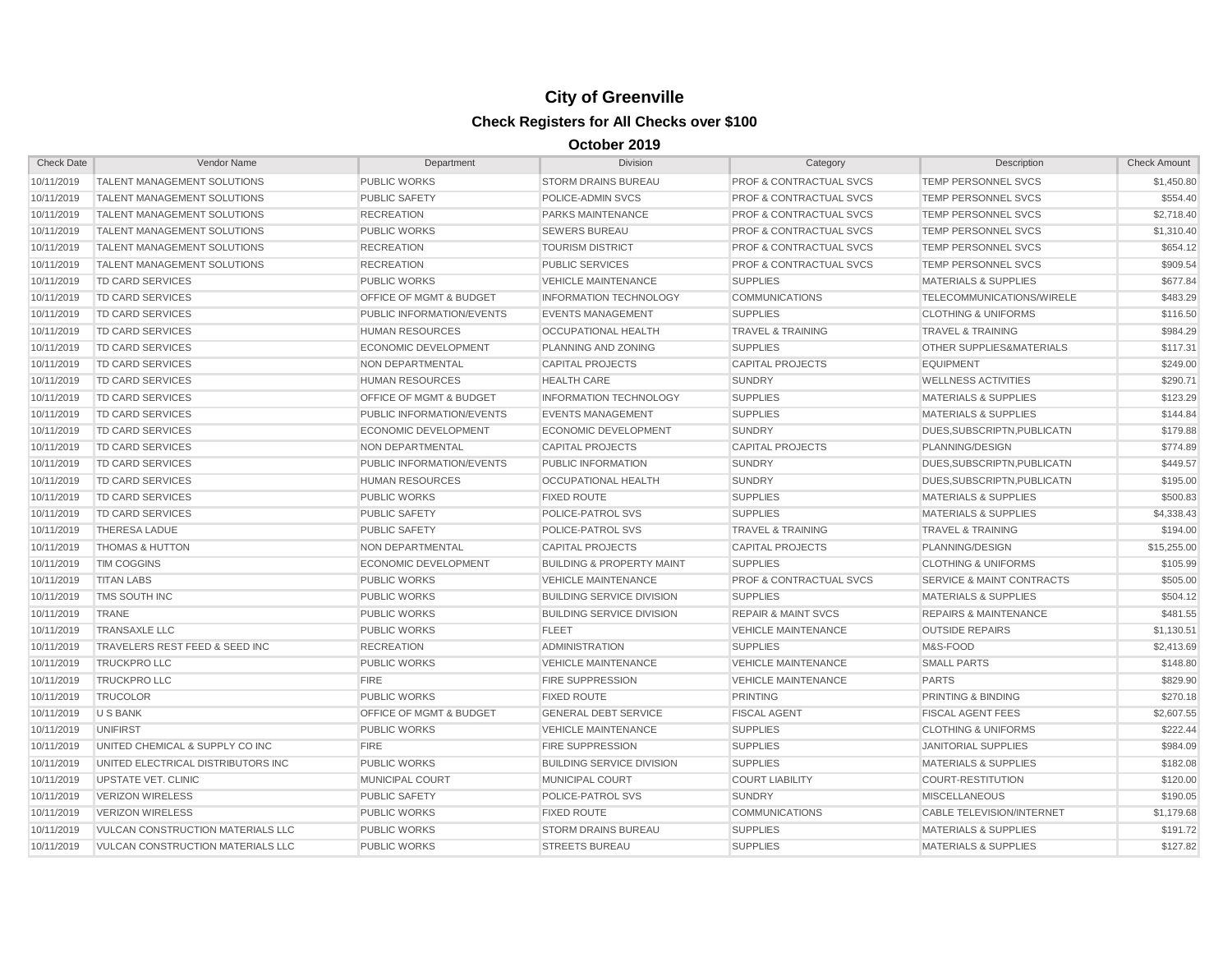| <b>Check Date</b> | Vendor Name                                | Department                  | <b>Division</b>                      | Category                           | Description                          | <b>Check Amount</b> |
|-------------------|--------------------------------------------|-----------------------------|--------------------------------------|------------------------------------|--------------------------------------|---------------------|
| 10/11/2019        | VULCAN CONSTRUCTION MATERIALS LLC          | <b>PUBLIC WORKS</b>         | <b>SEWERS BUREAU</b>                 | <b>SUPPLIES</b>                    | <b>MATERIALS &amp; SUPPLIES</b>      | \$319.54            |
| 10/11/2019        | <b>WASTECON REGISTRATION CENTER</b>        | <b>PUBLIC WORKS</b>         | RESIDENTIAL COLL BUREAU              | <b>TRAVEL &amp; TRAINING</b>       | <b>TRAVEL &amp; TRAINING</b>         | \$695.00            |
| 10/11/2019        | <b>WEX BANK</b>                            | <b>PUBLIC WORKS</b>         | <b>ADMINISTRATION</b>                | <b>VEHICLE MAINTENANCE</b>         | <b>FUEL</b>                          | \$419.02            |
| 10/11/2019        | <b>WHITAKER CONTRACTING CORP</b>           | <b>PUBLIC WORKS</b>         | <b>SEWERS BUREAU</b>                 | <b>REPAIR &amp; MAINT SVCS</b>     | <b>REPAIRS &amp; MAINTENANCE</b>     | \$8,334.54          |
| 10/11/2019        | WHITAKER CONTRACTING CORP                  | <b>PUBLIC WORKS</b>         | <b>STORM DRAINS BUREAU</b>           | <b>REPAIR &amp; MAINT SVCS</b>     | <b>REPAIRS &amp; MAINTENANCE</b>     | \$8,332.38          |
| 10/11/2019        | <b>WHITAKER CONTRACTING CORP</b>           | <b>PUBLIC WORKS</b>         | <b>STREETS BUREAU</b>                | <b>REPAIR &amp; MAINT SVCS</b>     | <b>REPAIRS &amp; MAINTENANCE</b>     | \$8,332.38          |
| 10/11/2019        | WHITE HORSE PACKAGING CO                   | <b>PUBLIC WORKS</b>         | RESIDENTIAL COLL BUREAU              | <b>SUPPLIES</b>                    | <b>MATERIALS &amp; SUPPLIES</b>      | \$560.95            |
| 10/11/2019        | <b>WILLIE MOSS</b>                         | <b>MUNICIPAL COURT</b>      | <b>MUNICIPAL COURT</b>               | <b>COURT LIABILITY</b>             | <b>COURT-RESTITUTION</b>             | \$200.00            |
| 10/11/2019        | <b>WILMA'S PUMP &amp; TANK CO INC</b>      | <b>PUBLIC WORKS</b>         | NON VEHICLE MAINTENANCE              | <b>REPAIR &amp; MAINT SVCS</b>     | <b>REPAIRS &amp; MAINTENANCE</b>     | \$185.20            |
| 10/11/2019        | <b>WOOLPERT INC</b>                        | <b>NON DEPARTMENTAL</b>     | <b>CAPITAL PROJECTS</b>              | <b>CAPITAL PROJECTS</b>            | <b>CONSTRUCTION</b>                  | \$6,711.25          |
| 10/11/2019        | <b>WORKWELL OCCUPATIONAL HEALTH CENTER</b> | <b>HUMAN RESOURCES</b>      | <b>HEALTH CARE</b>                   | <b>SUNDRY</b>                      | <b>WELLNESS ACTIVITIES</b>           | \$1,648.00          |
| 10/11/2019        | <b>WP LAW INC</b>                          | <b>RECREATION</b>           | <b>TOURISM DISTRICT</b>              | <b>REPAIR &amp; MAINT SVCS</b>     | <b>FOUNTAIN REPAIR</b>               | \$2,044.74          |
| 10/11/2019        | <b>WP LAW INC</b>                          | <b>RECREATION</b>           | <b>TOURISM DISTRICT</b>              | <b>SUPPLIES</b>                    | <b>MATERIALS &amp; SUPPLIES</b>      | \$670.20            |
| 10/18/2019        | <b>EMF SERVICES LLC</b>                    | <b>CITY MANAGER</b>         | <b>CITY MANAGER</b>                  | PROF & CONTRACTUAL SVCS            | PROFESSIONAL SERVICES                | \$3,600.85          |
| 10/18/2019        | <b>13TH CIRCUIT ASSET FORFEITURES</b>      | <b>LAW ENFORCEMENT</b>      | <b>LAW ENFORCEMENT</b>               | <b>COURT LIAB-CLAIMS/JUDGMNT</b>   | LEC-CONFISCATED MONIES               | \$243.80            |
| 10/18/2019        | A SERVICES GROUP LLC                       | <b>RECREATION</b>           | <b>ADMINISTRATION</b>                | <b>PROF &amp; CONTRACTUAL SVCS</b> | <b>SERVICE &amp; MAINT CONTRACTS</b> | \$1,375.92          |
| 10/18/2019        | <b>ACTION TARGET</b>                       | <b>PUBLIC SAFETY</b>        | POLICE-PATROL SVS                    | <b>SUPPLIES</b>                    | <b>MATERIALS &amp; SUPPLIES</b>      | \$745.80            |
| 10/18/2019        | <b>AID UPSTATE INC</b>                     | C.D. DIVISION               | <b>HOPWA</b>                         | <b>CD PROJECTS</b>                 | <b>ADMIN - AID UPSTATE</b>           | \$543.39            |
| 10/18/2019        | <b>AID UPSTATE INC</b>                     | C.D. DIVISION               | <b>HOPWA</b>                         | <b>CD PROJECTS</b>                 | HOUSING PLACEMNT-AID UPST            | \$6,630.00          |
| 10/18/2019        | AID UPSTATE INC                            | C.D. DIVISION               | <b>HOPWA</b>                         | <b>CD PROJECTS</b>                 | TENANT RENT ASSIST-AID UP            | \$4,254.54          |
| 10/18/2019        | <b>AID UPSTATE INC</b>                     | C.D. DIVISION               | <b>HOPWA</b>                         | <b>CD PROJECTS</b>                 | S-T RENT, MORT, UTIL-AID UP          | \$17,082.74         |
| 10/18/2019        | <b>AID UPSTATE INC</b>                     | C.D. DIVISION               | <b>HOPWA</b>                         | <b>CD PROJECTS</b>                 | <b>PROJ CARE OP COST-AID UPS</b>     | \$2,500.00          |
| 10/18/2019        | <b>AID UPSTATE INC</b>                     | C.D. DIVISION               | <b>HOPWA</b>                         | <b>CD PROJECTS</b>                 | SUPPORTING SVC-AID UPSTAT            | \$6,224.09          |
| 10/18/2019        | ALDRIDGE FAMILY PRODUCE                    | <b>RECREATION</b>           | <b>ADMINISTRATION</b>                | <b>SUPPLIES</b>                    | M&S-FOOD                             | \$1,077.15          |
| 10/18/2019        | AMERICAN SIGNAL COMPANY                    | <b>PUBLIC WORKS</b>         | <b>FLEET</b>                         | <b>VEHICLE MAINTENANCE</b>         | <b>OUTSIDE REPAIRS</b>               | \$1,075.00          |
| 10/18/2019        | ASE AUTOMOTIVE SERV EXCELLENCE             | <b>PUBLIC WORKS</b>         | <b>FLEET</b>                         | <b>TRAVEL &amp; TRAINING</b>       | <b>TRAVEL &amp; TRAINING</b>         | \$258.64            |
| 10/18/2019        | <b>BAKER DISTRIBUTING CO</b>               | <b>NON DEPARTMENTAL</b>     | <b>CAPITAL PROJECTS</b>              | <b>CAPITAL PROJECTS</b>            | <b>CONSTRUCTION</b>                  | \$4,039.71          |
| 10/18/2019        | <b>BATTERY SPECIALISTS INC</b>             | <b>PUBLIC WORKS</b>         | <b>VEHICLE MAINTENANCE</b>           | <b>VEHICLE MAINTENANCE</b>         | <b>PARTS</b>                         | \$379.90            |
| 10/18/2019        | <b>BOOT BARN</b>                           | <b>PUBLIC WORKS</b>         | <b>FLEET</b>                         | <b>SUPPLIES</b>                    | <b>CLOTHING &amp; UNIFORMS</b>       | \$200.00            |
| 10/18/2019        | <b>BOOT BARN</b>                           | <b>PUBLIC WORKS</b>         | <b>CBD TIF CREW</b>                  | <b>SUPPLIES</b>                    | <b>CLOTHING &amp; UNIFORMS</b>       | \$184.69            |
| 10/18/2019        | <b>BOOT BARN</b>                           | <b>PUBLIC WORKS</b>         | <b>STREETS BUREAU</b>                | <b>SUPPLIES</b>                    | <b>CLOTHING &amp; UNIFORMS</b>       | \$162.17            |
| 10/18/2019        | <b>BOOT BARN</b>                           | <b>PUBLIC WORKS</b>         | <b>SEWERS BUREAU</b>                 | <b>SUPPLIES</b>                    | <b>CLOTHING &amp; UNIFORMS</b>       | \$152.99            |
| 10/18/2019        | BRAGG WASTE SERVICES INC.                  | <b>RECREATION</b>           | <b>PARKS MAINTENANCE</b>             | <b>PROF &amp; CONTRACTUAL SVCS</b> | <b>SERVICE &amp; MAINT CONTRACTS</b> | \$330.82            |
| 10/18/2019        | <b>BRAVO1 PROTECTION</b>                   | <b>PUBLIC WORKS</b>         | PARKING ADMINISTRATION               | <b>PROF &amp; CONTRACTUAL SVCS</b> | <b>SERVICE &amp; MAINT CONTRACTS</b> | \$1,594.11          |
| 10/18/2019        | <b>BUDDY SKINNER</b>                       | <b>ECONOMIC DEVELOPMENT</b> | <b>BUILDING &amp; PROPERTY MAINT</b> | <b>TRAVEL &amp; TRAINING</b>       | <b>TRAVEL &amp; TRAINING</b>         | \$167.76            |
| 10/18/2019        | <b>BWI COMPANIES INC</b>                   | <b>RECREATION</b>           | <b>TOURISM DISTRICT</b>              | <b>SUPPLIES</b>                    | <b>MATERIALS &amp; SUPPLIES</b>      | \$271.36            |
| 10/18/2019        | <b>CAMILLA PITMAN</b>                      | <b>CITY MANAGER</b>         | <b>CITY CLERK</b>                    | <b>TRAVEL &amp; TRAINING</b>       | <b>TRAVEL &amp; TRAINING</b>         | \$426.20            |
| 10/18/2019        | <b>CARMEN TALLEY DURHAM</b>                | <b>HUMAN RESOURCES</b>      | <b>HEALTH CARE</b>                   | <b>OTHER INSURANCE</b>             | SHORT-TERM DISABILITY                | \$225.00            |
| 10/18/2019        | CAROLINA ELEVATOR SERVICE INC              | <b>RECREATION</b>           | <b>TOURISM DISTRICT</b>              | <b>PROF &amp; CONTRACTUAL SVCS</b> | <b>PROFESSIONAL SERVICES</b>         | \$640.60            |
| 10/18/2019        | CAROLINA ELEVATOR SERVICE INC              | <b>PUBLIC WORKS</b>         | <b>CHURCH STREET GARAGE</b>          | <b>REPAIR &amp; MAINT SVCS</b>     | <b>REPAIRS &amp; MAINTENANCE</b>     | \$1,046.60          |
| 10/18/2019        | CENTRAL NEBRASKA PACKING INC               | <b>RECREATION</b>           | <b>ADMINISTRATION</b>                | <b>SUPPLIES</b>                    | M&S-FOOD                             | \$8,492.35          |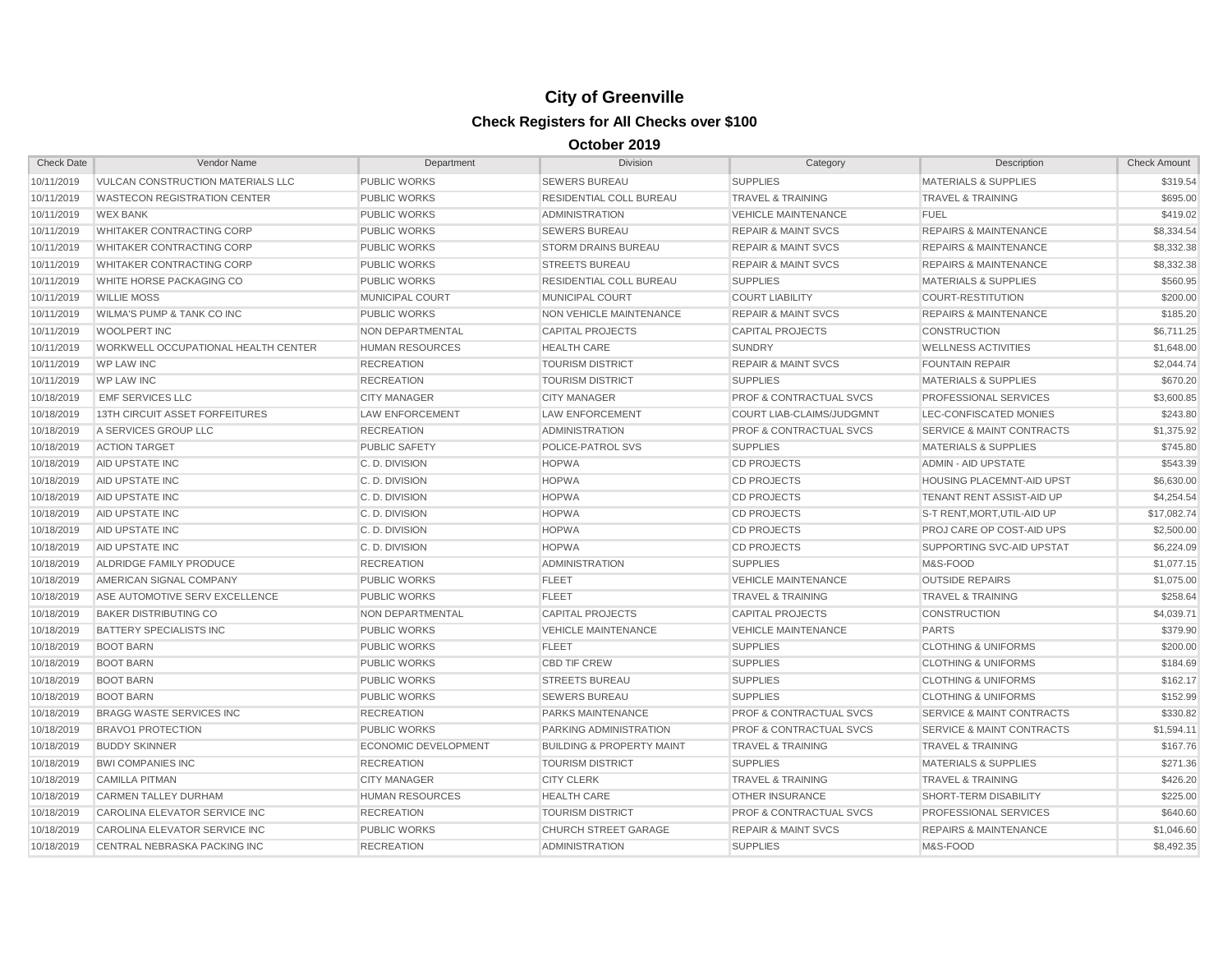| <b>Check Date</b> | Vendor Name                                  | Department                         | <b>Division</b>                  | Category                           | Description                          | <b>Check Amount</b> |
|-------------------|----------------------------------------------|------------------------------------|----------------------------------|------------------------------------|--------------------------------------|---------------------|
| 10/18/2019        | CHEESECAKE FACTORY                           | OFFICE OF MGMT & BUDGET            | <b>REVENUE</b>                   | <b>FEES &amp; CHARGES</b>          | REFUND FALSE BURGLAR ALARM           | \$200.00            |
| 10/18/2019        | <b>CHRISTOPHER CANTRELL</b>                  | <b>RECREATION</b>                  | <b>PUBLIC SERVICES</b>           | <b>SUPPLIES</b>                    | OTHER BOO IN THE ZOO                 | \$195.00            |
| 10/18/2019        | <b>CINCINNATI SYSTEMS INC</b>                | <b>PUBLIC WORKS</b>                | POINSETT GARAGE                  | <b>REPAIR &amp; MAINT SVCS</b>     | <b>REPAIRS &amp; MAINTENANCE</b>     | \$877.50            |
| 10/18/2019        | <b>CINCINNATI SYSTEMS INC</b>                | <b>PUBLIC WORKS</b>                | PARKING ADMINISTRATION           | <b>REPAIR &amp; MAINT SVCS</b>     | <b>REPAIRS &amp; MAINTENANCE</b>     | \$135.00            |
| 10/18/2019        | <b>CINCINNATI SYSTEMS INC</b>                | <b>PUBLIC WORKS</b>                | S. SPRING STREET GARAGE          | <b>REPAIR &amp; MAINT SVCS</b>     | <b>REPAIRS &amp; MAINTENANCE</b>     | \$247.50            |
| 10/18/2019        | <b>CINCINNATI SYSTEMS INC</b>                | <b>PUBLIC WORKS</b>                | <b>PARKING LOTS</b>              | <b>REPAIR &amp; MAINT SVCS</b>     | <b>REPAIRS &amp; MAINTENANCE</b>     | \$247.50            |
| 10/18/2019        | <b>CINCINNATI SYSTEMS INC</b>                | NON DEPARTMENTAL                   | <b>CAPITAL PROJECTS</b>          | <b>CAPITAL PROJECTS</b>            | <b>EQUIPMENT</b>                     | \$2,200.50          |
| 10/18/2019        | CINTAS FIRE PROTECTION 636525                | <b>PUBLIC WORKS</b>                | <b>BUILDING SERVICE DIVISION</b> | <b>PROF &amp; CONTRACTUAL SVCS</b> | <b>SERVICE &amp; MAINT CONTRACTS</b> | \$2,262.50          |
| 10/18/2019        | <b>CITY GLASS LLC</b>                        | <b>OFFICE OF MGMT &amp; BUDGET</b> | <b>REVENUE</b>                   | <b>BUSINESS LICENSE(HOLDING)</b>   | <b>REFUND</b>                        | \$210.00            |
| 10/18/2019        | <b>CITY OF GREENVILLE</b>                    | Z <sub>OO</sub>                    | Z <sub>OO</sub>                  | <b>TAX LIABILITIES</b>             | <b>HOSPITALITY TAXES</b>             | \$113.55            |
| 10/18/2019        | <b>CIVICPLUS INC</b>                         | <b>RECREATION</b>                  | <b>COMMUNITY CENTERS</b>         | <b>PROF &amp; CONTRACTUAL SVCS</b> | <b>SERVICE &amp; MAINT CONTRACTS</b> | \$4,500.00          |
| 10/18/2019        | <b>COMMERCE CLUB</b>                         | <b>CITY MANAGER</b>                | <b>CITY MANAGER</b>              | <b>SUNDRY</b>                      | <b>MISCELLANEOUS</b>                 | \$357.56            |
| 10/18/2019        | <b>COWART AWARDS INC</b>                     | <b>RECREATION</b>                  | <b>PARKS MAINTENANCE</b>         | <b>SUPPLIES</b>                    | <b>MATERIALS &amp; SUPPLIES</b>      | \$140.45            |
| 10/18/2019        | <b>COWART AWARDS INC</b>                     | <b>RECREATION</b>                  | <b>COMMUNITY CENTERS</b>         | <b>SUNDRY</b>                      | <b>AWARDS</b>                        | \$945.88            |
| 10/18/2019        | <b>COWART AWARDS INC</b>                     | <b>PUBLIC SAFETY</b>               | POLICE-PATROL SVS                | <b>SUPPLIES</b>                    | <b>MATERIALS &amp; SUPPLIES</b>      | \$381.60            |
| 10/18/2019        | <b>CRAIG GAULDEN &amp; DAVIS</b>             | <b>NON DEPARTMENTAL</b>            | <b>CAPITAL PROJECTS</b>          | <b>CAPITAL PROJECTS</b>            | PLANNING/DESIGN                      | \$36,288.55         |
| 10/18/2019        | <b>CROOK'S BRASS &amp; METAL REFINISHING</b> | <b>ECONOMIC DEVELOPMENT</b>        | <b>ECONOMIC DEVELOPMENT</b>      | <b>PROF &amp; CONTRACTUAL SVCS</b> | <b>SERVICE &amp; MAINT CONTRACTS</b> | \$2,045.00          |
| 10/18/2019        | <b>DAVIS TOWING LLC</b>                      | <b>PUBLIC WORKS</b>                | <b>FLEET</b>                     | <b>VEHICLE MAINTENANCE</b>         | <b>OUTSIDE REPAIRS</b>               | \$350.00            |
| 10/18/2019        | <b>DELL MARKETING LP</b>                     | <b>CITY ATTORNEY</b>               | <b>CITY ATTORNEY</b>             | <b>SUPPLIES</b>                    | <b>MATERIALS &amp; SUPPLIES</b>      | \$1,180.72          |
| 10/18/2019        | <b>DELL MARKETING LP</b>                     | <b>OFFICE OF MGMT &amp; BUDGET</b> | <b>INFORMATION TECHNOLOGY</b>    | <b>MIS PROJECTS</b>                | <b>PCS/UPGRADES</b>                  | \$8,508.16          |
| 10/18/2019        | <b>DESIGN DEVELOPMENT LLC</b>                | <b>RECREATION</b>                  | <b>COMMUNITY CENTERS</b>         | <b>PROF &amp; CONTRACTUAL SVCS</b> | <b>RENTAL OF REAL PROPERTY</b>       | \$7,154.08          |
| 10/18/2019        | <b>DESIGNLAB INC</b>                         | <b>CITY MANAGER</b>                | <b>DONATIONS</b>                 | CONTRIBUTIONS/DONATIONS            | K9 PROGRAM                           | \$562.86            |
| 10/18/2019        | <b>DISYS SOLUTIONS INC</b>                   | <b>RECREATION</b>                  | PARKS AND RECREATION             | <b>PROF &amp; CONTRACTUAL SVCS</b> | <b>PROFESSIONAL SERVICES</b>         | \$3,297.55          |
| 10/18/2019        | <b>DONALD ADAMS</b>                          | <b>PUBLIC WORKS</b>                | <b>FLEET</b>                     | <b>TRAVEL &amp; TRAINING</b>       | TRAVEL & TRAINING                    | \$164.00            |
| 10/18/2019        | <b>DP3 ARCHITECTS LTD</b>                    | NON DEPARTMENTAL                   | <b>CAPITAL PROJECTS</b>          | <b>CAPITAL PROJECTS</b>            | PLANNING/DESIGN                      | \$500.00            |
| 10/18/2019        | <b>DUKE ENERGY</b>                           | <b>PUBLIC WORKS</b>                | POINSETT GARAGE                  | <b>UTILITIES</b>                   | <b>ELECTRICITY</b>                   | \$2,665.68          |
| 10/18/2019        | <b>DUKE ENERGY</b>                           | <b>PUBLIC WORKS</b>                | <b>TRAFFIC ENGINEERING</b>       | <b>UTILITIES</b>                   | <b>ELECTRICITY</b>                   | \$4,111.66          |
| 10/18/2019        | <b>DUKE ENERGY</b>                           | <b>PUBLIC WORKS</b>                | RICHARDSON STREET GARAGE         | <b>UTILITIES</b>                   | <b>ELECTRICITY</b>                   | \$4,037.74          |
| 10/18/2019        | <b>DUKE ENERGY</b>                           | <b>PUBLIC WORKS</b>                | <b>ONE GARAGE</b>                | <b>UTILITIES</b>                   | <b>ELECTRICITY</b>                   | \$2,162.25          |
| 10/18/2019        | <b>DUKE ENERGY</b>                           | <b>PUBLIC WORKS</b>                | PARKING ADMINISTRATION           | <b>UTILITIES</b>                   | <b>ELECTRICITY</b>                   | \$858.34            |
| 10/18/2019        | <b>DUKE ENERGY</b>                           | <b>RECREATION</b>                  | <b>PARKS MAINTENANCE</b>         | <b>UTILITIES</b>                   | <b>ELECTRICITY</b>                   | \$14,320.07         |
| 10/18/2019        | <b>DUKE ENERGY</b>                           | <b>PUBLIC WORKS</b>                | <b>LIBERTY SQUARE GARAGE</b>     | <b>UTILITIES</b>                   | <b>ELECTRICITY</b>                   | \$2,315.80          |
| 10/18/2019        | <b>DUKE ENERGY</b>                           | <b>PUBLIC WORKS</b>                | <b>BUILDING SERVICE DIVISION</b> | <b>UTILITIES</b>                   | <b>ELECTRICITY</b>                   | \$693.41            |
| 10/18/2019        | <b>DUKE ENERGY</b>                           | <b>RECREATION</b>                  | <b>COMMUNITY CENTERS</b>         | <b>UTILITIES</b>                   | <b>ELECTRICITY</b>                   | \$2,451.13          |
| 10/18/2019        | <b>DUKE ENERGY</b>                           | <b>RECREATION</b>                  | PARKS AND RECREATION             | <b>UTILITIES</b>                   | <b>ELECTRICITY</b>                   | \$177.42            |
| 10/18/2019        | <b>DUKE ENERGY</b>                           | <b>PUBLIC WORKS</b>                | S. SPRING STREET GARAGE          | <b>UTILITIES</b>                   | <b>ELECTRICITY</b>                   | \$3,349.81          |
| 10/18/2019        | <b>DUKE ENERGY</b>                           | <b>PUBLIC SAFETY</b>               | POLICE-PATROL SVS                | <b>UTILITIES</b>                   | <b>ELECTRICITY</b>                   | \$1,388.99          |
| 10/18/2019        | <b>DUKE ENERGY</b>                           | <b>PUBLIC WORKS</b>                | <b>RIVER STREET GARAGE</b>       | <b>UTILITIES</b>                   | <b>ELECTRICITY</b>                   | \$1,727.15          |
| 10/18/2019        | <b>DUKE ENERGY</b>                           | <b>MUNICIPAL COURT</b>             | <b>MUNICIPAL COURT</b>           | <b>UTILITIES</b>                   | <b>ELECTRICITY</b>                   | \$1,388.99          |
| 10/18/2019        | <b>DUKE ENERGY</b>                           | <b>PUBLIC WORKS</b>                | <b>PUBLIC WORKS</b>              | <b>UTILITIES</b>                   | <b>ELECTRICITY</b>                   | \$140.24            |
| 10/18/2019        | <b>DUKE ENERGY</b>                           | C.D. DIVISION                      | <b>CDBG PROJECTS</b>             | <b>CD PROJECTS</b>                 | PUBLIC SERVICES (GENERAL)            | \$315.36            |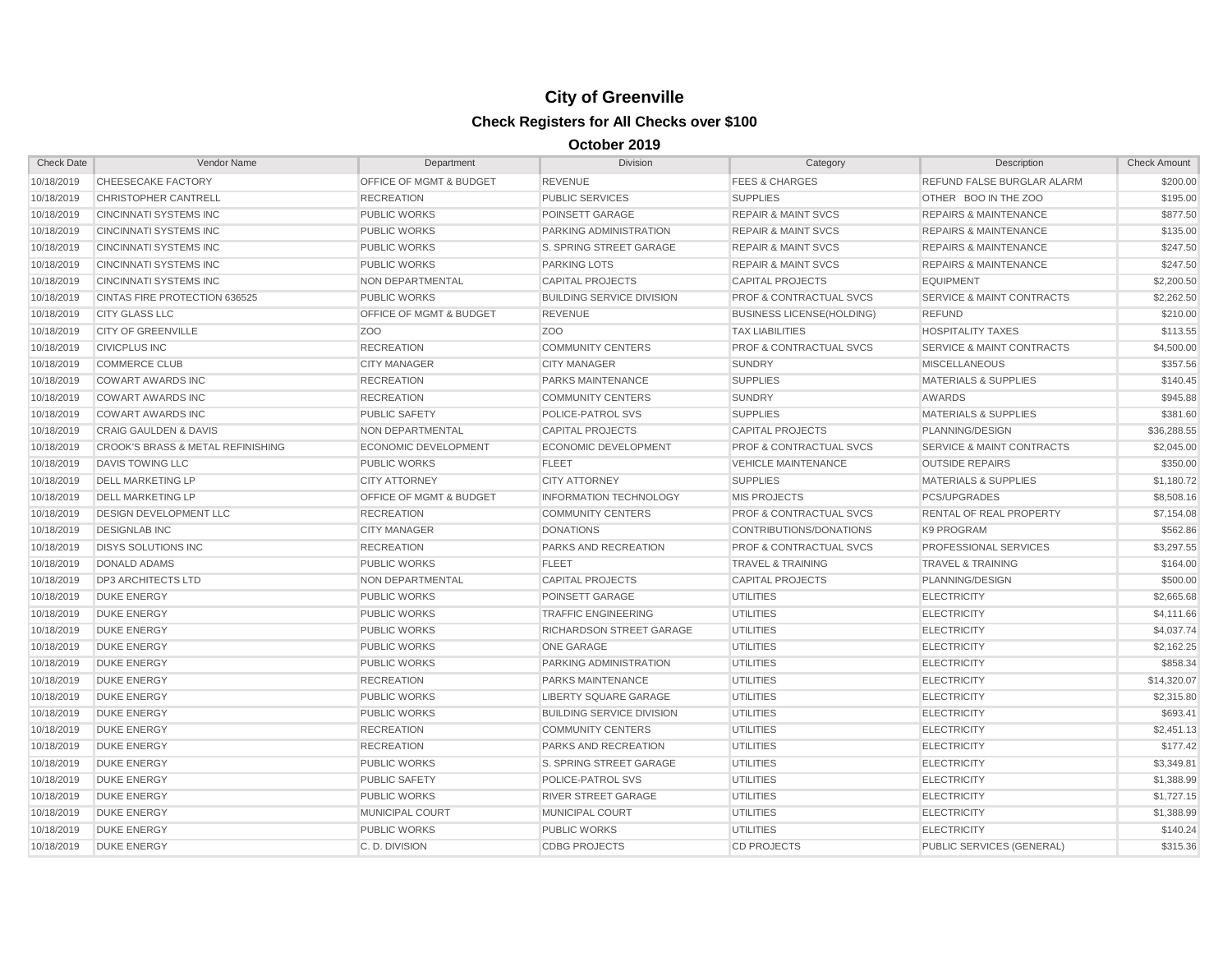| <b>Check Date</b> | Vendor Name                         | Department                         | <b>Division</b>                      | Category                           | Description                          | <b>Check Amount</b> |
|-------------------|-------------------------------------|------------------------------------|--------------------------------------|------------------------------------|--------------------------------------|---------------------|
| 10/18/2019        | <b>DUKE ENERGY</b>                  | <b>PUBLIC WORKS</b>                | N LAURENS ST GARAGE                  | UTILITIES                          | <b>ELECTRICITY</b>                   | \$537.29            |
| 10/18/2019        | <b>DUKE ENERGY</b>                  | <b>PUBLIC WORKS</b>                | <b>COMMONS GARAGE</b>                | UTILITIES                          | <b>ELECTRICITY</b>                   | \$1,913.34          |
| 10/18/2019        | <b>DUKE ENERGY</b>                  | <b>FIRE</b>                        | <b>FIRE SERVICES</b>                 | <b>UTILITIES</b>                   | <b>ELECTRICITY</b>                   | \$892.00            |
| 10/18/2019        | <b>DUKE ENERGY</b>                  | <b>PUBLIC WORKS</b>                | <b>BROAD STREET GARAGE</b>           | <b>UTILITIES</b>                   | <b>ELECTRICITY</b>                   | \$632.49            |
| 10/18/2019        | <b>EAGLE EMBROIDERY</b>             | <b>RECREATION</b>                  | <b>ADMINISTRATION</b>                | <b>SUPPLIES</b>                    | <b>CLOTHING &amp; UNIFORMS</b>       | \$151.88            |
| 10/18/2019        | ECHOLS OIL COMPANY INC              | <b>PUBLIC WORKS</b>                | <b>FLEET</b>                         | <b>VEHICLE MAINTENANCE</b>         | <b>FUEL</b>                          | \$317.84            |
| 10/18/2019        | ENVIRO-MASTER SERVICES OF GREENVILL | <b>RECREATION</b>                  | <b>ADMINISTRATION</b>                | <b>PROF &amp; CONTRACTUAL SVCS</b> | <b>SERVICE &amp; MAINT CONTRACTS</b> | \$198.00            |
| 10/18/2019        | <b>FGP INTERNATIONAL</b>            | <b>PUBLIC WORKS</b>                | <b>ENGINEERING</b>                   | <b>PROF &amp; CONTRACTUAL SVCS</b> | TEMP PERSONNEL SVCS                  | \$760.14            |
| 10/18/2019        | <b>FGP INTERNATIONAL</b>            | <b>ECONOMIC DEVELOPMENT</b>        | PLANNING AND ZONING                  | <b>PROF &amp; CONTRACTUAL SVCS</b> | TEMP PERSONNEL SVCS                  | \$854.08            |
| 10/18/2019        | <b>FIRST SUN EAP</b>                | <b>HUMAN RESOURCES</b>             | OCCUPATIONAL HEALTH                  | <b>PROF &amp; CONTRACTUAL SVCS</b> | PROFESSIONAL SERVICES                | \$1,554.00          |
| 10/18/2019        | <b>FORTILINE</b>                    | <b>PUBLIC WORKS</b>                | <b>STORM DRAINS BUREAU</b>           | <b>SUPPLIES</b>                    | <b>CONSTRUCTION &amp; REPAIR</b>     | \$415.24            |
| 10/18/2019        | <b>FRANCIS PRODUCE COMPANY</b>      | <b>RECREATION</b>                  | <b>PUBLIC SERVICES</b>               | <b>SUPPLIES</b>                    | OTHER BOO IN THE ZOO                 | \$350.00            |
| 10/18/2019        | <b>GARLAND / DBS INC</b>            | <b>RECREATION</b>                  | <b>COMMUNITY CENTERS</b>             | <b>REPAIR &amp; MAINT SVCS</b>     | <b>REPAIRS &amp; MAINTENANCE</b>     | \$2,223.00          |
| 10/18/2019        | <b>GEORGE COLEMAN FORD INC</b>      | <b>PUBLIC WORKS</b>                | <b>VEHICLE MAINTENANCE</b>           | <b>VEHICLE MAINTENANCE</b>         | <b>PARTS</b>                         | \$1,023.27          |
| 10/18/2019        | <b>GILLIG LLC</b>                   | <b>PUBLIC WORKS</b>                | <b>VEHICLE MAINTENANCE</b>           | <b>VEHICLE MAINTENANCE</b>         | <b>PARTS</b>                         | \$1,275.75          |
| 10/18/2019        | GIMME-A-SIGN CO INC                 | <b>PUBLIC WORKS</b>                | <b>RIVER STREET GARAGE</b>           | <b>REPAIR &amp; MAINT SVCS</b>     | <b>REPAIRS &amp; MAINTENANCE</b>     | \$102.82            |
| 10/18/2019        | GRAINGER 803858935                  | <b>PUBLIC WORKS</b>                | <b>CBD TIF CREW</b>                  | <b>SUPPLIES</b>                    | <b>CLOTHING &amp; UNIFORMS</b>       | \$124.54            |
| 10/18/2019        | GRAINGER 803858935                  | <b>PUBLIC WORKS</b>                | <b>RECYCLING</b>                     | <b>SUPPLIES</b>                    | <b>CLOTHING &amp; UNIFORMS</b>       | \$295.42            |
| 10/18/2019        | GRAINGER 803858935                  | <b>PUBLIC WORKS</b>                | <b>MAINTENANCE</b>                   | <b>SUPPLIES</b>                    | <b>CLOTHING &amp; UNIFORMS</b>       | \$536.07            |
| 10/18/2019        | GRAINGER 803858935                  | <b>PUBLIC WORKS</b>                | <b>STREETS BUREAU</b>                | <b>SUPPLIES</b>                    | <b>CLOTHING &amp; UNIFORMS</b>       | \$746.21            |
| 10/18/2019        | GRAINGER 803858935                  | <b>PUBLIC WORKS</b>                | <b>ENGINEERING</b>                   | <b>SUPPLIES</b>                    | <b>CLOTHING &amp; UNIFORMS</b>       | \$305.72            |
| 10/18/2019        | GRAINGER 803858935                  | <b>PUBLIC WORKS</b>                | <b>STORM DRAINS BUREAU</b>           | <b>SUPPLIES</b>                    | <b>CLOTHING &amp; UNIFORMS</b>       | \$1,129.75          |
| 10/18/2019        | GRAINGER 803858935                  | <b>PUBLIC WORKS</b>                | <b>FLEET</b>                         | <b>SUPPLIES</b>                    | <b>MATERIALS &amp; SUPPLIES</b>      | \$193.47            |
| 10/18/2019        | GRAINGER 803858935                  | <b>PUBLIC WORKS</b>                | <b>SEWERS BUREAU</b>                 | <b>SUPPLIES</b>                    | <b>CLOTHING &amp; UNIFORMS</b>       | \$752.67            |
| 10/18/2019        | GRAINGER 803858935                  | <b>PUBLIC WORKS</b>                | <b>CONSTRUCTION &amp; INSPECTION</b> | <b>SUPPLIES</b>                    | <b>CLOTHING &amp; UNIFORMS</b>       | \$160.00            |
| 10/18/2019        | GRAINGER 803858935                  | <b>PUBLIC WORKS</b>                | <b>FLEET</b>                         | <b>SUPPLIES</b>                    | <b>CLOTHING &amp; UNIFORMS</b>       | \$1,099.24          |
| 10/18/2019        | GRAINGER 803858935                  | <b>PUBLIC WORKS</b>                | <b>TRAFFIC ENGINEERING</b>           | <b>SUPPLIES</b>                    | <b>CLOTHING &amp; UNIFORMS</b>       | \$576.03            |
| 10/18/2019        | GRAINGER 803858935                  | <b>PUBLIC WORKS</b>                | RESIDENTIAL COLL BUREAU              | <b>SUPPLIES</b>                    | <b>CLOTHING &amp; UNIFORMS</b>       | \$1,074.70          |
| 10/18/2019        | GRAINGER 803858935                  | <b>PUBLIC WORKS</b>                | <b>BUILDING SERVICE DIVISION</b>     | <b>SUPPLIES</b>                    | <b>CLOTHING &amp; UNIFORMS</b>       | \$317.29            |
| 10/18/2019        | GRAINGER 803858935                  | <b>PUBLIC WORKS</b>                | <b>BUILDING SERVICE DIVISION</b>     | <b>SUPPLIES</b>                    | <b>MATERIALS &amp; SUPPLIES</b>      | \$549.33            |
| 10/18/2019        | <b>GRAINGER 803858935</b>           | <b>PUBLIC WORKS</b>                | <b>MAINTENANCE</b>                   | <b>SUPPLIES</b>                    | <b>MATERIALS &amp; SUPPLIES</b>      | \$170.99            |
| 10/18/2019        | <b>GREENVILLE CONVENTION CENTER</b> | <b>OFFICE OF MGMT &amp; BUDGET</b> | <b>PURCHASING</b>                    | INTERFUND-GRVL CONVENTION          | <b>SPECIAL PROJECTS</b>              | \$150,000.00        |
| 10/18/2019        | <b>GREENVILLE CONVENTION CENTER</b> | <b>NON DEPARTMENTAL</b>            | <b>NON DEPARTMENTAL</b>              | <b>CAPITAL PROJECTS</b>            | <b>CONSTRUCTION</b>                  | \$89,085.76         |
| 10/18/2019        | <b>GREENVILLE COUNTY</b>            | <b>PUBLIC SAFETY</b>               | POLICE-PATROL SVS                    | <b>UTILITIES</b>                   | <b>ELECTRICITY</b>                   | \$15,211.43         |
| 10/18/2019        | <b>GREENVILLE COUNTY</b>            | <b>LAW ENFORCEMENT</b>             | <b>LAW ENFORCEMENT</b>               | COURT LIAB-CLAIMS/JUDGMNT          | LEC-CONFISCATED MONIES               | \$1,514.00          |
| 10/18/2019        | <b>GREENVILLE COUNTY</b>            | PUBLIC SAFETY                      | POLICE-PATROL SVS                    | <b>UTILITIES</b>                   | GAS                                  | \$1,796.73          |
| 10/18/2019        | <b>GREENVILLE COUNTY</b>            | <b>PUBLIC SAFETY</b>               | POLICE-PATROL SVS                    | <b>PROF &amp; CONTRACTUAL SVCS</b> | PROFESSIONAL SERVICES                | \$3,285.73          |
| 10/18/2019        | <b>GREENVILLE COUNTY</b>            | <b>PUBLIC SAFETY</b>               | POLICE-PATROL SVS                    | <b>UTILITIES</b>                   | <b>WATER</b>                         | \$3,877.56          |
| 10/18/2019        | <b>GREENVILLE COUNTY IT SYSTEMS</b> | <b>OFFICE OF MGMT &amp; BUDGET</b> | <b>INFORMATION TECHNOLOGY</b>        | <b>COMMUNICATIONS</b>              | TELECOMMUNICATIONS/WIRELE            | \$330.00            |
| 10/18/2019        | <b>GREENVILLE DRIVE LLC</b>         | <b>CITY MANAGER</b>                | <b>CITY MANAGER</b>                  | <b>SUNDRY</b>                      | <b>MISCELLANEOUS</b>                 | \$600.00            |
| 10/18/2019        | <b>GREENVILLE NEWS</b>              | OFFICE OF MGMT & BUDGET            | <b>PURCHASING</b>                    | <b>PROF &amp; CONTRACTUAL SVCS</b> | <b>ADVERTISING EXPENSE</b>           | \$346.50            |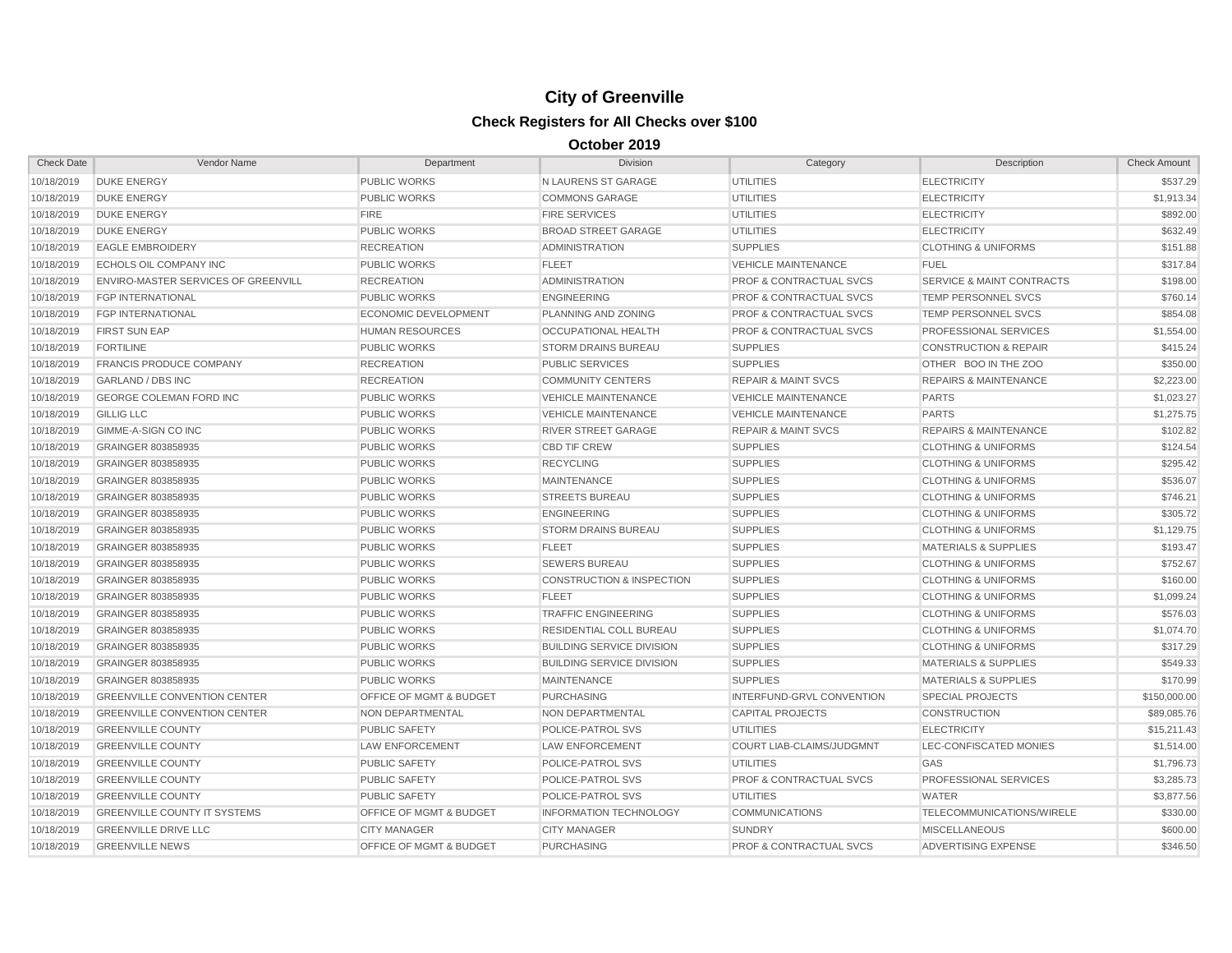| <b>Check Date</b> | Vendor Name                          | Department                         | <b>Division</b>                  | Category                           | Description                          | <b>Check Amount</b> |
|-------------------|--------------------------------------|------------------------------------|----------------------------------|------------------------------------|--------------------------------------|---------------------|
| 10/18/2019        | GREENVILLE OFFICE SUPPLY CO INC      | <b>RECREATION</b>                  | <b>COMMUNITY CENTERS</b>         | <b>SUPPLIES</b>                    | OFFICE SUPPLIES&MATERIALS            | \$113.87            |
| 10/18/2019        | GREENVILLE OFFICE SUPPLY CO INC      | <b>HUMAN RESOURCES</b>             | <b>HUMAN RESOURCES</b>           | <b>SUPPLIES</b>                    | <b>MATERIALS &amp; SUPPLIES</b>      | \$341.63            |
| 10/18/2019        | GREENVILLE OFFICE SUPPLY CO INC      | <b>PUBLIC WORKS</b>                | PARKING ADMINISTRATION           | <b>SUPPLIES</b>                    | <b>MATERIALS &amp; SUPPLIES</b>      | \$4,631.44          |
| 10/18/2019        | GREENVILLE OFFICE SUPPLY CO INC      | <b>CITY ATTORNEY</b>               | <b>CITY ATTORNEY</b>             | <b>SUPPLIES</b>                    | <b>MATERIALS &amp; SUPPLIES</b>      | \$207.21            |
| 10/18/2019        | <b>GREENVILLE TURF &amp; TRACTOR</b> | <b>PUBLIC WORKS</b>                | <b>CBD TIF CREW</b>              | <b>SUPPLIES</b>                    | <b>MATERIALS &amp; SUPPLIES</b>      | \$266.41            |
| 10/18/2019        | <b>GREENVILLE WATER</b>              | <b>PUBLIC WORKS</b>                | <b>FLEET</b>                     | <b>UTILITIES</b>                   | <b>OTHER</b>                         | \$1,198.97          |
| 10/18/2019        | <b>GREENVILLE WATER</b>              | <b>PUBLIC WORKS</b>                | <b>BUILDING SERVICE DIVISION</b> | <b>UTILITIES</b>                   | <b>OTHER</b>                         | \$1,058.02          |
| 10/18/2019        | <b>GREENVILLE WATER</b>              | NON DEPARTMENTAL                   | <b>CAPITAL PROJECTS</b>          | <b>CAPITAL PROJECTS</b>            | <b>PROJECT EXPENSE</b>               | \$6,580.00          |
| 10/18/2019        | <b>GREGORY PEST SOLUTIONS</b>        | <b>PUBLIC WORKS</b>                | <b>NON VEHICLE MAINTENANCE</b>   | <b>PROF &amp; CONTRACTUAL SVCS</b> | <b>SERVICE &amp; MAINT CONTRACTS</b> | \$162.50            |
| 10/18/2019        | <b>GUARANTEED SUPPLY COMPANY</b>     | <b>PUBLIC WORKS</b>                | <b>STREETS BUREAU</b>            | <b>SUPPLIES</b>                    | <b>MATERIALS &amp; SUPPLIES</b>      | \$2,413.99          |
| 10/18/2019        | <b>HACH COMPANY</b>                  | <b>PUBLIC WORKS</b>                | <b>SEWERS BUREAU</b>             | <b>SUPPLIES</b>                    | <b>MATERIALS &amp; SUPPLIES</b>      | \$778.65            |
| 10/18/2019        | <b>HARPER CORPORATION</b>            | <b>NON DEPARTMENTAL</b>            | <b>CAPITAL PROJECTS</b>          | <b>CAPITAL PROJECTS</b>            | <b>CONSTRUCTION</b>                  | \$46,482.87         |
| 10/18/2019        | <b>HESC</b>                          | <b>OFFICE OF MGMT &amp; BUDGET</b> | <b>ACCOUNTING</b>                | PR-WH                              | <b>GARNISHMENTS</b>                  | \$198.14            |
| 10/18/2019        | HOME DEPOT CREDIT SERVICE 5898       | <b>FIRE</b>                        | <b>FIRE SUPPRESSION</b>          | <b>SUPPLIES</b>                    | <b>MATERIALS &amp; SUPPLIES</b>      | \$500.56            |
| 10/18/2019        | HOME DEPOT CREDIT SERVICE 5906       | <b>PUBLIC WORKS</b>                | <b>CBD TIF CREW</b>              | <b>SUPPLIES</b>                    | <b>MATERIALS &amp; SUPPLIES</b>      | \$266.77            |
| 10/18/2019        | HOME DEPOT CREDIT SERVICE 5914       | <b>RECREATION</b>                  | <b>PUBLIC SERVICES</b>           | <b>SUPPLIES</b>                    | OTHER BOO IN THE ZOO                 | \$700.20            |
| 10/18/2019        | HOME DEPOT CREDIT SERVICE 5922       | <b>RECREATION</b>                  | PARKS MAINTENANCE                | <b>SUPPLIES</b>                    | <b>MATERIALS &amp; SUPPLIES</b>      | \$171.43            |
| 10/18/2019        | HOME DEPOT CREDIT SERVICE 5922       | <b>RECREATION</b>                  | BEAUTIFICATION BUREAU            | <b>SUPPLIES</b>                    | <b>MATERIALS &amp; SUPPLIES</b>      | \$317.92            |
| 10/18/2019        | HOME DEPOT CREDIT SERVICE 9599       | <b>PUBLIC SAFETY</b>               | POLICE-PATROL SVS                | <b>SUPPLIES</b>                    | <b>MATERIALS &amp; SUPPLIES</b>      | \$369.94            |
| 10/18/2019        | INSTITUTE OF TRANSPORTATION ENGINEE  | <b>PUBLIC WORKS</b>                | <b>TRAFFIC ENGINEERING</b>       | <b>SUNDRY</b>                      | DUES.SUBSCRIPTN.PUBLICATN            | \$315.00            |
| 10/18/2019        | <b>INTERNAL REVENUE SERVICE</b>      | <b>OFFICE OF MGMT &amp; BUDGET</b> | <b>ACCOUNTING</b>                | PR-WH                              | <b>GARNISHMENTS</b>                  | \$150.00            |
| 10/18/2019        | <b>IRON MOUNTAIN 27128</b>           | <b>PUBLIC SAFETY</b>               | <b>POLICE-PATROL SVS</b>         | <b>PROF &amp; CONTRACTUAL SVCS</b> | <b>SERVICE &amp; MAINT CONTRACTS</b> | \$388.72            |
| 10/18/2019        | <b>IRON MOUNTAIN 27129</b>           | OFFICE OF MGMT & BUDGET            | <b>INFORMATION TECHNOLOGY</b>    | <b>PROF &amp; CONTRACTUAL SVCS</b> | <b>SERVICE &amp; MAINT CONTRACTS</b> | \$556.17            |
| 10/18/2019        | <b>IVEY COMMUNICATIONS INC</b>       | <b>CITY ATTORNEY</b>               | <b>CITY ATTORNEY</b>             | <b>SUPPLIES</b>                    | <b>MATERIALS &amp; SUPPLIES</b>      | \$604.00            |
| 10/18/2019        | <b>JAMES SHELTON JR</b>              | <b>PUBLIC SAFETY</b>               | POLICE-PATROL SVS                | <b>TRAVEL &amp; TRAINING</b>       | <b>TRAVEL &amp; TRAINING</b>         | \$142.00            |
| 10/18/2019        | JET-VAC SEWER EQUIPMENT CO           | <b>PUBLIC WORKS</b>                | <b>SEWERS BUREAU</b>             | <b>SUPPLIES</b>                    | <b>MATERIALS &amp; SUPPLIES</b>      | \$1,320.91          |
| 10/18/2019        | <b>JOSHUA CABRERA</b>                | <b>PUBLIC WORKS</b>                | <b>STREETS BUREAU</b>            | <b>TRAVEL &amp; TRAINING</b>       | <b>TRAVEL &amp; TRAINING</b>         | \$760.00            |
| 10/18/2019        | KEVIN WHITAKER CHEVROLET INC         | <b>PUBLIC WORKS</b>                | <b>FLEET</b>                     | <b>VEHICLE MAINTENANCE</b>         | <b>OUTSIDE REPAIRS</b>               | \$136.34            |
| 10/18/2019        | KINSMAN GARDEN COMPANY INC           | <b>RECREATION</b>                  | <b>TOURISM DISTRICT</b>          | <b>SUPPLIES</b>                    | <b>MATERIALS &amp; SUPPLIES</b>      | \$381.76            |
| 10/18/2019        | <b>KONE INC</b>                      | <b>PUBLIC WORKS</b>                | <b>ONE GARAGE</b>                | <b>REPAIR &amp; MAINT SVCS</b>     | <b>REPAIRS &amp; MAINTENANCE</b>     | \$705.41            |
| 10/18/2019        | <b>KRAV MAGA WORLDWIDE INC</b>       | <b>PUBLIC SAFETY</b>               | <b>POLICE-PATROL SVS</b>         | <b>TRAVEL &amp; TRAINING</b>       | <b>TRAVEL &amp; TRAINING</b>         | \$1,125.00          |
| 10/18/2019        | <b>KUSTOM SIGNALS INC</b>            | <b>PUBLIC WORKS</b>                | <b>FLEET</b>                     | <b>TRAVEL &amp; TRAINING</b>       | <b>TRAVEL &amp; TRAINING</b>         | \$2,217.73          |
| 10/18/2019        | <b>KWIK COVERS</b>                   | <b>RECREATION</b>                  | <b>PUBLIC SERVICES</b>           | <b>SUPPLIES</b>                    | <b>SPECIAL EVENTS</b>                | \$108.07            |
| 10/18/2019        | LANDS' END BUSINESS OUTFITTERS       | <b>RECREATION</b>                  | <b>ADMINISTRATION</b>            | <b>SUPPLIES</b>                    | <b>CLOTHING &amp; UNIFORMS</b>       | \$159.99            |
| 10/18/2019        | LANDSCAPERS SUPPLY                   | <b>RECREATION</b>                  | PARKS MAINTENANCE                | <b>SUPPLIES</b>                    | <b>MATERIALS &amp; SUPPLIES</b>      | \$394.30            |
| 10/18/2019        | LAWMEN'S SAFETY SUPPLY               | <b>PUBLIC SAFETY</b>               | POLICE-PATROL SVS                | <b>SUPPLIES</b>                    | <b>CLOTHING &amp; UNIFORMS</b>       | \$234.00            |
| 10/18/2019        | <b>LAWN &amp; ORDER LLC</b>          | <b>PUBLIC WORKS</b>                | <b>PARKING ADMINISTRATION</b>    | <b>PROF &amp; CONTRACTUAL SVCS</b> | <b>SERVICE &amp; MAINT CONTRACTS</b> | \$325.00            |
| 10/18/2019        | LEXISNEXIS 1239194                   | <b>PUBLIC SAFETY</b>               | POLICE-PATROL SVS                | <b>PROF &amp; CONTRACTUAL SVCS</b> | <b>PROFESSIONAL SERVICES</b>         | \$318.00            |
| 10/18/2019        | <b>LINA</b>                          | <b>HUMAN RESOURCES</b>             | <b>HEALTH CARE</b>               | <b>OTHER INSURANCE</b>             | <b>SHORT-TERM DISABILITY</b>         | \$753.48            |
| 10/18/2019        | LIVEWELL GREENVILLE                  | <b>RECREATION</b>                  | <b>COMMUNITY CENTERS</b>         | <b>PROF &amp; CONTRACTUAL SVCS</b> | <b>PROFESSIONAL SERVICES</b>         | \$1,500.00          |
| 10/18/2019        | LORI SONDOV                          | <b>CITY MANAGER</b>                | <b>CITY CLERK</b>                | <b>TRAVEL &amp; TRAINING</b>       | <b>TRAVEL &amp; TRAINING</b>         | \$113.00            |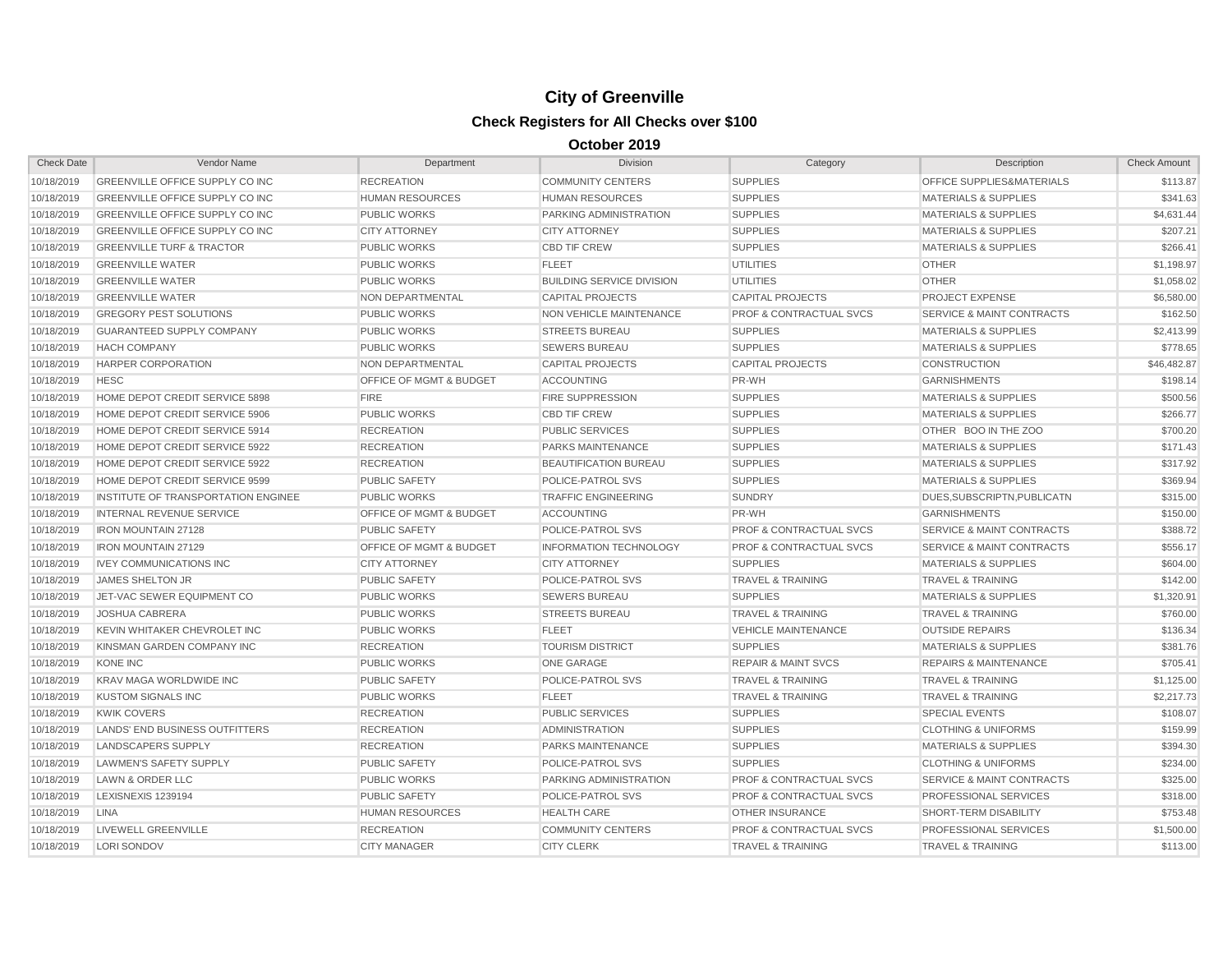| <b>Check Date</b> | Vendor Name                          | Department                       | <b>Division</b>                  | Category                           | Description                          | <b>Check Amount</b> |
|-------------------|--------------------------------------|----------------------------------|----------------------------------|------------------------------------|--------------------------------------|---------------------|
| 10/18/2019        | LOWES                                | <b>RECREATION</b>                | <b>ADMINISTRATION</b>            | <b>SUPPLIES</b>                    | M&S-MAINTENANCE                      | \$198.67            |
| 10/18/2019        | LOWES                                | <b>PUBLIC WORKS</b>              | <b>MAINTENANCE</b>               | <b>REPAIR &amp; MAINT SVCS</b>     | <b>REPAIRS &amp; MAINTENANCE</b>     | \$375.93            |
| 10/18/2019        | <b>MACK PEST SOLUTIONS INC</b>       | <b>PUBLIC WORKS</b>              | <b>BUILDING SERVICE DIVISION</b> | <b>PROF &amp; CONTRACTUAL SVCS</b> | <b>SERVICE &amp; MAINT CONTRACTS</b> | \$321.00            |
| 10/18/2019        | MARATHON STAFFING INC                | <b>PUBLIC INFORMATION/EVENTS</b> | <b>EVENTS MANAGEMENT</b>         | <b>PROF &amp; CONTRACTUAL SVCS</b> | TEMP PERSONNEL SVCS                  | \$111.74            |
| 10/18/2019        | <b>MARATHON STAFFING INC</b>         | <b>PUBLIC SAFETY</b>             | POLICE-DISPATCH BUREAU           | <b>PROF &amp; CONTRACTUAL SVCS</b> | TEMP PERSONNEL SVCS                  | \$4,632.47          |
| 10/18/2019        | <b>MARATHON STAFFING INC</b>         | <b>PUBLIC WORKS</b>              | RESIDENTIAL COLL BUREAU          | <b>PROF &amp; CONTRACTUAL SVCS</b> | TEMP PERSONNEL SVCS                  | \$887.36            |
| 10/18/2019        | <b>MARATHON STAFFING INC</b>         | <b>RECREATION</b>                | <b>COMMUNITY CENTERS</b>         | <b>PROF &amp; CONTRACTUAL SVCS</b> | TEMP PERSONNEL SVCS                  | \$337.80            |
| 10/18/2019        | MCGRIFF INSURANCE SERVICES           | <b>FIRE</b>                      | <b>FIRE</b>                      | PROF & CONTRACTUAL SVCS            | PROFESSIONAL SERVICES                | \$11,000.00         |
| 10/18/2019        | MERUS REFRESHMENT SERVICES INC       | <b>PUBLIC WORKS</b>              | <b>FLEET</b>                     | <b>SUPPLIES</b>                    | <b>MATERIALS &amp; SUPPLIES</b>      | \$208.13            |
| 10/18/2019        | <b>MICHAEL FRIXEN</b>                | <b>ECONOMIC DEVELOPMENT</b>      | PLANNING AND ZONING              | <b>SUPPLIES</b>                    | OTHER SUPPLIES&MATERIALS             | \$163.26            |
| 10/18/2019        | MICHAEL PANASKO                      | <b>ECONOMIC DEVELOPMENT</b>      | <b>ECONOMIC DEVELOPMENT</b>      | <b>TRAVEL &amp; TRAINING</b>       | <b>TRAVEL &amp; TRAINING</b>         | \$2,380.38          |
| 10/18/2019        | MIKE'S BODY SHOP & TOWING INC        | <b>PUBLIC WORKS</b>              | <b>VEHICLE MAINTENANCE</b>       | <b>PROF &amp; CONTRACTUAL SVCS</b> | <b>SERVICE &amp; MAINT CONTRACTS</b> | \$625.00            |
| 10/18/2019        | MIKE'S BODY SHOP & TOWING INC        | <b>PUBLIC WORKS</b>              | <b>FLEET</b>                     | <b>VEHICLE MAINTENANCE</b>         | <b>OUTSIDE REPAIRS</b>               | \$571.09            |
| 10/18/2019        | <b>MKSK</b>                          | NON DEPARTMENTAL                 | <b>CAPITAL PROJECTS</b>          | <b>CAPITAL PROJECTS</b>            | PLANNING/DESIGN                      | \$205,821.70        |
| 10/18/2019        | MORRIS & MCDANIEL INC                | <b>PUBLIC SAFETY</b>             | POLICE-PATROL SVS                | <b>PROF &amp; CONTRACTUAL SVCS</b> | <b>PROFESSIONAL SERVICES</b>         | \$6,000.00          |
| 10/18/2019        | MOSAIC ENGINEERING & CONSULTING PC   | NON DEPARTMENTAL                 | <b>CAPITAL PROJECTS</b>          | <b>CAPITAL PROJECTS</b>            | <b>CONSTRUCTION</b>                  | \$3,000.00          |
| 10/18/2019        | <b>NAPA</b>                          | <b>PUBLIC WORKS</b>              | <b>FLEET</b>                     | <b>VEHICLE MAINTENANCE</b>         | <b>PARTS</b>                         | \$49,058.24         |
| 10/18/2019        | <b>NAPA</b>                          | <b>PUBLIC WORKS</b>              | <b>FLEET</b>                     | <b>VEHICLE MAINTENANCE</b>         | <b>PARTS MANAGEMENT FEES</b>         | \$14,522.72         |
| 10/18/2019        | NORTHERN SAFETY CO INC               | <b>RECREATION</b>                | <b>ADMINISTRATION</b>            | <b>SUPPLIES</b>                    | <b>MATERIALS &amp; SUPPLIES</b>      | \$340.75            |
| 10/18/2019        | NORTHERN SAFETY CO INC               | <b>RECREATION</b>                | <b>TOURISM DISTRICT</b>          | <b>SUPPLIES</b>                    | <b>MATERIALS &amp; SUPPLIES</b>      | \$154.37            |
| 10/18/2019        | NORTHERN SAFETY CO INC               | <b>RECREATION</b>                | PARKS MAINTENANCE                | <b>SUPPLIES</b>                    | <b>MATERIALS &amp; SUPPLIES</b>      | \$259.59            |
| 10/18/2019        | <b>NORTHERN TOOL &amp; EQUIPMENT</b> | <b>RECREATION</b>                | BEAUTIFICATION BUREAU            | <b>SUPPLIES</b>                    | <b>MATERIALS &amp; SUPPLIES</b>      | \$559.64            |
| 10/18/2019        | OFFICE DEPOT BSD                     | <b>PUBLIC SAFETY</b>             | POLICE-PATROL SVS                | <b>SUPPLIES</b>                    | <b>MATERIALS &amp; SUPPLIES</b>      | \$141.99            |
| 10/18/2019        | OSBORN CONTRACT SERVICES INC         | NON DEPARTMENTAL                 | <b>CAPITAL PROJECTS</b>          | <b>CAPITAL PROJECTS</b>            | <b>CONSTRUCTION</b>                  | \$89,116.67         |
| 10/18/2019        | PALMETTO CAN CLEANING                | <b>PUBLIC WORKS</b>              | RESIDENTIAL COLL BUREAU          | <b>PROF &amp; CONTRACTUAL SVCS</b> | <b>PROFESSIONAL SERVICES</b>         | \$728.00            |
| 10/18/2019        | PANAGAKOS ASPHALT PAVING INC         | <b>PUBLIC WORKS</b>              | <b>STREETS BUREAU</b>            | <b>SUPPLIES</b>                    | <b>MATERIALS &amp; SUPPLIES</b>      | \$356.16            |
| 10/18/2019        | PANAGAKOS ASPHALT PAVING INC         | <b>PUBLIC WORKS</b>              | <b>SEWERS BUREAU</b>             | <b>SUPPLIES</b>                    | <b>MATERIALS &amp; SUPPLIES</b>      | \$178.08            |
| 10/18/2019        | PANAGAKOS ASPHALT PAVING INC         | <b>PUBLIC WORKS</b>              | <b>STORM DRAINS BUREAU</b>       | <b>SUPPLIES</b>                    | <b>MATERIALS &amp; SUPPLIES</b>      | \$178.08            |
| 10/18/2019        | PATTERSON VETERINARY SUPPLY INC      | <b>RECREATION</b>                | <b>ADMINISTRATION</b>            | <b>SUPPLIES</b>                    | M&S-VETERINARY                       | \$130.46            |
| 10/18/2019        | PAYNE MCGINN & CUMMINS INC           | NON DEPARTMENTAL                 | <b>CAPITAL PROJECTS</b>          | <b>CAPITAL PROJECTS</b>            | <b>CONSTRUCTION</b>                  | \$54,977.33         |
| 10/18/2019        | PERFECT DELIVERY INC                 | <b>PUBLIC SAFETY</b>             | POLICE-PATROL SVS                | <b>SUPPLIES</b>                    | <b>MATERIALS &amp; SUPPLIES</b>      | \$162.10            |
| 10/18/2019        | PETERBILT STORE OF GREENVILLE, THE   | <b>PUBLIC WORKS</b>              | MAULDIN/SIMPSONVILLE ROUT        | <b>VEHICLE MAINTENANCE</b>         | <b>PARTS</b>                         | \$326.03            |
| 10/18/2019        | PETERBILT STORE OF GREENVILLE, THE   | <b>PUBLIC WORKS</b>              | <b>VEHICLE MAINTENANCE</b>       | <b>VEHICLE MAINTENANCE</b>         | <b>PARTS</b>                         | \$185.88            |
| 10/18/2019        | PIEDMONT NATURAL GAS CO INC          | <b>PUBLIC WORKS</b>              | <b>BUILDING SERVICE DIVISION</b> | <b>UTILITIES</b>                   | GAS                                  | \$138.16            |
| 10/18/2019        | PIEDMONT NATURAL GAS CO INC          | <b>FIRE</b>                      | <b>FIRE SERVICES</b>             | <b>UTILITIES</b>                   | GAS                                  | \$311.59            |
| 10/18/2019        | PIEDMONT NATURAL GAS CO INC          | <b>PUBLIC WORKS</b>              | <b>FLEET</b>                     | <b>UTILITIES</b>                   | GAS                                  | \$122.90            |
| 10/18/2019        | <b>PRAXAIR DISTRIBUTION INC</b>      | <b>PUBLIC WORKS</b>              | <b>FLEET</b>                     | <b>SUPPLIES</b>                    | <b>MATERIALS &amp; SUPPLIES</b>      | \$103.51            |
| 10/18/2019        | <b>PREMIER GROWERS INC</b>           | <b>RECREATION</b>                | <b>BEAUTIFICATION BUREAU</b>     | <b>SUPPLIES</b>                    | <b>MATERIALS &amp; SUPPLIES</b>      | \$1,679.60          |
| 10/18/2019        | PREMIER GROWERS INC                  | <b>RECREATION</b>                | <b>TOURISM DISTRICT</b>          | <b>SUPPLIES</b>                    | <b>MATERIALS &amp; SUPPLIES</b>      | \$721.60            |
| 10/18/2019        | PREMIER GROWERS INC                  | <b>RECREATION</b>                | <b>PARKS MAINTENANCE</b>         | <b>SUPPLIES</b>                    | <b>MATERIALS &amp; SUPPLIES</b>      | \$819.40            |
| 10/18/2019        | <b>PRESORT PLUS INC</b>              | OFFICE OF MGMT & BUDGET          | <b>PURCHASING</b>                | <b>COMMUNICATIONS</b>              | <b>POSTAGE</b>                       | \$1,781.13          |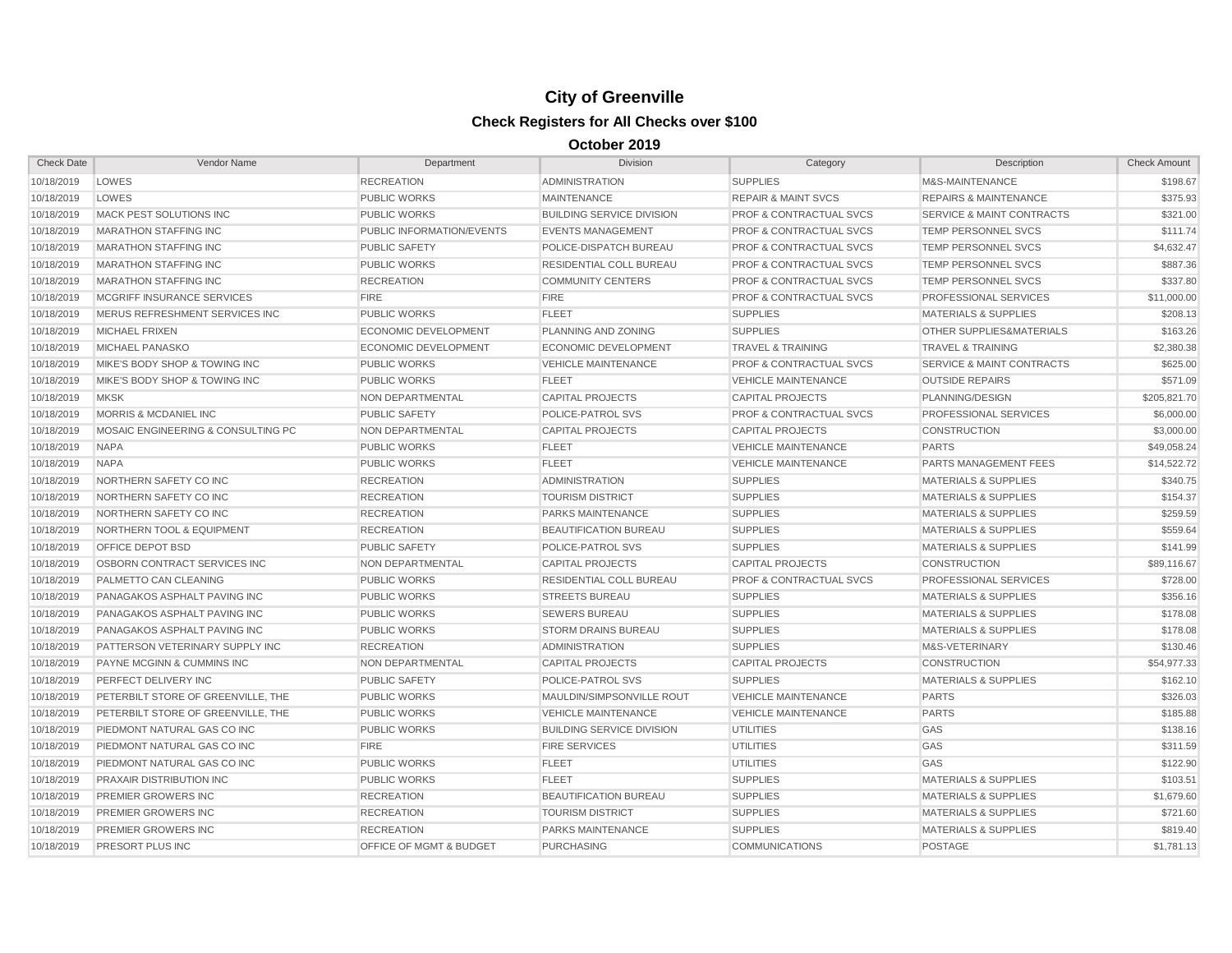| <b>Check Date</b> | Vendor Name                                | Department                         | <b>Division</b>                | Category                           | Description                          | <b>Check Amount</b> |
|-------------------|--------------------------------------------|------------------------------------|--------------------------------|------------------------------------|--------------------------------------|---------------------|
| 10/18/2019        | PSYCHEMEDICS CORPORATION                   | <b>HUMAN RESOURCES</b>             | <b>OCCUPATIONAL HEALTH</b>     | <b>PROF &amp; CONTRACTUAL SVCS</b> | PROFESSIONAL SERVICES                | \$1,705.00          |
| 10/18/2019        | PURPLE COMMUNICATIONS INC                  | <b>RECREATION</b>                  | <b>PARKS AND RECREATION</b>    | <b>PROF &amp; CONTRACTUAL SVCS</b> | <b>PROFESSIONAL SERVICES</b>         | \$265.22            |
| 10/18/2019        | <b>RED WING SHOE STORE</b>                 | <b>PUBLIC WORKS</b>                | <b>SEWERS BUREAU</b>           | <b>SUPPLIES</b>                    | <b>CLOTHING &amp; UNIFORMS</b>       | \$186.02            |
| 10/18/2019        | <b>REHRIG PACIFIC COMPANY</b>              | <b>PUBLIC WORKS</b>                | <b>RECYCLING</b>               | <b>MIS PROJECTS</b>                | NEW TECHNOLOGY EQUIPMENT             | \$4,151.10          |
| 10/18/2019        | RIVERPLACE DEVELOPMENT II LLC              | <b>PUBLIC WORKS</b>                | RIVERPLACE GARAGE              | UTILITIES                          | <b>ELECTRICITY</b>                   | \$263.84            |
| 10/18/2019        | ROGERS & CALLCOTT ENVIRONMENTAL            | <b>PUBLIC WORKS</b>                | <b>SEWERS BUREAU</b>           | <b>SUPPLIES</b>                    | <b>MATERIALS &amp; SUPPLIES</b>      | \$182.32            |
| 10/18/2019        | <b>ROGERS &amp; CALLCOTT ENVIRONMENTAL</b> | <b>PUBLIC WORKS</b>                | <b>GARBAGE DISPOSAL BUREAU</b> | <b>PROF &amp; CONTRACTUAL SVCS</b> | <b>PROFESSIONAL SERVICES</b>         | \$374.45            |
| 10/18/2019        | <b>S C DEPARTMENT OF CORRECTIONS</b>       | <b>RECREATION</b>                  | <b>PARKS MAINTENANCE</b>       | <b>PROF &amp; CONTRACTUAL SVCS</b> | <b>TEMP PERSONNEL SVCS</b>           | \$1,638.00          |
| 10/18/2019        | <b>S C DEPARTMENT OF REVENUE</b>           | <b>RECREATION</b>                  | <b>PUBLIC SERVICES</b>         | <b>TAX LIABILITIES</b>             | <b>ADMISSION TAXES</b>               | \$5,618.93          |
| 10/18/2019        | <b>S C DEPARTMENT OF REVENUE</b>           | <b>RECREATION</b>                  | <b>PUBLIC SERVICES</b>         | <b>TAX LIABILITIES</b>             | <b>SALES TAXES</b>                   | \$2,864.96          |
| 10/18/2019        | <b>S C RETIREMENT SYSTEM</b>               | <b>OFFICE OF MGMT &amp; BUDGET</b> | <b>ACCOUNTING</b>              | PR-WH                              | <b>RETIREMENT SVS PURCHASE</b>       | \$1,395.87          |
| 10/18/2019        | <b>SAFETY PRODUCTS INC</b>                 | <b>PUBLIC WORKS</b>                | <b>FIXED ROUTE</b>             | <b>SUPPLIES</b>                    | <b>CLOTHING &amp; UNIFORMS</b>       | \$645.00            |
| 10/18/2019        | <b>SC STATE DISBURSEMENT UNIT</b>          | <b>OFFICE OF MGMT &amp; BUDGET</b> | <b>ACCOUNTING</b>              | PR-WH                              | <b>GARNISHMENTS</b>                  | \$2,515.80          |
| 10/18/2019        | <b>SCEDA</b>                               | <b>FIRE</b>                        | <b>FIRE</b>                    | <b>PROF &amp; CONTRACTUAL SVCS</b> | PROFESSIONAL SERVICES                | \$365.00            |
| 10/18/2019        | SCHINDLER ELEVATOR CORPORATION             | <b>NON DEPARTMENTAL</b>            | NON DEPARTMENTAL               | <b>CAPITAL PROJECTS</b>            | <b>CONSTRUCTION</b>                  | \$30,994.00         |
| 10/18/2019        | <b>SCRPA</b>                               | <b>RECREATION</b>                  | <b>COMMUNITY CENTERS</b>       | <b>TRAVEL &amp; TRAINING</b>       | TRAVEL & TRAINING                    | \$410.00            |
| 10/18/2019        | <b>SEASONAL ICE LLC</b>                    | <b>PUBLIC INFORMATION/EVENTS</b>   | <b>EVENTS MANAGEMENT</b>       | <b>PROF &amp; CONTRACTUAL SVCS</b> | SHOW MANAGEMENT EXP                  | \$64,775.75         |
| 10/18/2019        | SIERRA WIRELESS AMERICA INC                | <b>PUBLIC SAFETY</b>               | POLICE-PATROL SVS              | <b>PROF &amp; CONTRACTUAL SVCS</b> | <b>SERVICE &amp; MAINT CONTRACTS</b> | \$3,007.75          |
| 10/18/2019        | SMITH MANUFACTURING                        | <b>PUBLIC WORKS</b>                | <b>CBD TIF CREW</b>            | MACHINERY AND EQUIPMENT            | MACHINERY AND EQUIPMENT              | \$5,130.30          |
| 10/18/2019        | SNIDER FLEET SOLUTIONS                     | <b>PUBLIC WORKS</b>                | <b>FLEET</b>                   | <b>VEHICLE MAINTENANCE</b>         | <b>OUTSIDE REPAIRS</b>               | \$532.08            |
| 10/18/2019        | SOUTHEASTERN PAPER GROUP                   | <b>RECREATION</b>                  | <b>COMMUNITY CENTERS</b>       | <b>SUPPLIES</b>                    | <b>JANITORIAL SUPPLIES</b>           | \$521.50            |
| 10/18/2019        | <b>SPECFAB SERVICES INC</b>                | <b>NON DEPARTMENTAL</b>            | <b>CAPITAL PROJECTS</b>        | <b>CAPITAL PROJECTS</b>            | <b>CONSTRUCTION</b>                  | \$6,272.00          |
| 10/18/2019        | SPECIALIZED CONTRACT ADMINISTRATORS        | <b>OFFICE OF MGMT &amp; BUDGET</b> | <b>GENERAL DEBT SERVICE</b>    | <b>INTEREST</b>                    | 2012 GO BOND INTEREST                | \$55,912.50         |
| 10/18/2019        | SPECIALIZED CONTRACT ADMINISTRATORS        | <b>HUMAN RESOURCES</b>             | <b>HEALTH CARE</b>             | <b>DENTAL</b>                      | <b>DENTAL CLAIMS COBRA</b>           | \$888.70            |
| 10/18/2019        | SPECIALIZED CONTRACT ADMINISTRATORS        | <b>HUMAN RESOURCES</b>             | <b>HEALTH CARE</b>             | <b>HEALTH</b>                      | <b>HEALTH CLAIMS COBRA</b>           | \$1,680.40          |
| 10/18/2019        | SPECIALIZED CONTRACT ADMINISTRATORS        | <b>HUMAN RESOURCES</b>             | <b>HEALTH CARE</b>             | <b>HEALTH</b>                      | <b>HEALTH CLAIMS RETIREE</b>         | \$198,658.45        |
| 10/18/2019        | SPECIALIZED CONTRACT ADMINISTRATORS        | <b>HUMAN RESOURCES</b>             | <b>HEALTH CARE</b>             | <b>HEALTH</b>                      | <b>HEALTH CLAIMS ACTIVE</b>          | \$287,502.00        |
| 10/18/2019        | SPECIALIZED CONTRACT ADMINISTRATORS        | <b>HUMAN RESOURCES</b>             | <b>HEALTH CARE</b>             | <b>DENTAL</b>                      | <b>DENTAL ADMIN FEES</b>             | \$3,608.00          |
| 10/18/2019        | SPECIALIZED CONTRACT ADMINISTRATORS        | <b>HUMAN RESOURCES</b>             | <b>HEALTH CARE</b>             | <b>HEALTH</b>                      | <b>BCBS HEALTH ADMIN FEES</b>        | \$55,549.20         |
| 10/18/2019        | SPECIALIZED CONTRACT ADMINISTRATORS        | <b>HUMAN RESOURCES</b>             | <b>HEALTH CARE</b>             | <b>DENTAL</b>                      | <b>DENTAL CLAIMS ACTIVE</b>          | \$30,573.33         |
| 10/18/2019        | SPECIALIZED CONTRACT ADMINISTRATORS        | <b>OFFICE OF MGMT &amp; BUDGET</b> | <b>GENERAL DEBT SERVICE</b>    | <b>INTEREST</b>                    | 2019 NOTE PAYABLE INT                | \$2,043.19          |
| 10/18/2019        | SPECIALIZED CONTRACT ADMINISTRATORS        | <b>OFFICE OF MGMT &amp; BUDGET</b> | <b>GENERAL DEBT SERVICE</b>    | <b>PRINCIPAL</b>                   | 2019 NOTE PAYABLE PRIN               | \$14,148.43         |
| 10/18/2019        | SPECIALIZED CONTRACT ADMINISTRATORS        | <b>NON DEPARTMENTAL</b>            | <b>HOSPITALITY TAX</b>         | <b>INTEREST</b>                    | 2016 PUB FAC RB INTEREST             | \$261,540.63        |
| 10/18/2019        | SPECIALIZED CONTRACT ADMINISTRATORS        | <b>OFFICE OF MGMT &amp; BUDGET</b> | <b>GENERAL DEBT SERVICE</b>    | <b>PRINCIPAL</b>                   | 2018 CAP LEASE PRINCIPAL             | \$9,298.42          |
| 10/18/2019        | SPECIALIZED CONTRACT ADMINISTRATORS        | <b>NON DEPARTMENTAL</b>            | <b>HOSPITALITY TAX</b>         | <b>INTEREST</b>                    | 2015 PFC RB INTEREST                 | \$301,898.68        |
| 10/18/2019        | SPECIALIZED CONTRACT ADMINISTRATORS        | OFFICE OF MGMT & BUDGET            | <b>RISK MANAGEMENT</b>         | <b>RISK MANAGEMENT</b>             | <b>WC CLAIMS-CURRENT</b>             | \$2,173.74          |
| 10/18/2019        | <b>SPECIALIZED CONTRACT ADMINISTRATORS</b> | OFFICE OF MGMT & BUDGET            | <b>RISK MANAGEMENT</b>         | <b>SERVICE FEES</b>                | <b>CLAIMS AUTO LIABILITY</b>         | \$11,424.74         |
| 10/18/2019        | <b>SPECIALIZED CONTRACT ADMINISTRATORS</b> | <b>OFFICE OF MGMT &amp; BUDGET</b> | <b>GENERAL DEBT SERVICE</b>    | <b>INTEREST</b>                    | 2018 CAP LEASE INTEREST              | \$1,079.68          |
| 10/18/2019        | <b>SPX GENFARE</b>                         | <b>PUBLIC WORKS</b>                | <b>VEHICLE MAINTENANCE</b>     | <b>VEHICLE MAINTENANCE</b>         | <b>PARTS</b>                         | \$1,169.63          |
| 10/18/2019        | <b>STATE TREASURER</b>                     | <b>LAW ENFORCEMENT</b>             | <b>LAW ENFORCEMENT</b>         | COURT LIAB-CLAIMS/JUDGMNT          | LEC-CONFISCATED MONIES               | \$328.50            |
| 10/18/2019        | <b>SUPERION LLC</b>                        | NON DEPARTMENTAL                   | <b>CAPITAL PROJECTS</b>        | <b>CAPITAL PROJECTS</b>            | <b>EQUIPMENT</b>                     | \$2,560.00          |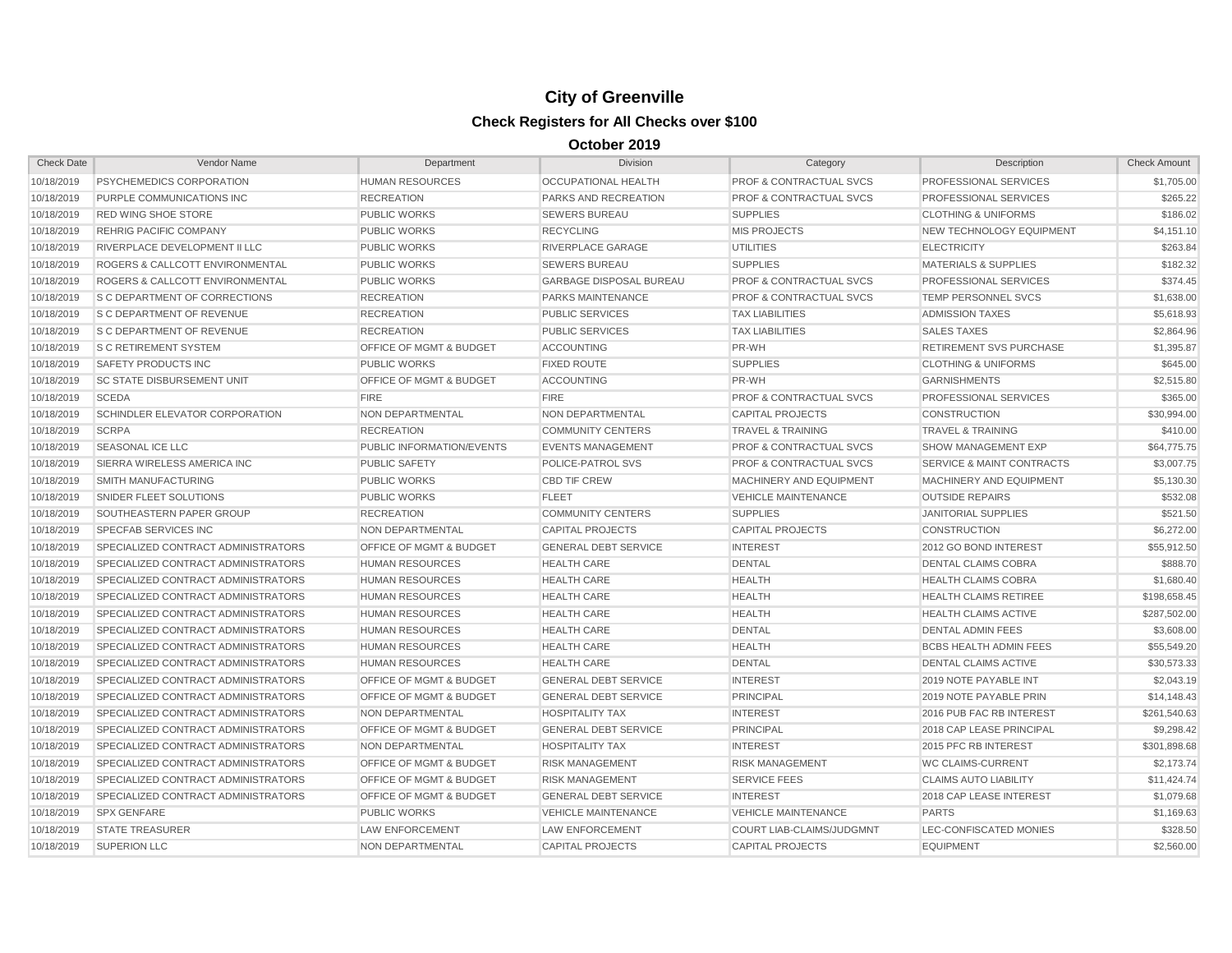| <b>Check Date</b> | Vendor Name                        | Department           | <b>Division</b>                  | Category                           | Description                          | <b>Check Amount</b> |
|-------------------|------------------------------------|----------------------|----------------------------------|------------------------------------|--------------------------------------|---------------------|
| 10/18/2019        | <b>SWIFT FINANCIAL LLC</b>         | <b>RECREATION</b>    | <b>BEAUTIFICATION BUREAU</b>     | PROF & CONTRACTUAL SVCS            | <b>SERVICE &amp; MAINT CONTRACTS</b> | \$765.00            |
| 10/18/2019        | <b>SWIFT FINANCIAL LLC</b>         | C.D. DIVISION        | <b>CDBG PROJECTS</b>             | <b>CD PROJECTS</b>                 | <b>LAND ACQUISITION</b>              | \$2,050.00          |
| 10/18/2019        | <b>T2 SYSTEMS CANADA INC</b>       | <b>PUBLIC WORKS</b>  | <b>ENFORCEMENT</b>               | <b>PROF &amp; CONTRACTUAL SVCS</b> | <b>SERVICE &amp; MAINT CONTRACTS</b> | \$106.00            |
| 10/18/2019        | <b>TALENT MANAGEMENT SOLUTIONS</b> | <b>PUBLIC WORKS</b>  | <b>FIXED ROUTE</b>               | <b>PROF &amp; CONTRACTUAL SVCS</b> | TEMP PERSONNEL SVCS                  | \$3,122.95          |
| 10/18/2019        | <b>TALENT MANAGEMENT SOLUTIONS</b> | <b>PUBLIC WORKS</b>  | <b>SEWERS BUREAU</b>             | <b>PROF &amp; CONTRACTUAL SVCS</b> | TEMP PERSONNEL SVCS                  | \$1,497.60          |
| 10/18/2019        | <b>TALENT MANAGEMENT SOLUTIONS</b> | <b>PUBLIC WORKS</b>  | <b>RESIDENTIAL COLL BUREAU</b>   | <b>PROF &amp; CONTRACTUAL SVCS</b> | <b>TEMP PERSONNEL SVCS</b>           | \$744.40            |
| 10/18/2019        | <b>TALENT MANAGEMENT SOLUTIONS</b> | <b>RECREATION</b>    | <b>TOURISM DISTRICT</b>          | <b>PROF &amp; CONTRACTUAL SVCS</b> | <b>TEMP PERSONNEL SVCS</b>           | \$543.68            |
| 10/18/2019        | <b>TALENT MANAGEMENT SOLUTIONS</b> | <b>PUBLIC WORKS</b>  | <b>STORM DRAINS BUREAU</b>       | <b>PROF &amp; CONTRACTUAL SVCS</b> | <b>TEMP PERSONNEL SVCS</b>           | \$1,404.00          |
| 10/18/2019        | <b>TALENT MANAGEMENT SOLUTIONS</b> | <b>PUBLIC SAFETY</b> | POLICE-ADMIN SVCS                | <b>PROF &amp; CONTRACTUAL SVCS</b> | <b>TEMP PERSONNEL SVCS</b>           | \$554.40            |
| 10/18/2019        | <b>TALENT MANAGEMENT SOLUTIONS</b> | <b>RECREATION</b>    | <b>COMMUNITY CENTERS</b>         | <b>PROF &amp; CONTRACTUAL SVCS</b> | TEMP PERSONNEL SVCS                  | \$666.60            |
| 10/18/2019        | <b>TALENT MANAGEMENT SOLUTIONS</b> | <b>RECREATION</b>    | <b>BEAUTIFICATION BUREAU</b>     | <b>PROF &amp; CONTRACTUAL SVCS</b> | TEMP PERSONNEL SVCS                  | \$679.60            |
| 10/18/2019        | <b>TALENT MANAGEMENT SOLUTIONS</b> | <b>RECREATION</b>    | <b>PUBLIC SERVICES</b>           | <b>PROF &amp; CONTRACTUAL SVCS</b> | TEMP PERSONNEL SVCS                  | \$1,169.93          |
| 10/18/2019        | <b>TALENT MANAGEMENT SOLUTIONS</b> | <b>RECREATION</b>    | <b>PARKS MAINTENANCE</b>         | <b>PROF &amp; CONTRACTUAL SVCS</b> | <b>TEMP PERSONNEL SVCS</b>           | \$2,446.56          |
| 10/18/2019        | <b>TALENT MANAGEMENT SOLUTIONS</b> | <b>RECREATION</b>    | <b>ADMINISTRATION</b>            | <b>PROF &amp; CONTRACTUAL SVCS</b> | <b>TEMP PERSONNEL SVCS</b>           | \$679.60            |
| 10/18/2019        | <b>TD CARD SERVICES</b>            | <b>PUBLIC WORKS</b>  | <b>ENGINEERING</b>               | <b>SUNDRY</b>                      | <b>MISCELLANEOUS</b>                 | \$228.26            |
| 10/18/2019        | <b>TD CARD SERVICES</b>            | <b>PUBLIC WORKS</b>  | <b>BUILDING SERVICE DIVISION</b> | <b>SUPPLIES</b>                    | <b>MATERIALS &amp; SUPPLIES</b>      | \$510.30            |
| 10/18/2019        | <b>TD CARD SERVICES</b>            | <b>PUBLIC SAFETY</b> | POLICE-PATROL SVS                | <b>SUNDRY</b>                      | <b>MISCELLANEOUS</b>                 | \$386.57            |
| 10/18/2019        | <b>TD CARD SERVICES</b>            | <b>PUBLIC WORKS</b>  | <b>ADMINISTRATION</b>            | <b>SUPPLIES</b>                    | <b>MATERIALS &amp; SUPPLIES</b>      | \$117.52            |
| 10/18/2019        | <b>TD CARD SERVICES</b>            | <b>RECREATION</b>    | <b>PARKS MAINTENANCE</b>         | <b>TRAVEL &amp; TRAINING</b>       | <b>TRAVEL &amp; TRAINING</b>         | \$1,778.44          |
| 10/18/2019        | <b>TD CARD SERVICES</b>            | <b>PUBLIC WORKS</b>  | <b>NON VEHICLE MAINTENANCE</b>   | <b>REPAIR &amp; MAINT SVCS</b>     | <b>REPAIRS &amp; MAINTENANCE</b>     | \$710.61            |
| 10/18/2019        | <b>TD CARD SERVICES</b>            | <b>PUBLIC WORKS</b>  | <b>FIXED ROUTE</b>               | <b>SUPPLIES</b>                    | <b>MATERIALS &amp; SUPPLIES</b>      | \$400.84            |
| 10/18/2019        | <b>TD CARD SERVICES</b>            | <b>PUBLIC SAFETY</b> | POLICE-PATROL SVS                | <b>TRAVEL &amp; TRAINING</b>       | TRAVEL & TRAINING                    | \$1,747.29          |
| 10/18/2019        | <b>TD CARD SERVICES</b>            | <b>PUBLIC WORKS</b>  | <b>FLEET</b>                     | <b>SUPPLIES</b>                    | <b>CLOTHING &amp; UNIFORMS</b>       | \$333.16            |
| 10/18/2019        | <b>TD CARD SERVICES</b>            | NON DEPARTMENTAL     | <b>CAPITAL PROJECTS</b>          | <b>CAPITAL PROJECTS</b>            | PLANNING/DESIGN                      | \$250.00            |
| 10/18/2019        | <b>TD CARD SERVICES</b>            | <b>FIRE</b>          | <b>FIRE SERVICES</b>             | <b>SUPPLIES</b>                    | <b>MATERIALS &amp; SUPPLIES</b>      | \$740.40            |
| 10/18/2019        | <b>TD CARD SERVICES</b>            | <b>PUBLIC WORKS</b>  | <b>VEHICLE MAINTENANCE</b>       | <b>VEHICLE MAINTENANCE</b>         | <b>SMALL PARTS</b>                   | \$561.22            |
| 10/18/2019        | <b>TD CARD SERVICES</b>            | <b>PUBLIC WORKS</b>  | STORMWATER MANAGEMENT            | <b>TRAVEL &amp; TRAINING</b>       | TRAVEL & TRAINING                    | \$280.00            |
| 10/18/2019        | <b>TD CARD SERVICES</b>            | C.D. DIVISION        | <b>CDBG PROJECTS</b>             | <b>TRAVEL &amp; TRAINING</b>       | <b>TRAVEL &amp; TRAINING</b>         | \$273.75            |
| 10/18/2019        | <b>TD CARD SERVICES</b>            | <b>FIRE</b>          | <b>FIRE SERVICES</b>             | <b>SUNDRY</b>                      | DUES, SUBSCRIPTN, PUBLICATN          | \$500.00            |
| 10/18/2019        | <b>TD CARD SERVICES</b>            | C. D. DIVISION       | <b>CDBG PROJECTS</b>             | <b>CD PROJECTS</b>                 | PUBLIC SERVICES (GENERAL)            | \$112.90            |
| 10/18/2019        | <b>TD CARD SERVICES</b>            | <b>FIRE</b>          | <b>FIRE SUPPRESSION</b>          | <b>VEHICLE MAINTENANCE</b>         | <b>PARTS</b>                         | \$719.88            |
| 10/18/2019        | <b>TD CARD SERVICES</b>            | COUNCIL              | <b>CITY COUNCIL</b>              | <b>SUNDRY</b>                      | <b>MISCELLANEOUS</b>                 | \$140.66            |
| 10/18/2019        | <b>TD CARD SERVICES</b>            | <b>RECREATION</b>    | <b>BEAUTIFICATION BUREAU</b>     | <b>TRAVEL &amp; TRAINING</b>       | <b>TRAVEL &amp; TRAINING</b>         | \$596.32            |
| 10/18/2019        | <b>TD CARD SERVICES</b>            | COUNCIL              | <b>CITY COUNCIL</b>              | <b>TRAVEL &amp; TRAINING</b>       | <b>TRAVEL &amp; TRAINING</b>         | \$516.94            |
| 10/18/2019        | <b>TD CARD SERVICES</b>            | <b>PUBLIC WORKS</b>  | <b>FLEET</b>                     | <b>TRAVEL &amp; TRAINING</b>       | <b>TRAVEL &amp; TRAINING</b>         | \$1,751.47          |
| 10/18/2019        | <b>TD CARD SERVICES</b>            | <b>PUBLIC WORKS</b>  | <b>ADMINISTRATION</b>            | <b>TRAVEL &amp; TRAINING</b>       | <b>TRAVEL &amp; TRAINING</b>         | \$306.48            |
| 10/18/2019        | <b>TD CARD SERVICES</b>            | <b>FIRE</b>          | <b>FIRE SUPPRESSION</b>          | <b>SUNDRY</b>                      | DUES, SUBSCRIPTN, PUBLICATN          | \$900.00            |
| 10/18/2019        | <b>TD CARD SERVICES</b>            | <b>PUBLIC SAFETY</b> | POLICE-PATROL SVS                | <b>SUPPLIES</b>                    | <b>MATERIALS &amp; SUPPLIES</b>      | \$183.73            |
| 10/18/2019        | <b>THOMSON REUTERS - WEST</b>      | <b>PUBLIC SAFETY</b> | POLICE-PATROL SVS                | <b>PROF &amp; CONTRACTUAL SVCS</b> | PROFESSIONAL SERVICES                | \$1,217.94          |
| 10/18/2019        | <b>THOMSON REUTERS - WEST</b>      | <b>CITY ATTORNEY</b> | <b>CITY ATTORNEY</b>             | <b>SUNDRY</b>                      | DUES, SUBSCRIPTN, PUBLICATN          | \$2,259.99          |
| 10/18/2019        | <b>TIRE INDUSTRY ASSOCIATION</b>   | <b>PUBLIC WORKS</b>  | <b>FLEET</b>                     | <b>SUNDRY</b>                      | DUES.SUBSCRIPTN.PUBLICATN            | \$200.00            |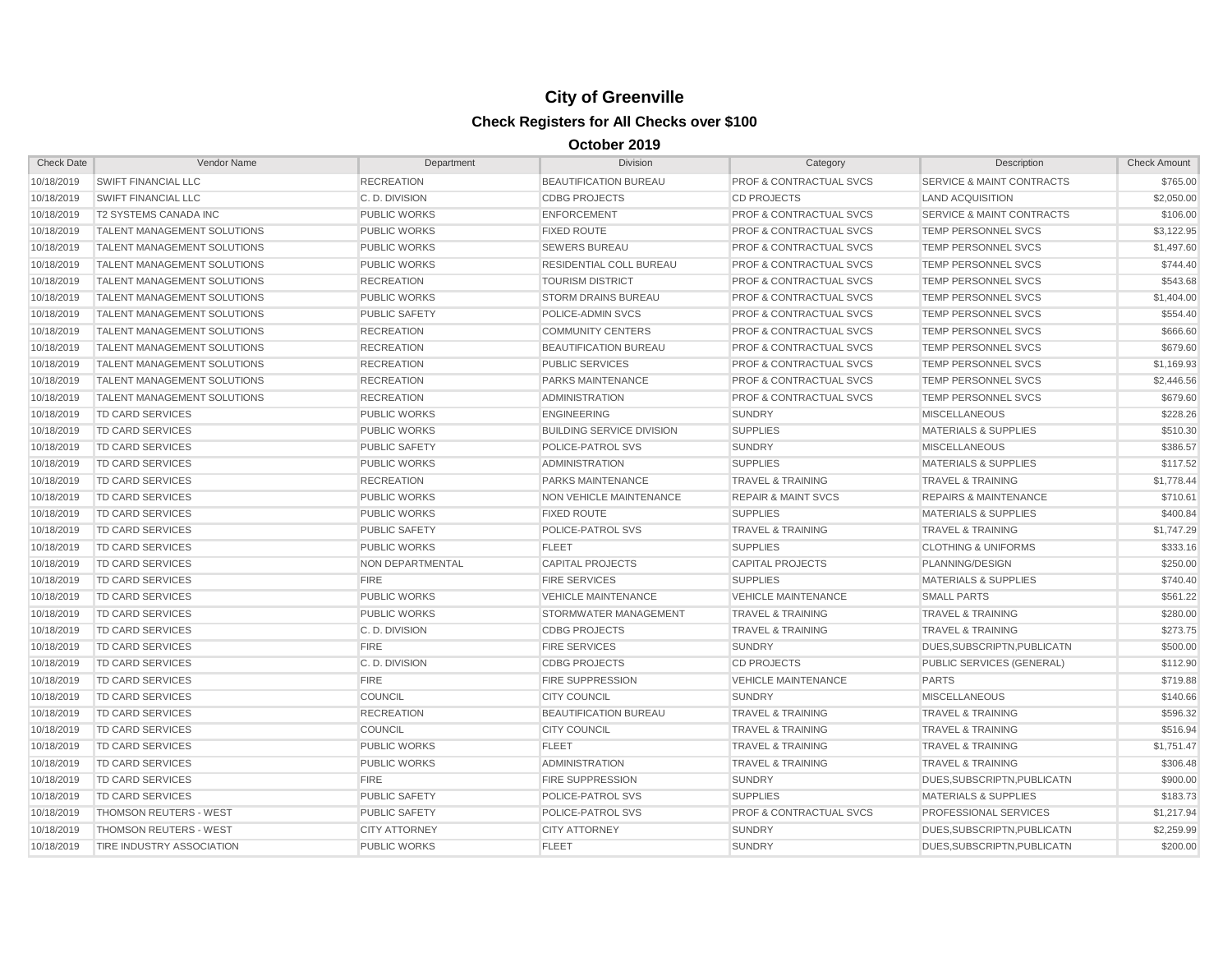| <b>Check Date</b> | Vendor Name                              | Department                         | Division                         | Category                           | Description                          | <b>Check Amount</b> |
|-------------------|------------------------------------------|------------------------------------|----------------------------------|------------------------------------|--------------------------------------|---------------------|
| 10/18/2019        | <b>TMS SOUTH INC</b>                     | <b>RECREATION</b>                  | <b>ADMINISTRATION</b>            | <b>REPAIR &amp; MAINT SVCS</b>     | <b>REPAIRS &amp; MAINTENANCE</b>     | \$447.57            |
| 10/18/2019        | <b>TOA LLC</b>                           | NON DEPARTMENTAL                   | <b>CAPITAL PROJECTS</b>          | <b>CAPITAL PROJECTS</b>            | <b>CONSTRUCTION</b>                  | \$46,125.00         |
| 10/18/2019        | <b>TRUCKPRO LLC</b>                      | <b>PUBLIC WORKS</b>                | <b>VEHICLE MAINTENANCE</b>       | <b>VEHICLE MAINTENANCE</b>         | <b>SMALL PARTS</b>                   | \$197.40            |
| 10/18/2019        | U S DEPARTMENT OF EDUCATION AWG          | OFFICE OF MGMT & BUDGET            | <b>ACCOUNTING</b>                | PR-WH                              | <b>GARNISHMENTS</b>                  | \$294.81            |
| 10/18/2019        | UNITED WAY OF GREENVILLE COUNTY          | OFFICE OF MGMT & BUDGET            | <b>ACCOUNTING</b>                | PR-WH                              | UNITED WAY                           | \$2,025.11          |
| 10/18/2019        | UPPER SAVANNAH CARE SERVICES             | C.D. DIVISION                      | <b>HOPWA</b>                     | <b>CD PROJECTS</b>                 | ADMIN - UPPER SAVANN CARE            | \$3,978.50          |
| 10/18/2019        | USI INSURANCE SERVICES                   | <b>HUMAN RESOURCES</b>             | <b>HEALTH CARE</b>               | <b>PROF &amp; CONTRACTUAL SVCS</b> | <b>PROFESSIONAL SERVICES</b>         | \$30,000.00         |
| 10/18/2019        | <b>VERIZON WIRELESS</b>                  | <b>PUBLIC SAFETY</b>               | POLICE-PATROL SVS                | <b>COMMUNICATIONS</b>              | <b>OTHER</b>                         | \$5,240.06          |
| 10/18/2019        | <b>VERIZON WIRELESS</b>                  | <b>FIRE</b>                        | <b>FIRE</b>                      | <b>COMMUNICATIONS</b>              | <b>OTHER</b>                         | \$2,458.93          |
| 10/18/2019        | <b>VERSA PRODUCTS INC</b>                | <b>RECREATION</b>                  | PARKS MAINTENANCE                | <b>SUPPLIES</b>                    | <b>MATERIALS &amp; SUPPLIES</b>      | \$950.00            |
| 10/18/2019        | VULCAN CONSTRUCTION MATERIALS LLC        | <b>PUBLIC WORKS</b>                | <b>STREETS BUREAU</b>            | <b>SUPPLIES</b>                    | <b>MATERIALS &amp; SUPPLIES</b>      | \$891.39            |
| 10/18/2019        | <b>VULCAN CONSTRUCTION MATERIALS LLC</b> | <b>PUBLIC WORKS</b>                | <b>SEWERS BUREAU</b>             | <b>SUPPLIES</b>                    | <b>MATERIALS &amp; SUPPLIES</b>      | \$2,228.49          |
| 10/18/2019        | <b>VULCAN CONSTRUCTION MATERIALS LLC</b> | <b>PUBLIC WORKS</b>                | <b>STORM DRAINS BUREAU</b>       | <b>SUPPLIES</b>                    | <b>MATERIALS &amp; SUPPLIES</b>      | \$1,337.09          |
| 10/18/2019        | <b>WETHAN WIERICK</b>                    | <b>PUBLIC WORKS</b>                | <b>FLEET</b>                     | <b>TRAVEL &amp; TRAINING</b>       | <b>TRAVEL &amp; TRAINING</b>         | \$164.00            |
| 10/18/2019        | <b>WILDLIFE ARTISTS INC</b>              | <b>RECREATION</b>                  | <b>PUBLIC SERVICES</b>           | <b>SUPPLIES</b>                    | <b>SALE GIFTS</b>                    | \$1,304.35          |
| 10/18/2019        | <b>WILMA'S PUMP &amp; TANK CO INC</b>    | <b>PUBLIC WORKS</b>                | NON VEHICLE MAINTENANCE          | <b>REPAIR &amp; MAINT SVCS</b>     | <b>REPAIRS &amp; MAINTENANCE</b>     | \$500.00            |
| 10/18/2019        | <b>WP LAW INC</b>                        | <b>RECREATION</b>                  | <b>TOURISM DISTRICT</b>          | <b>SUPPLIES</b>                    | <b>MATERIALS &amp; SUPPLIES</b>      | \$1,158.13          |
| 10/18/2019        | <b>WURTH USA INC</b>                     | <b>RECREATION</b>                  | PARKS MAINTENANCE                | <b>REPAIR &amp; MAINT SVCS</b>     | <b>SMALL ENGINE</b>                  | \$283.27            |
| 10/18/2019        | WYOMING CHILD SUPPORT ENFORCEMENT        | OFFICE OF MGMT & BUDGET            | <b>ACCOUNTING</b>                | PR-WH                              | <b>GARNISHMENTS</b>                  | \$154.61            |
| 10/18/2019        | ZOOLOGICAL SOCIETY OF SAN DIEGO          | <b>RECREATION</b>                  | <b>ADMINISTRATION</b>            | <b>TRAVEL &amp; TRAINING</b>       | <b>TRAVEL &amp; TRAINING</b>         | \$2,000.00          |
| 10/25/2019        | A SERVICES GROUP LLC                     | <b>RECREATION</b>                  | ADMINISTRATION                   | <b>PROF &amp; CONTRACTUAL SVCS</b> | <b>SERVICE &amp; MAINT CONTRACTS</b> | \$1,389.15          |
| 10/25/2019        | ADAMS BISTRO INC                         | <b>CITY MANAGER</b>                | UTILITY UNDERGROUNDING FU        | <b>PROF &amp; CONTRACTUAL SVCS</b> | ADVERTISING EXPENSE                  | \$250.00            |
| 10/25/2019        | ADVANCE AUTO PARTS                       | <b>PUBLIC WORKS</b>                | <b>VEHICLE MAINTENANCE</b>       | <b>VEHICLE MAINTENANCE</b>         | <b>PARTS</b>                         | \$297.76            |
| 10/25/2019        | AFLAC                                    | OFFICE OF MGMT & BUDGET            | <b>ACCOUNTING</b>                | PR-WH                              | INSURANCE-CANCER                     | \$11,515.82         |
| 10/25/2019        | ALDRIDGE FAMILY PRODUCE                  | <b>RECREATION</b>                  | <b>ADMINISTRATION</b>            | <b>SUPPLIES</b>                    | M&S-FOOD                             | \$410.34            |
| 10/25/2019        | ALPHA CARD                               | <b>PUBLIC WORKS</b>                | PARKING ADMINISTRATION           | <b>SUPPLIES</b>                    | <b>MATERIALS &amp; SUPPLIES</b>      | \$2,345.28          |
| 10/25/2019        | <b>ALTEC INDUSTRIES</b>                  | <b>PUBLIC WORKS</b>                | <b>FLEET</b>                     | <b>VEHICLE MAINTENANCE</b>         | <b>OUTSIDE REPAIRS</b>               | \$2,016.88          |
| 10/25/2019        | <b>AMTECK LLC</b>                        | <b>PUBLIC WORKS</b>                | <b>BUILDING SERVICE DIVISION</b> | <b>REPAIR &amp; MAINT SVCS</b>     | <b>REPAIRS &amp; MAINTENANCE</b>     | \$1,200.00          |
| 10/25/2019        | <b>AMTECK LLC</b>                        | <b>NON DEPARTMENTAL</b>            | <b>CAPITAL PROJECTS</b>          | <b>CAPITAL PROJECTS</b>            | <b>EQUIPMENT</b>                     | \$854.26            |
| 10/25/2019        | <b>AMTECK LLC</b>                        | <b>PUBLIC WORKS</b>                | RIVERPLACE GARAGE                | <b>PROF &amp; CONTRACTUAL SVCS</b> | <b>SERVICE &amp; MAINT CONTRACTS</b> | \$302.66            |
| 10/25/2019        | <b>AMTECK LLC</b>                        | <b>PUBLIC WORKS</b>                | <b>CHURCH STREET GARAGE</b>      | <b>PROF &amp; CONTRACTUAL SVCS</b> | <b>SERVICE &amp; MAINT CONTRACTS</b> | \$829.59            |
| 10/25/2019        | ASSA ABLOY ENTRANCE SYSTEMS GREENVI      | <b>PUBLIC WORKS</b>                | <b>BUILDING SERVICE DIVISION</b> | <b>REPAIR &amp; MAINT SVCS</b>     | <b>REPAIRS &amp; MAINTENANCE</b>     | \$1,925.47          |
| 10/25/2019        | ASSETWORKS LLC                           | <b>PUBLIC WORKS</b>                | <b>FLEET</b>                     | MACHINERY AND EQUIPMENT            | DATA PROCESSING EQUIPMENT            | \$11,900.53         |
| 10/25/2019        | AT&T                                     | <b>OFFICE OF MGMT &amp; BUDGET</b> | <b>INFORMATION TECHNOLOGY</b>    | <b>COMMUNICATIONS</b>              | TELECOMMUNICATIONS/WIRELE            | \$343.42            |
| 10/25/2019        | AT & T MOBILITY                          | <b>PUBLIC SAFETY</b>               | POLICE-PATROL SVS                | <b>SUNDRY</b>                      | <b>MISCELLANEOUS</b>                 | \$159.96            |
| 10/25/2019        | AT & T MOBILITY                          | <b>PUBLIC WORKS</b>                | <b>FIXED ROUTE</b>               | <b>COMMUNICATIONS</b>              | <b>CABLE TELEVISION/INTERNET</b>     | \$948.37            |
| 10/25/2019        | <b>AVL SOLUTIONS LLC</b>                 | <b>FIRE</b>                        | <b>FIRE SUPPRESSION</b>          | <b>SUPPLIES</b>                    | <b>MATERIALS &amp; SUPPLIES</b>      | \$294.61            |
| 10/25/2019        | <b>BAGWELL FENCE COMPANY INC</b>         | <b>PUBLIC WORKS</b>                | <b>RESIDENTIAL COLL BUREAU</b>   | <b>SUPPLIES</b>                    | <b>MATERIALS &amp; SUPPLIES</b>      | \$785.00            |
| 10/25/2019        | BATTERY SPECIALISTS INC                  | <b>PUBLIC WORKS</b>                | <b>TRAFFIC ENGINEERING</b>       | <b>SUPPLIES</b>                    | M&S-SIGNALS                          | \$140.98            |
| 10/25/2019        | <b>BEACON RISK STRATEGIES</b>            | <b>HUMAN RESOURCES</b>             | <b>HEALTH CARE</b>               | <b>HEALTH</b>                      | <b>HEALTH STOP LOSS</b>              | \$78,624.45         |
| 10/25/2019        | <b>BELKIN, PATRICK JOSEPH</b>            | OFFICE OF MGMT & BUDGET            | <b>REVENUE</b>                   | <b>PERMITS</b>                     | REFUND BUS LIC FEES                  | \$113.80            |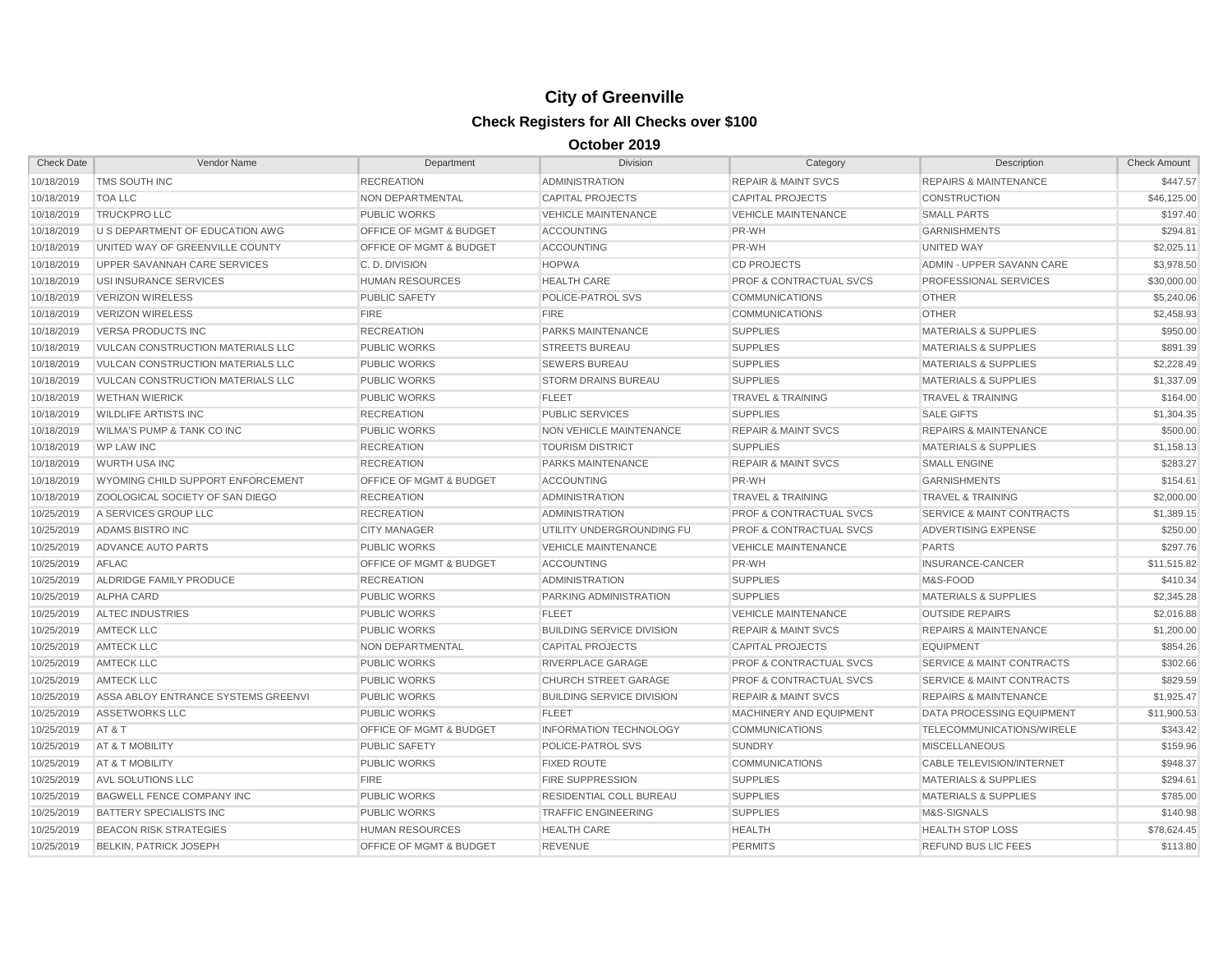| <b>Check Date</b> | Vendor Name                     | Department             | <b>Division</b>                      | Category                           | Description                          | <b>Check Amount</b> |
|-------------------|---------------------------------|------------------------|--------------------------------------|------------------------------------|--------------------------------------|---------------------|
| 10/25/2019        | <b>BOOT BARN</b>                | <b>PUBLIC WORKS</b>    | <b>SEWERS BUREAU</b>                 | <b>SUPPLIES</b>                    | <b>CLOTHING &amp; UNIFORMS</b>       | \$1,540.81          |
| 10/25/2019        | <b>BOOT BARN</b>                | <b>PUBLIC WORKS</b>    | STORMWATER MANAGEMENT                | <b>SUPPLIES</b>                    | <b>CLOTHING &amp; UNIFORMS</b>       | \$190.98            |
| 10/25/2019        | <b>BOOT BARN</b>                | <b>PUBLIC WORKS</b>    | <b>ENFORCEMENT</b>                   | <b>SUPPLIES</b>                    | <b>CLOTHING &amp; UNIFORMS</b>       | \$154.60            |
| 10/25/2019        | <b>BOOT BARN</b>                | <b>PUBLIC WORKS</b>    | <b>TRAFFIC ENGINEERING</b>           | <b>SUPPLIES</b>                    | <b>CLOTHING &amp; UNIFORMS</b>       | \$753.04            |
| 10/25/2019        | <b>BOOT BARN</b>                | <b>PUBLIC WORKS</b>    | <b>FLEET</b>                         | <b>SUPPLIES</b>                    | <b>CLOTHING &amp; UNIFORMS</b>       | \$672.97            |
| 10/25/2019        | <b>BOOT BARN</b>                | <b>PUBLIC WORKS</b>    | <b>STORM DRAINS BUREAU</b>           | <b>SUPPLIES</b>                    | <b>CLOTHING &amp; UNIFORMS</b>       | \$882.16            |
| 10/25/2019        | <b>BOOT BARN</b>                | <b>PUBLIC WORKS</b>    | <b>RESIDENTIAL COLL BUREAU</b>       | <b>SUPPLIES</b>                    | <b>CLOTHING &amp; UNIFORMS</b>       | \$1,064.02          |
| 10/25/2019        | <b>BOOT BARN</b>                | <b>PUBLIC WORKS</b>    | <b>ENGINEERING</b>                   | <b>SUPPLIES</b>                    | <b>CLOTHING &amp; UNIFORMS</b>       | \$190.98            |
| 10/25/2019        | <b>BOOT BARN</b>                | <b>PUBLIC WORKS</b>    | <b>PUBLIC WORKS</b>                  | <b>SUPPLIES</b>                    | <b>MATERIALS &amp; SUPPLIES</b>      | \$305.57            |
| 10/25/2019        | <b>BOOT BARN</b>                | <b>PUBLIC WORKS</b>    | <b>CBD TIF CREW</b>                  | <b>SUPPLIES</b>                    | <b>CLOTHING &amp; UNIFORMS</b>       | \$195.53            |
| 10/25/2019        | <b>BOOT BARN</b>                | <b>PUBLIC WORKS</b>    | <b>STREETS BUREAU</b>                | <b>SUPPLIES</b>                    | <b>CLOTHING &amp; UNIFORMS</b>       | \$1,068.58          |
| 10/25/2019        | <b>BOOT BARN</b>                | <b>PUBLIC WORKS</b>    | <b>BUILDING SERVICE DIVISION</b>     | <b>SUPPLIES</b>                    | <b>CLOTHING &amp; UNIFORMS</b>       | \$723.00            |
| 10/25/2019        | <b>BOUND TREE MEDICAL LLC</b>   | <b>FIRE</b>            | <b>FIRE SUPPRESSION</b>              | <b>SUPPLIES</b>                    | OTHER MEDICAL SUPPLIES               | \$121.23            |
| 10/25/2019        | <b>BRANDSTICKITY</b>            | <b>RECREATION</b>      | <b>TOURISM DISTRICT</b>              | <b>SUPPLIES</b>                    | <b>CLOTHING &amp; UNIFORMS</b>       | \$1,777.09          |
| 10/25/2019        | <b>BRANDSTICKITY</b>            | <b>RECREATION</b>      | <b>BEAUTIFICATION BUREAU</b>         | <b>SUPPLIES</b>                    | <b>CLOTHING &amp; UNIFORMS</b>       | \$420.66            |
| 10/25/2019        | <b>BRANDSTICKITY</b>            | <b>RECREATION</b>      | <b>PARKS MAINTENANCE</b>             | <b>SUPPLIES</b>                    | <b>CLOTHING &amp; UNIFORMS</b>       | \$844.34            |
| 10/25/2019        | <b>BRANDSTICKITY</b>            | <b>RECREATION</b>      | RIGHTS-OF-WAY                        | <b>SUPPLIES</b>                    | <b>CLOTHING &amp; UNIFORMS</b>       | \$203.41            |
| 10/25/2019        | <b>BRANDSTICKITY</b>            | <b>RECREATION</b>      | TREE MAINTENANCE BUREAU              | <b>SUPPLIES</b>                    | <b>CLOTHING &amp; UNIFORMS</b>       | \$256.36            |
| 10/25/2019        | <b>BRAVO1 PROTECTION</b>        | <b>PUBLIC WORKS</b>    | PARKING ADMINISTRATION               | <b>PROF &amp; CONTRACTUAL SVCS</b> | <b>SERVICE &amp; MAINT CONTRACTS</b> | \$1,686.93          |
| 10/25/2019        | <b>CO G RETIREE INSURANCE</b>   | <b>HUMAN RESOURCES</b> | <b>HEALTH CARE</b>                   | <b>OTHER INSURANCE</b>             | <b>HEALTH MEDICARE SUPPL</b>         | \$15,160.04         |
| 10/25/2019        | CAMPBELL OIL COMPANY            | <b>PUBLIC WORKS</b>    | <b>FLEET</b>                         | <b>VEHICLE MAINTENANCE</b>         | <b>FUEL</b>                          | \$48,111.61         |
| 10/25/2019        | CARDIAC SCIENCE INC             | <b>FIRE</b>            | <b>FIRE SUPPRESSION</b>              | <b>SUPPLIES</b>                    | OTHER MEDICAL SUPPLIES               | \$546.96            |
| 10/25/2019        | CAROLINA LAWN & TRACTOR INC     | <b>FIRE</b>            | <b>FIRE SUPPRESSION</b>              | <b>VEHICLE MAINTENANCE</b>         | <b>PARTS</b>                         | \$177.33            |
| 10/25/2019        | CARSON'S NUT-BOLT & TOOL CO INC | <b>FIRE</b>            | <b>FIRE SUPPRESSION</b>              | <b>VEHICLE MAINTENANCE</b>         | <b>PARTS</b>                         | \$313.50            |
| 10/25/2019        | CDW/G                           | <b>PUBLIC WORKS</b>    | <b>FIXED ROUTE</b>                   | <b>PRINTING</b>                    | PRINTING & BINDING                   | \$931.74            |
| 10/25/2019        | CHARTER COMMUNICATIONS          | <b>PUBLIC WORKS</b>    | <b>BUILDING SERVICE DIVISION</b>     | <b>COMMUNICATIONS</b>              | <b>OTHER</b>                         | \$103.08            |
| 10/25/2019        | CHARTER COMMUNICATIONS          | <b>PUBLIC WORKS</b>    | <b>PUBLIC WORKS</b>                  | <b>PROF &amp; CONTRACTUAL SVCS</b> | PROFESSIONAL SERVICES                | \$220.00            |
| 10/25/2019        | CHARTER COMMUNICATIONS          | <b>PUBLIC SAFETY</b>   | POLICE-PATROL SVS                    | <b>COMMUNICATIONS</b>              | <b>OTHER</b>                         | \$386.55            |
| 10/25/2019        | CHARTER COMMUNICATIONS          | <b>RECREATION</b>      | <b>COMMUNITY CENTERS</b>             | <b>COMMUNICATIONS</b>              | CABLE TELEVISION/INTERNET            | \$534.61            |
| 10/25/2019        | CHARTER COMMUNICATIONS          | <b>FIRE</b>            | <b>FIRE SUPPRESSION</b>              | <b>COMMUNICATIONS</b>              | CABLE TELEVISION/INTERNET            | \$123.61            |
| 10/25/2019        | CHEM-AQUA INC                   | <b>PUBLIC WORKS</b>    | <b>BUILDING SERVICE DIVISION</b>     | <b>PROF &amp; CONTRACTUAL SVCS</b> | <b>SERVICE &amp; MAINT CONTRACTS</b> | \$473.82            |
| 10/25/2019        | <b>CHRIS HENSON</b>             | <b>PUBLIC WORKS</b>    | <b>CONSTRUCTION &amp; INSPECTION</b> | <b>TRAVEL &amp; TRAINING</b>       | <b>TRAVEL &amp; TRAINING</b>         | \$623.46            |
| 10/25/2019        | <b>CHRISTOPHER CANTRELL</b>     | <b>RECREATION</b>      | <b>EDUCATION</b>                     | <b>PRINTING</b>                    | PRINTING & BINDING                   | \$120.00            |
| 10/25/2019        | <b>CINTAS</b>                   | <b>RECREATION</b>      | <b>BEAUTIFICATION BUREAU</b>         | <b>SUPPLIES</b>                    | <b>CLOTHING &amp; UNIFORMS</b>       | \$762.00            |
| 10/25/2019        | <b>CINTAS</b>                   | <b>RECREATION</b>      | TREE MAINTENANCE BUREAU              | <b>SUPPLIES</b>                    | <b>CLOTHING &amp; UNIFORMS</b>       | \$268.00            |
| 10/25/2019        | <b>CINTAS</b>                   | <b>RECREATION</b>      | PARKS MAINTENANCE                    | <b>SUPPLIES</b>                    | <b>CLOTHING &amp; UNIFORMS</b>       | \$1,895.32          |
| 10/25/2019        | <b>CINTAS</b>                   | <b>RECREATION</b>      | RIGHTS-OF-WAY                        | <b>SUPPLIES</b>                    | <b>CLOTHING &amp; UNIFORMS</b>       | \$497.50            |
| 10/25/2019        | <b>CINTAS</b>                   | <b>RECREATION</b>      | <b>TOURISM DISTRICT</b>              | <b>SUPPLIES</b>                    | <b>CLOTHING &amp; UNIFORMS</b>       | \$982.50            |
| 10/25/2019        | <b>CINTAS</b>                   | <b>PUBLIC SAFETY</b>   | POLICE-PATROL SVS                    | <b>SUNDRY</b>                      | <b>MISCELLANEOUS</b>                 | \$163.77            |
| 10/25/2019        | <b>CINTAS</b>                   | <b>PUBLIC WORKS</b>    | <b>FLEET</b>                         | <b>SUPPLIES</b>                    | <b>CLOTHING &amp; UNIFORMS</b>       | \$166.77            |
| 10/25/2019        | CINTAS FIRE PROTECTION 636525   | <b>PUBLIC WORKS</b>    | <b>BUILDING SERVICE DIVISION</b>     | <b>REPAIR &amp; MAINT SVCS</b>     | <b>REPAIRS &amp; MAINTENANCE</b>     | \$1,125.00          |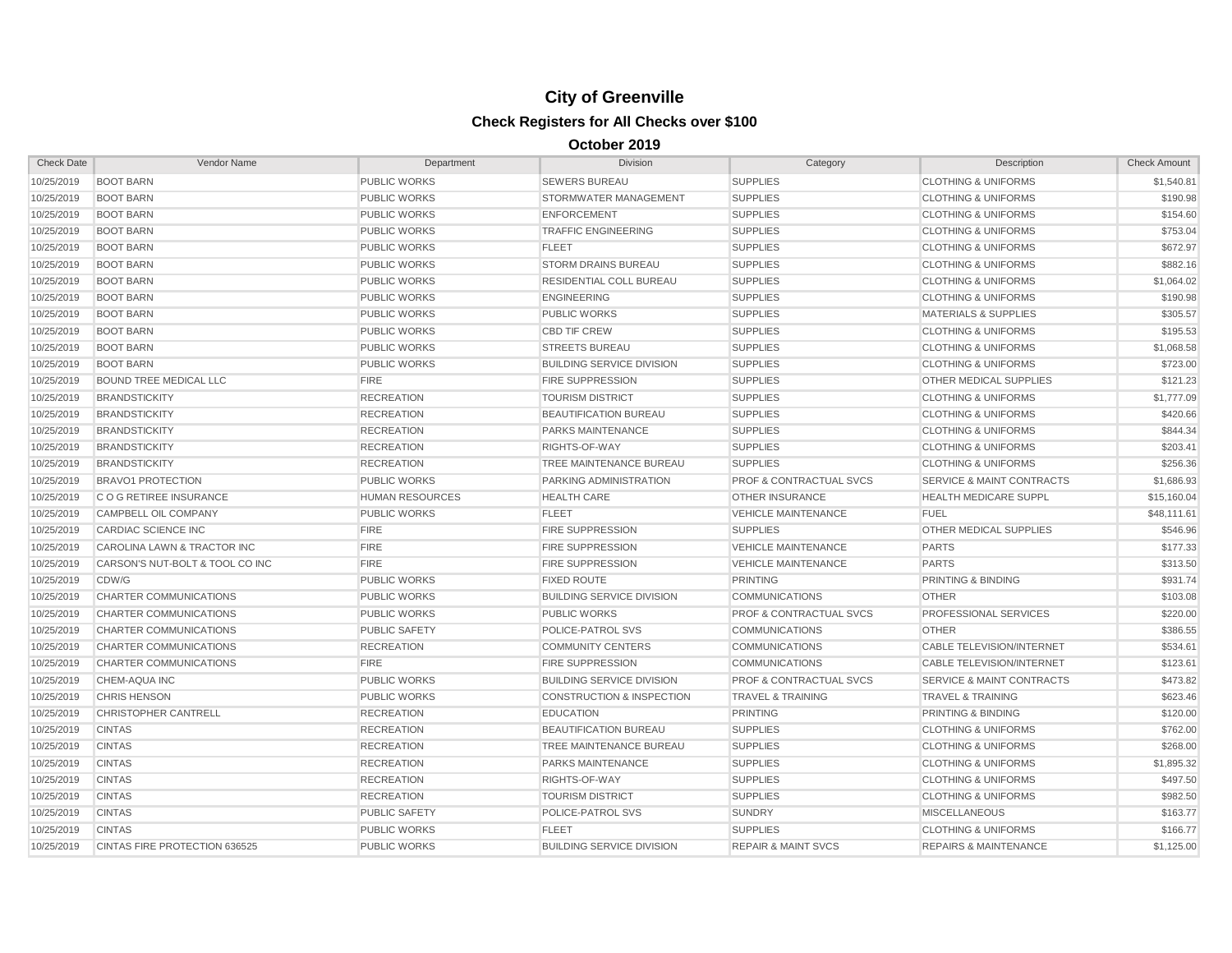| <b>Check Date</b> | Vendor Name                           | Department                         | <b>Division</b>                  | Category                           | Description                          | <b>Check Amount</b> |
|-------------------|---------------------------------------|------------------------------------|----------------------------------|------------------------------------|--------------------------------------|---------------------|
| 10/25/2019        | <b>CIVICPLUS INC</b>                  | <b>PUBLIC WORKS</b>                | <b>ADMINISTRATION</b>            | <b>SUPPLIES</b>                    | <b>MATERIALS &amp; SUPPLIES</b>      | \$664.87            |
| 10/25/2019        | COMMUNICATION SERVICE CENTER INC      | <b>PUBLIC WORKS</b>                | PARKING ADMINISTRATION           | PROF & CONTRACTUAL SVCS            | <b>SERVICE &amp; MAINT CONTRACTS</b> | \$114.48            |
| 10/25/2019        | COMMUNICATION SERVICE CENTER INC      | <b>PUBLIC WORKS</b>                | <b>BUILDING SERVICE DIVISION</b> | <b>COMMUNICATIONS</b>              | <b>OTHER</b>                         | \$152.64            |
| 10/25/2019        | <b>CONTINENTAL ENGINES</b>            | <b>PUBLIC WORKS</b>                | <b>BUILDING SERVICE DIVISION</b> | <b>REPAIR &amp; MAINT SVCS</b>     | <b>REPAIRS &amp; MAINTENANCE</b>     | \$778.34            |
| 10/25/2019        | <b>CUMMINS ATLANTIC</b>               | <b>FIRE</b>                        | <b>FIRE SUPPRESSION</b>          | <b>VEHICLE MAINTENANCE</b>         | <b>PARTS</b>                         | \$227.20            |
| 10/25/2019        | <b>DEAN'S ALTERNATOR</b>              | <b>PUBLIC WORKS</b>                | <b>VEHICLE MAINTENANCE</b>       | <b>VEHICLE MAINTENANCE</b>         | <b>PARTS</b>                         | \$245.00            |
| 10/25/2019        | <b>DELL MARKETING LP</b>              | <b>OFFICE OF MGMT &amp; BUDGET</b> | <b>INFORMATION TECHNOLOGY</b>    | <b>MIS PROJECTS</b>                | <b>PCS/UPGRADES</b>                  | \$2,052.17          |
| 10/25/2019        | <b>DESIGNLAB INC</b>                  | <b>FIRE</b>                        | <b>FIRE SUPPRESSION</b>          | <b>SUPPLIES</b>                    | <b>CLOTHING &amp; UNIFORMS</b>       | \$2,799.99          |
| 10/25/2019        | <b>DESIGNLAB INC</b>                  | <b>PUBLIC SAFETY</b>               | POLICE-PATROL SVS                | <b>SUPPLIES</b>                    | <b>CLOTHING &amp; UNIFORMS</b>       | \$2,602.28          |
| 10/25/2019        | <b>DESIGNLAB INC</b>                  | <b>PUBLIC SAFETY</b>               | POLICE-PATROL SVS                | <b>SUPPLIES</b>                    | <b>MATERIALS &amp; SUPPLIES</b>      | \$1,902.08          |
| 10/25/2019        | <b>DIRECT ANIMAL PRODUCTS</b>         | <b>NON DEPARTMENTAL</b>            | <b>CAPITAL PROJECTS</b>          | <b>CAPITAL PROJECTS</b>            | <b>EQUIPMENT</b>                     | \$1,797.00          |
| 10/25/2019        | DIXIE RUBBER & PLASTICS INC           | <b>FIRE</b>                        | <b>FIRE SUPPRESSION</b>          | <b>VEHICLE MAINTENANCE</b>         | <b>PARTS</b>                         | \$146.37            |
| 10/25/2019        | DRIVE ALERT TRAINING ACADEMY LLC      | <b>CITY MANAGER</b>                | <b>DONATIONS</b>                 | CONTRIBUTIONS/DONATIONS            | <b>GRAVITY/POLICE</b>                | \$392.00            |
| 10/25/2019        | <b>DUKE ENERGY</b>                    | <b>PUBLIC WORKS</b>                | <b>FIXED ROUTE</b>               | <b>UTILITIES</b>                   | <b>ELECTRICITY</b>                   | \$2,359.51          |
| 10/25/2019        | <b>DUKE ENERGY</b>                    | <b>RECREATION</b>                  | <b>COMMUNITY CENTERS</b>         | <b>UTILITIES</b>                   | <b>ELECTRICITY</b>                   | \$569.97            |
| 10/25/2019        | <b>DUKE ENERGY</b>                    | <b>PUBLIC WORKS</b>                | <b>TRAFFIC ENGINEERING</b>       | UTILITIES                          | <b>ELECTRICITY</b>                   | \$3,132.76          |
| 10/25/2019        | <b>DUKE ENERGY</b>                    | C.D. DIVISION                      | <b>CDBG PROJECTS</b>             | <b>CD PROJECTS</b>                 | PUBLIC SERVICES (GENERAL)            | \$457.39            |
| 10/25/2019        | <b>DUKE ENERGY</b>                    | <b>FIRE</b>                        | <b>FIRE SERVICES</b>             | <b>UTILITIES</b>                   | <b>ELECTRICITY</b>                   | \$1,116.33          |
| 10/25/2019        | <b>DUKE ENERGY</b>                    | <b>RECREATION</b>                  | PARKS MAINTENANCE                | <b>UTILITIES</b>                   | <b>ELECTRICITY</b>                   | \$5,414.05          |
| 10/25/2019        | <b>DUKE ENERGY</b>                    | <b>PUBLIC WORKS</b>                | <b>NON VEHICLE MAINTENANCE</b>   | <b>UTILITIES</b>                   | <b>ELECTRICITY</b>                   | \$4,428.31          |
| 10/25/2019        | <b>EAGLE EMBROIDERY</b>               | <b>PUBLIC WORKS</b>                | <b>FLEET</b>                     | <b>SUPPLIES</b>                    | <b>CLOTHING &amp; UNIFORMS</b>       | \$156.35            |
| 10/25/2019        | <b>EARTH DESIGN INC</b>               | <b>PUBLIC WORKS</b>                | STORMWATER MANAGEMENT            | <b>PROF &amp; CONTRACTUAL SVCS</b> | <b>PROFESSIONAL SERVICES</b>         | \$2,768.75          |
| 10/25/2019        | ECHOLS OIL COMPANY INC                | <b>PUBLIC WORKS</b>                | <b>FLEET</b>                     | <b>VEHICLE MAINTENANCE</b>         | <b>FUEL</b>                          | \$1,635.79          |
| 10/25/2019        | <b>EMEDIA GROUP INC</b>               | <b>PUBLIC WORKS</b>                | <b>VEHICLE MAINTENANCE</b>       | <b>VEHICLE MAINTENANCE</b>         | <b>SMALL PARTS</b>                   | \$148.37            |
| 10/25/2019        | <b>EMELIE HEGARTY</b>                 | <b>CITY MANAGER</b>                | <b>CITY MANAGER</b>              | <b>SUNDRY</b>                      | <b>MISCELLANEOUS</b>                 | \$347.15            |
| 10/25/2019        | <b>EMPLOYMENT SCREENING RESOURCES</b> | <b>HUMAN RESOURCES</b>             | <b>HUMAN RESOURCES</b>           | PROF & CONTRACTUAL SVCS            | PROFESSIONAL SERVICES                | \$1,466.10          |
| 10/25/2019        | <b>EVAN MARCHI</b>                    | <b>PUBLIC SAFETY</b>               | POLICE-PATROL SVS                | <b>SUPPLIES</b>                    | <b>CLOTHING &amp; UNIFORMS</b>       | \$106.00            |
| 10/25/2019        | <b>EXCEL FIRE SPRINKLER CO</b>        | OFFICE OF MGMT & BUDGET            | <b>INFORMATION TECHNOLOGY</b>    | <b>SUPPLIES</b>                    | <b>MATERIALS &amp; SUPPLIES</b>      | \$660.00            |
| 10/25/2019        | <b>FACILITY SOLUTIONS GROUP INC.</b>  | NON DEPARTMENTAL                   | <b>CAPITAL PROJECTS</b>          | <b>CAPITAL PROJECTS</b>            | <b>CONSTRUCTION</b>                  | \$23,876.00         |
| 10/25/2019        | <b>FAIRFOREST OF GREENVILLE LLC</b>   | <b>PUBLIC SAFETY</b>               | POLICE-PATROL SVS                | <b>PROF &amp; CONTRACTUAL SVCS</b> | <b>RENTAL OF REAL PROPERTY</b>       | \$3,600.00          |
| 10/25/2019        | <b>FAIRWAY FORD INC</b>               | <b>PUBLIC WORKS</b>                | <b>FLEET</b>                     | <b>VEHICLE MAINTENANCE</b>         | <b>OUTSIDE REPAIRS</b>               | \$1,039.81          |
| 10/25/2019        | FEDERAL EXPRESS CORP                  | <b>PUBLIC SAFETY</b>               | POLICE-PATROL SVS                | <b>SUNDRY</b>                      | <b>MISCELLANEOUS</b>                 | \$227.68            |
| 10/25/2019        | <b>FEDERAL EXPRESS CORP</b>           | <b>RECREATION</b>                  | <b>ADMINISTRATION</b>            | <b>COMMUNICATIONS</b>              | <b>POSTAGE</b>                       | \$452.89            |
| 10/25/2019        | <b>FGP INTERNATIONAL</b>              | <b>ECONOMIC DEVELOPMENT</b>        | PLANNING AND ZONING              | <b>PROF &amp; CONTRACTUAL SVCS</b> | TEMP PERSONNEL SVCS                  | \$715.29            |
| 10/25/2019        | <b>FIRE SYSTEMS INC</b>               | <b>OFFICE OF MGMT &amp; BUDGET</b> | <b>INFORMATION TECHNOLOGY</b>    | <b>PROF &amp; CONTRACTUAL SVCS</b> | <b>SERVICE &amp; MAINT CONTRACTS</b> | \$400.00            |
| 10/25/2019        | <b>FIREFOLD</b>                       | OFFICE OF MGMT & BUDGET            | <b>INFORMATION TECHNOLOGY</b>    | <b>SUPPLIES</b>                    | <b>MATERIALS &amp; SUPPLIES</b>      | \$123.99            |
| 10/25/2019        | <b>FLORES &amp; ASSOCIATES LLC</b>    | <b>HUMAN RESOURCES</b>             | <b>HEALTH CARE</b>               | <b>HEALTH</b>                      | <b>FSA ADMIN FEES</b>                | \$970.00            |
| 10/25/2019        | <b>FOWLER CORPORATION</b>             | <b>OFFICE OF MGMT &amp; BUDGET</b> | <b>REVENUE</b>                   | <b>BUSINESS LICENSE(HOLDING)</b>   | <b>REFUND</b>                        | \$210.00            |
| 10/25/2019        | <b>FRAN MOORE</b>                     | <b>PUBLIC SAFETY</b>               | POLICE-PATROL SVS                | <b>SUNDRY</b>                      | <b>MISCELLANEOUS</b>                 | \$150.00            |
| 10/25/2019        | <b>FROG 911</b>                       | <b>FIRE</b>                        | <b>FIRE SUPPRESSION</b>          | <b>SUPPLIES</b>                    | <b>MATERIALS &amp; SUPPLIES</b>      | \$477.00            |
| 10/25/2019        | <b>GENESIS HOMES</b>                  | <b>HOME</b>                        | <b>HOME PROJECTS</b>             | <b>CD PROJECTS</b>                 | PUBLIC INFORMATION                   | \$30,805.10         |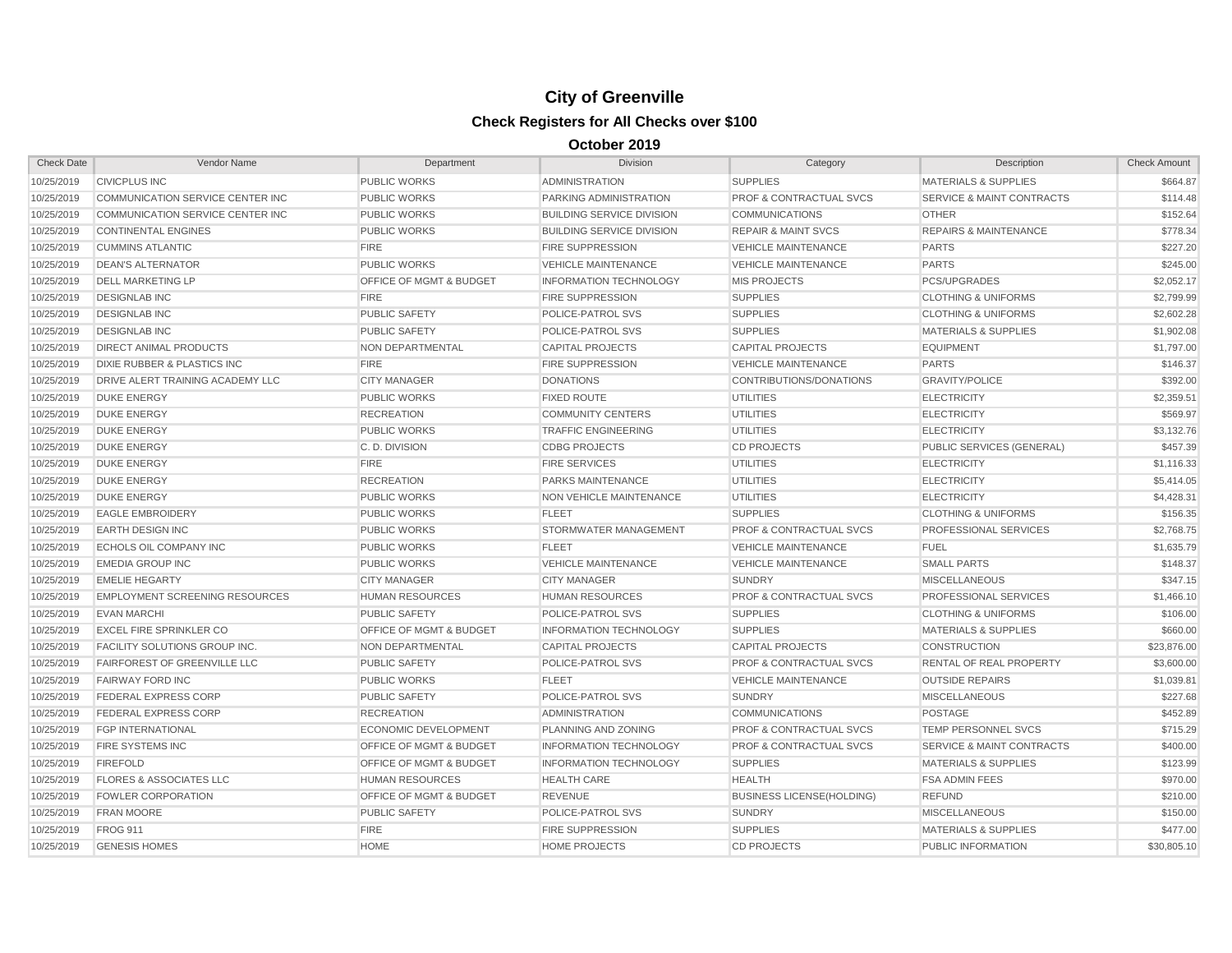| <b>Check Date</b> | Vendor Name                               | Department                         | <b>Division</b>                      | Category                           | Description                            | <b>Check Amount</b> |
|-------------------|-------------------------------------------|------------------------------------|--------------------------------------|------------------------------------|----------------------------------------|---------------------|
| 10/25/2019        | <b>GEORGE COLEMAN FORD INC</b>            | <b>PUBLIC WORKS</b>                | <b>VEHICLE MAINTENANCE</b>           | <b>VEHICLE MAINTENANCE</b>         | <b>PARTS</b>                           | \$1,233.79          |
| 10/25/2019        | <b>GEORGIA BARK COMPANY</b>               | <b>RECREATION</b>                  | <b>BEAUTIFICATION BUREAU</b>         | <b>SUPPLIES</b>                    | <b>MATERIALS &amp; SUPPLIES</b>        | \$1,484.00          |
| 10/25/2019        | <b>GILLIG LLC</b>                         | <b>PUBLIC WORKS</b>                | <b>VEHICLE MAINTENANCE</b>           | <b>VEHICLE MAINTENANCE</b>         | <b>PARTS</b>                           | \$3,467.01          |
| 10/25/2019        | GRAINGER 803858935                        | <b>FIRE</b>                        | <b>FIRE SUPPRESSION</b>              | <b>SUPPLIES</b>                    | <b>MATERIALS &amp; SUPPLIES</b>        | \$104.78            |
| 10/25/2019        | GRAINGER 803858935                        | <b>PUBLIC WORKS</b>                | <b>S. SPRING STREET GARAGE</b>       | <b>SUPPLIES</b>                    | <b>MATERIALS &amp; SUPPLIES</b>        | \$1,025.08          |
| 10/25/2019        | <b>GREENVILLE ARENA DISTRICT</b>          | <b>PUBLIC WORKS</b>                | <b>PARKING LOTS</b>                  | ACCOUNTS PAYABLE(MANUAL)           | <b>PARKING LEASES</b>                  | \$18,024.00         |
| 10/25/2019        | <b>GREENVILLE CHAMBER OF COMMERCE</b>     | <b>PUBLIC WORKS</b>                | <b>ADMINISTRATION</b>                | <b>TRAVEL &amp; TRAINING</b>       | <b>TRAVEL &amp; TRAINING</b>           | \$3,050.00          |
| 10/25/2019        | <b>GREENVILLE COUNTY</b>                  | <b>PUBLIC SAFETY</b>               | POLICE-PATROL SVS                    | <b>PROF &amp; CONTRACTUAL SVCS</b> | PROFESSIONAL SERVICES                  | \$10,241.00         |
| 10/25/2019        | <b>GREENVILLE COUNTY ANIMAL CARE SERV</b> | <b>PUBLIC SAFETY</b>               | POLICE-PATROL SVS                    | <b>PROF &amp; CONTRACTUAL SVCS</b> | <b>SERVICE &amp; MAINT CONTRACTS</b>   | \$2,250.00          |
| 10/25/2019        | <b>GREENVILLE HERITAGE FCU</b>            | <b>PUBLIC SAFETY</b>               | POLICE-PATROL SVS                    | <b>SUNDRY</b>                      | <b>MISCELLANEOUS</b>                   | \$453.00            |
| 10/25/2019        | <b>GREENVILLE OFFICE SUPPLY CO INC</b>    | <b>PUBLIC WORKS</b>                | <b>PARKING ADMINISTRATION</b>        | <b>SUPPLIES</b>                    | <b>OFFICE SUPPLIES&amp;MATERIALS</b>   | \$270.01            |
| 10/25/2019        | <b>GREENVILLE OFFICE SUPPLY CO INC</b>    | <b>FIRE</b>                        | <b>FIRE PREVENTION</b>               | <b>SUPPLIES</b>                    | <b>OFFICE SUPPLIES&amp;MATERIALS</b>   | \$128.66            |
| 10/25/2019        | <b>GREENVILLE OFFICE SUPPLY CO INC</b>    | <b>OFFICE OF MGMT &amp; BUDGET</b> | <b>REVENUE</b>                       | <b>SUPPLIES</b>                    | OFFICE SUPPLIES&MATERIALS              | \$610.63            |
| 10/25/2019        | HENRY SCHEIN INC MEDICAL DIVISION         | <b>HUMAN RESOURCES</b>             | OCCUPATIONAL HEALTH                  | <b>SUPPLIES</b>                    | <b>MATERIALS &amp; SUPPLIES</b>        | \$489.10            |
| 10/25/2019        | HOME DEPOT CREDIT SERVICE 0978            | <b>PUBLIC WORKS</b>                | NON VEHICLE MAINTENANCE              | <b>SUPPLIES</b>                    | <b>MATERIALS &amp; SUPPLIES</b>        | \$166.56            |
| 10/25/2019        | HOME DEPOT CREDIT SERVICE 1679            | <b>PUBLIC WORKS</b>                | <b>FLEET</b>                         | <b>SUPPLIES</b>                    | <b>MATERIALS &amp; SUPPLIES</b>        | \$147.62            |
| 10/25/2019        | HOME DEPOT CREDIT SERVICE 5906            | <b>PUBLIC WORKS</b>                | <b>BUILDING SERVICE DIVISION</b>     | <b>SUPPLIES</b>                    | <b>MATERIALS &amp; SUPPLIES</b>        | \$238.63            |
| 10/25/2019        | HOME DEPOT CREDIT SERVICE 5914            | <b>RECREATION</b>                  | <b>PUBLIC SERVICES</b>               | <b>SUPPLIES</b>                    | OTHER BOO IN THE ZOO                   | \$156.40            |
| 10/25/2019        | HOME DEPOT CREDIT SERVICE 5922            | <b>RECREATION</b>                  | <b>PARKS MAINTENANCE</b>             | <b>SUPPLIES</b>                    | <b>MATERIALS &amp; SUPPLIES</b>        | \$200.19            |
| 10/25/2019        | HOME DEPOT PRO                            | <b>PUBLIC WORKS</b>                | NON VEHICLE MAINTENANCE              | <b>SUPPLIES</b>                    | <b>JANITORIAL SUPPLIES</b>             | \$229.05            |
| 10/25/2019        | <b>HOME DEPOT PRO</b>                     | <b>PUBLIC WORKS</b>                | <b>VEHICLE MAINTENANCE</b>           | <b>SUPPLIES</b>                    | <b>JANITORIAL SUPPLIES</b>             | \$146.42            |
| 10/25/2019        | <b>HOUSE OF SMOKE</b>                     | <b>OFFICE OF MGMT &amp; BUDGET</b> | <b>REVENUE</b>                       | <b>BUSINESS LIC &amp; PERMITS</b>  | <b>REFUND BUS LIC-RESTAURANTS/BARS</b> | \$183.75            |
| 10/25/2019        | I/O SOLUTIONS INC                         | <b>PUBLIC SAFETY</b>               | NARCOTICS FUNDS                      | <b>PROF &amp; CONTRACTUAL SVCS</b> | PROFESSIONAL SERVICES                  | \$13,055.00         |
| 10/25/2019        | <b>IFEA</b>                               | PUBLIC INFORMATION/EVENTS          | <b>SPECIAL EVENTS</b>                | <b>SUNDRY</b>                      | DUES, SUBSCRIPTN, PUBLICATN            | \$955.00            |
| 10/25/2019        | INTERNATIONAL CODE COUNCIL INC            | <b>ECONOMIC DEVELOPMENT</b>        | <b>BUILDING &amp; PROPERTY MAINT</b> | <b>SUPPLIES</b>                    | <b>OFFICE SUPPLIES&amp;MATERIALS</b>   | \$3,901.47          |
| 10/25/2019        | <b>IT STRAPS ON INC</b>                   | <b>PUBLIC WORKS</b>                | <b>TRAFFIC ENGINEERING</b>           | <b>SUPPLIES</b>                    | M&S-SIGNS                              | \$158.46            |
| 10/25/2019        | <b>IVEY COMMUNICATIONS INC</b>            | <b>RECREATION</b>                  | <b>COMMUNITY CENTERS</b>             | <b>REPAIR &amp; MAINT SVCS</b>     | <b>REPAIRS &amp; MAINTENANCE</b>       | \$151.00            |
| 10/25/2019        | <b>IVEY COMMUNICATIONS INC</b>            | <b>PUBLIC WORKS</b>                | NON VEHICLE MAINTENANCE              | <b>SUPPLIES</b>                    | <b>MATERIALS &amp; SUPPLIES</b>        | \$300.00            |
| 10/25/2019        | <b>IVEY COMMUNICATIONS INC</b>            | <b>NON DEPARTMENTAL</b>            | <b>CAPITAL PROJECTS</b>              | <b>CAPITAL PROJECTS</b>            | <b>CONSTRUCTION</b>                    | \$3,910.34          |
| 10/25/2019        | <b>IVEY COMMUNICATIONS INC</b>            | <b>OFFICE OF MGMT &amp; BUDGET</b> | <b>INFORMATION TECHNOLOGY</b>        | <b>REPAIR &amp; MAINT SVCS</b>     | <b>REPAIRS &amp; MAINTENANCE</b>       | \$600.00            |
| 10/25/2019        | JEFF BULLOCK                              | <b>RECREATION</b>                  | <b>PUBLIC SERVICES</b>               | <b>SUPPLIES</b>                    | OTHER BOO IN THE ZOO                   | \$213.75            |
| 10/25/2019        | <b>JEFFREY A BOWMAN</b>                   | OFFICE OF MGMT & BUDGET            | <b>REVENUE</b>                       | <b>TRAVEL &amp; TRAINING</b>       | <b>LOCAL TRANSPORTATION</b>            | \$191.40            |
| 10/25/2019        | <b>JIMMY CLOW</b>                         | <b>PUBLIC WORKS</b>                | <b>CONSTRUCTION &amp; INSPECTION</b> | <b>TRAVEL &amp; TRAINING</b>       | <b>TRAVEL &amp; TRAINING</b>           | \$2,612.16          |
| 10/25/2019        | JOHNSON CONTROLS SECURITY SOLUTIONS       | <b>PUBLIC WORKS</b>                | NON VEHICLE MAINTENANCE              | <b>PROF &amp; CONTRACTUAL SVCS</b> | SERVICE & MAINT CONTRACTS              | \$147.69            |
| 10/25/2019        | JOHNSON CONTROLS SECURITY SOLUTIONS       | <b>PUBLIC SAFETY</b>               | POLICE-PATROL SVS                    | <b>SUNDRY</b>                      | <b>MISCELLANEOUS</b>                   | \$313.26            |
| 10/25/2019        | JOHNSTONE SUPPLY OF GREENVILLE            | <b>PUBLIC WORKS</b>                | <b>BUILDING SERVICE DIVISION</b>     | <b>SUPPLIES</b>                    | <b>MATERIALS &amp; SUPPLIES</b>        | \$253.68            |
| 10/25/2019        | K & M INTERNATIONAL WILD REPUBLIC         | <b>RECREATION</b>                  | <b>PUBLIC SERVICES</b>               | <b>SUPPLIES</b>                    | <b>SALE GIFTS</b>                      | \$1,878.69          |
| 10/25/2019        | <b>KAREN DOLASIN</b>                      | <b>RECREATION</b>                  | <b>ADMINISTRATION</b>                | <b>SUPPLIES</b>                    | M&S-CURATORIAL                         | \$137.27            |
| 10/25/2019        | <b>KAREN K CRAWFORD</b>                   | <b>OFFICE OF MGMT &amp; BUDGET</b> | <b>ACCOUNTING</b>                    | <b>TRAVEL &amp; TRAINING</b>       | TRAVEL & TRAINING                      | \$775.24            |
| 10/25/2019        | <b>KRISTINA JUNKER</b>                    | <b>OFFICE OF MGMT &amp; BUDGET</b> | <b>ADMINISTRATION</b>                | <b>TRAVEL &amp; TRAINING</b>       | <b>TRAVEL &amp; TRAINING</b>           | \$896.58            |
| 10/25/2019        | LAWMEN'S SAFETY SUPPLY                    | <b>PUBLIC SAFETY</b>               | NARCOTICS FUNDS                      | <b>SUPPLIES</b>                    | <b>MATERIALS &amp; SUPPLIES</b>        | \$3.047.21          |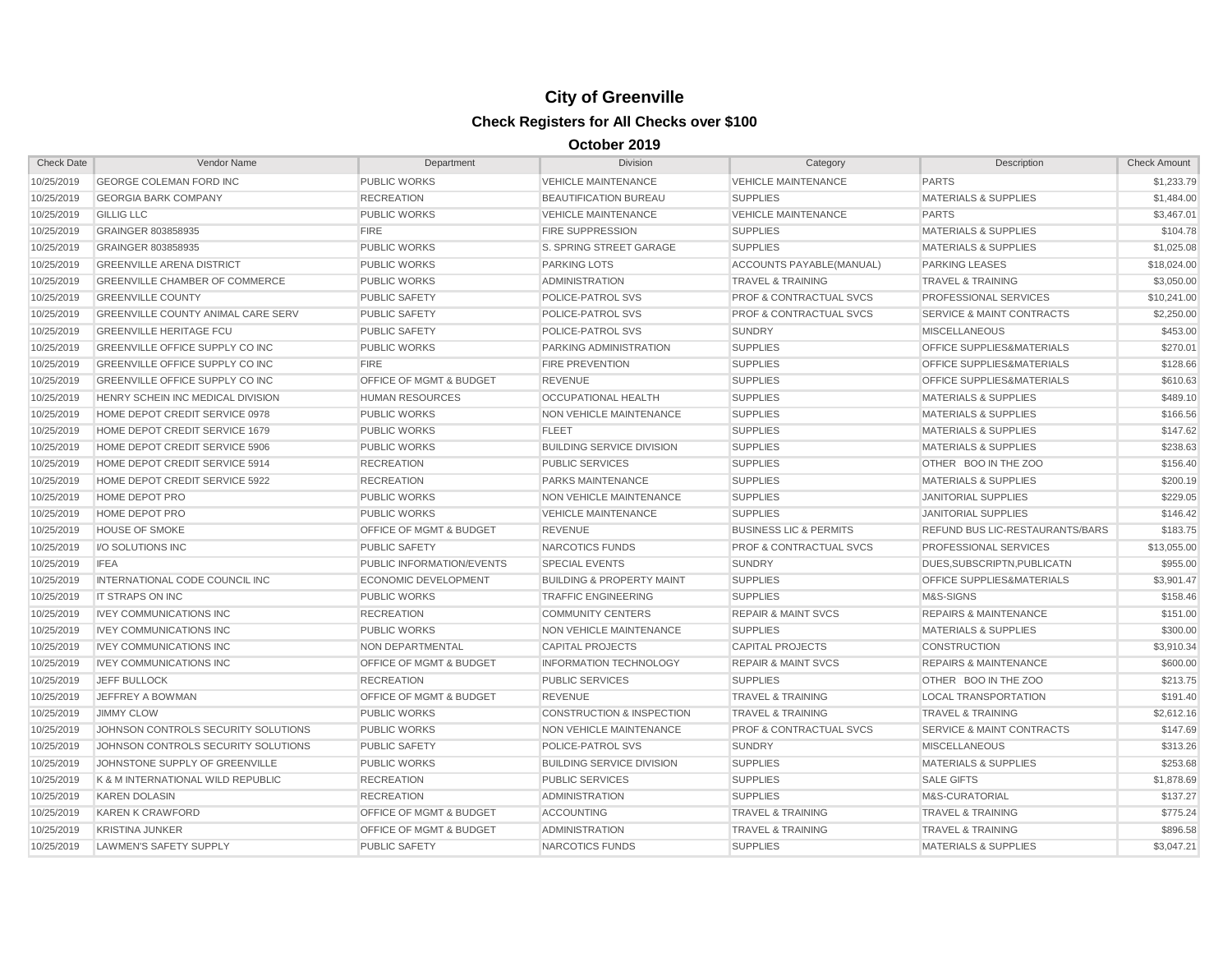| <b>Check Date</b> | Vendor Name                         | Department                         | Division                             | Category                           | Description                      | <b>Check Amount</b> |
|-------------------|-------------------------------------|------------------------------------|--------------------------------------|------------------------------------|----------------------------------|---------------------|
| 10/25/2019        | <b>LAWMEN'S SAFETY SUPPLY</b>       | <b>PUBLIC SAFETY</b>               | POLICE-PATROL SVS                    | <b>SUPPLIES</b>                    | <b>CLOTHING &amp; UNIFORMS</b>   | \$2,072.04          |
| 10/25/2019        | LAWN EQUIPMENT ENTERPRISES INC      | <b>RECREATION</b>                  | PARKS MAINTENANCE                    | <b>MACHINERY AND EQUIPMENT</b>     | MACHINERY AND EQUIPMENT          | \$21,633.13         |
| 10/25/2019        | LEGACY HAYWOOD APARTMENTS           | OFFICE OF MGMT & BUDGET            | <b>REVENUE</b>                       | <b>BUSINESS LICENSE(HOLDING)</b>   | <b>REFUND</b>                    | \$125.05            |
| 10/25/2019        | LEVEL 3 COMMUNICATIONS LLC          | <b>OFFICE OF MGMT &amp; BUDGET</b> | <b>INFORMATION TECHNOLOGY</b>        | <b>COMMUNICATIONS</b>              | TELECOMMUNICATIONS/WIRELE        | \$1,144.71          |
| 10/25/2019        | LOWES                               | <b>PUBLIC WORKS</b>                | <b>BROAD STREET GARAGE</b>           | <b>REPAIR &amp; MAINT SVCS</b>     | <b>REPAIRS &amp; MAINTENANCE</b> | \$434.88            |
| 10/25/2019        | <b>MARATHON STAFFING INC</b>        | <b>PUBLIC SAFETY</b>               | POLICE-DISPATCH BUREAU               | <b>PROF &amp; CONTRACTUAL SVCS</b> | TEMP PERSONNEL SVCS              | \$3,149.93          |
| 10/25/2019        | <b>MARATHON STAFFING INC</b>        | <b>PUBLIC INFORMATION/EVENTS</b>   | <b>EVENTS MANAGEMENT</b>             | <b>PROF &amp; CONTRACTUAL SVCS</b> | TEMP PERSONNEL SVCS              | \$1,000.00          |
| 10/25/2019        | <b>MARATHON STAFFING INC</b>        | <b>PUBLIC WORKS</b>                | RESIDENTIAL COLL BUREAU              | <b>PROF &amp; CONTRACTUAL SVCS</b> | TEMP PERSONNEL SVCS              | \$1,413.07          |
| 10/25/2019        | <b>MATT EFIRD</b>                   | <b>MAYOR</b>                       | <b>MAYOR</b>                         | <b>TRAVEL &amp; TRAINING</b>       | TRAVEL & TRAINING                | \$294.64            |
| 10/25/2019        | MIDLANDS X-RAY SALES & SERVICES INC | <b>NON DEPARTMENTAL</b>            | <b>CAPITAL PROJECTS</b>              | <b>CAPITAL PROJECTS</b>            | <b>EQUIPMENT</b>                 | \$1,312.00          |
| 10/25/2019        | MIKE'S BODY SHOP & TOWING INC       | <b>PUBLIC WORKS</b>                | <b>FLEET</b>                         | <b>VEHICLE MAINTENANCE</b>         | <b>OUTSIDE REPAIRS</b>           | \$1,965.00          |
| 10/25/2019        | MOTOROLA SOLUTIONS INC              | <b>PUBLIC SAFETY</b>               | POLICE-DISPATCH BUREAU               | <b>REPAIR &amp; MAINT SVCS</b>     | <b>RADIO MAINTENANCE</b>         | \$28,904.08         |
| 10/25/2019        | MOTOROLA-PALMETTO 800               | <b>PUBLIC WORKS</b>                | <b>FIXED ROUTE</b>                   | <b>COMMUNICATIONS</b>              | <b>OTHER</b>                     | \$1,111.43          |
| 10/25/2019        | MOTOROLA-PALMETTO 800               | <b>NON DEPARTMENTAL</b>            | <b>CAPITAL PROJECTS</b>              | <b>CAPITAL PROJECTS</b>            | <b>EQUIPMENT</b>                 | \$574,838.95        |
| 10/25/2019        | <b>MST CONCRETE PRODUCTS</b>        | <b>PUBLIC WORKS</b>                | <b>CBD TIF CREW</b>                  | <b>SUPPLIES</b>                    | <b>MATERIALS &amp; SUPPLIES</b>  | \$3,371.72          |
| 10/25/2019        | <b>MST CONCRETE PRODUCTS</b>        | <b>PUBLIC WORKS</b>                | <b>STORM DRAINS BUREAU</b>           | <b>SUPPLIES</b>                    | <b>CONSTRUCTION &amp; REPAIR</b> | \$1,305.40          |
| 10/25/2019        | NAPA AUTO PARTS                     | <b>FIRE</b>                        | <b>FIRE SUPPRESSION</b>              | <b>VEHICLE MAINTENANCE</b>         | <b>PARTS</b>                     | \$2,434.99          |
| 10/25/2019        | <b>NATE BROOKS</b>                  | <b>PUBLIC SAFETY</b>               | POLICE-PATROL SVS                    | <b>TRAVEL &amp; TRAINING</b>       | TRAVEL & TRAINING                | \$142.00            |
| 10/25/2019        | NATIONAL AUTO FLEET GROUP           | <b>ECONOMIC DEVELOPMENT</b>        | <b>BUILDING &amp; PROPERTY MAINT</b> | <b>VEHICLES</b>                    | <b>VEHICLE</b>                   | \$59,117.64         |
| 10/25/2019        | <b>NGLIC</b>                        | <b>HUMAN RESOURCES</b>             | <b>HEALTH CARE</b>                   | <b>OTHER INSURANCE</b>             | VISION - SUPERIOR                | \$9,574.55          |
| 10/25/2019        | NORTH AMERICAN RESCUE LLC           | <b>FIRE</b>                        | <b>FIRE SUPPRESSION</b>              | <b>SUPPLIES</b>                    | <b>CLOTHING &amp; UNIFORMS</b>   | \$8,941.02          |
| 10/25/2019        | NORTH STATE ENVIRONMENTAL INC       | <b>NON DEPARTMENTAL</b>            | <b>CAPITAL PROJECTS</b>              | <b>CAPITAL PROJECTS</b>            | <b>CONSTRUCTION</b>              | \$445,930.40        |
| 10/25/2019        | O J'S DINER                         | <b>RECREATION</b>                  | PARKS MAINTENANCE                    | <b>PROF &amp; CONTRACTUAL SVCS</b> | TEMP PERSONNEL SVCS              | \$898.56            |
| 10/25/2019        | <b>OFFICE DEPOT BSD</b>             | <b>FIRE</b>                        | <b>FIRE</b>                          | <b>SUNDRY</b>                      | <b>AWARDS</b>                    | \$155.85            |
| 10/25/2019        | PALMETTO BUS SALES LLC              | <b>PUBLIC WORKS</b>                | <b>VEHICLE MAINTENANCE</b>           | <b>VEHICLE MAINTENANCE</b>         | <b>PARTS</b>                     | \$685.92            |
| 10/25/2019        | <b>PAUL DOW</b>                     | <b>PUBLIC WORKS</b>                | STORMWATER MANAGEMENT                | <b>TRAVEL &amp; TRAINING</b>       | <b>TRAVEL &amp; TRAINING</b>     | \$138.00            |
| 10/25/2019        | PECAN PIE PRODUCTIONS               | <b>RECREATION</b>                  | <b>PUBLIC SERVICES</b>               | <b>SUPPLIES</b>                    | SUPPLIES PROMOTIONS              | \$195.00            |
| 10/25/2019        | PETERBILT STORE OF GREENVILLE, THE  | <b>PUBLIC WORKS</b>                | <b>VEHICLE MAINTENANCE</b>           | <b>VEHICLE MAINTENANCE</b>         | <b>SMALL PARTS</b>               | \$243.36            |
| 10/25/2019        | PETERBILT STORE OF GREENVILLE. THE  | <b>PUBLIC WORKS</b>                | <b>VEHICLE MAINTENANCE</b>           | <b>VEHICLE MAINTENANCE</b>         | <b>PARTS</b>                     | \$257.17            |
| 10/25/2019        | <b>PIEDMONT NATURAL GAS CO INC</b>  | <b>FIRE</b>                        | <b>FIRE SERVICES</b>                 | UTILITIES                          | GAS                              | \$110.60            |
| 10/25/2019        | <b>POWERDMS INC</b>                 | <b>PUBLIC SAFETY</b>               | <b>POLICE-PATROL SVS</b>             | <b>PROF &amp; CONTRACTUAL SVCS</b> | <b>PROFESSIONAL SERVICES</b>     | \$3,690.00          |
| 10/25/2019        | PRESORT PLUS INC                    | <b>RECREATION</b>                  | <b>PUBLIC SERVICES</b>               | <b>PRINTING</b>                    | <b>PRINTING &amp; BINDING</b>    | \$2,572.95          |
| 10/25/2019        | PROFORMA RHINO GRAPHICS             | <b>FIRE</b>                        | <b>FIRE SUPPRESSION</b>              | <b>SUPPLIES</b>                    | <b>MATERIALS &amp; SUPPLIES</b>  | \$373.04            |
| 10/25/2019        | <b>PROFORMA RHINO GRAPHICS</b>      | <b>PUBLIC WORKS</b>                | <b>FIXED ROUTE</b>                   | <b>SUPPLIES</b>                    | <b>MATERIALS &amp; SUPPLIES</b>  | \$130.10            |
| 10/25/2019        | PURPLE COMMUNICATIONS INC           | <b>RECREATION</b>                  | PARKS AND RECREATION                 | <b>PROF &amp; CONTRACTUAL SVCS</b> | <b>PROFESSIONAL SERVICES</b>     | \$718.77            |
| 10/25/2019        | <b>QUENTIN THOMPSON</b>             | <b>RECREATION</b>                  | <b>PARKS MAINTENANCE</b>             | <b>TRAVEL &amp; TRAINING</b>       | <b>TRAVEL &amp; TRAINING</b>     | \$210.00            |
| 10/25/2019        | R E MICHEL COMPANY LLC              | <b>PUBLIC WORKS</b>                | <b>BUILDING SERVICE DIVISION</b>     | <b>SUPPLIES</b>                    | <b>MATERIALS &amp; SUPPLIES</b>  | \$184.55            |
| 10/25/2019        | <b>REBUILD UPSTATE</b>              | C.D. DIVISION                      | <b>CDBG PROJECTS</b>                 | <b>CD PROJECTS</b>                 | <b>PUBLIC INFORMATION</b>        | \$11,774.90         |
| 10/25/2019        | <b>REEDY REELS</b>                  | <b>PUBLIC INFORMATION/EVENTS</b>   | <b>SPECIAL EVENTS</b>                | <b>LIABILITIES</b>                 | <b>SPECIAL EVENTS</b>            | \$161.00            |
| 10/25/2019        | <b>RILEY POPE &amp; LANEY, LLC</b>  | <b>CITY MANAGER</b>                | <b>CITY MANAGER</b>                  | <b>PROF &amp; CONTRACTUAL SVCS</b> | PROFESSIONAL SERVICES            | \$3,450.00          |
| 10/25/2019        | ROGERS & CALLCOTT ENVIRONMENTAL     | <b>PUBLIC WORKS</b>                | <b>GARBAGE DISPOSAL BUREAU</b>       | <b>PROF &amp; CONTRACTUAL SVCS</b> | <b>PROFESSIONAL SERVICES</b>     | \$3,934.75          |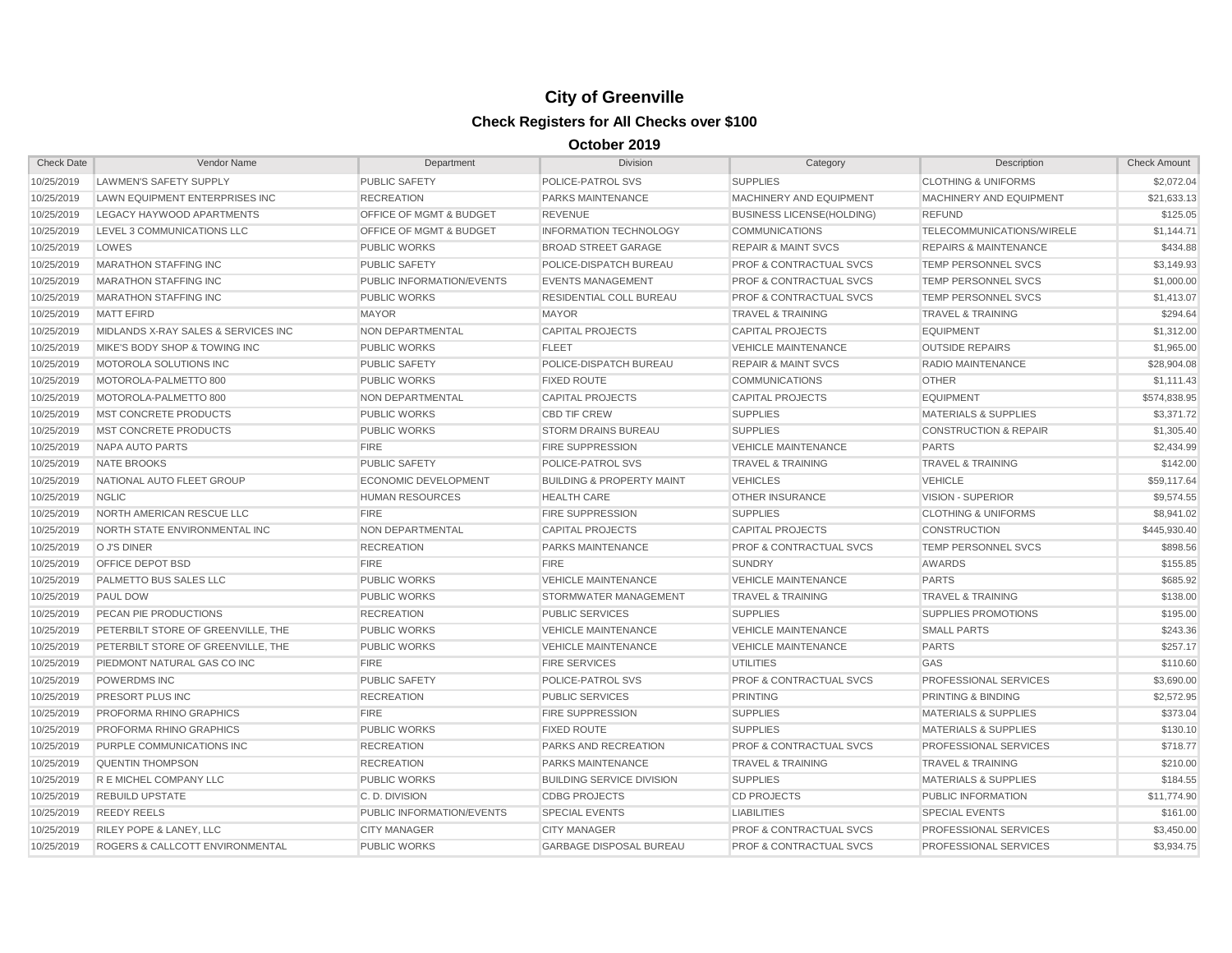| <b>Check Date</b> | Vendor Name                                  | Department                         | Division                             | Category                           | Description                          | <b>Check Amount</b> |
|-------------------|----------------------------------------------|------------------------------------|--------------------------------------|------------------------------------|--------------------------------------|---------------------|
| 10/25/2019        | S C DEPARTMENT OF MOTOR VEHICLES             | <b>ECONOMIC DEVELOPMENT</b>        | <b>BUILDING &amp; PROPERTY MAINT</b> | <b>VEHICLES</b>                    | <b>VEHICLE</b>                       | \$1,551.00          |
| 10/25/2019        | <b>SAFE INDUSTRIES</b>                       | <b>FIRE</b>                        | <b>FIRE SUPPRESSION</b>              | <b>VEHICLE MAINTENANCE</b>         | <b>PARTS</b>                         | \$375.29            |
| 10/25/2019        | <b>SAFE INDUSTRIES</b>                       | <b>FIRE</b>                        | <b>FIRE SUPPRESSION</b>              | <b>SUPPLIES</b>                    | <b>MATERIALS &amp; SUPPLIES</b>      | \$747.30            |
| 10/25/2019        | SAFETY PRODUCTS INC                          | <b>PUBLIC WORKS</b>                | PARKING ADMINISTRATION               | <b>SUPPLIES</b>                    | <b>CLOTHING &amp; UNIFORMS</b>       | \$258.64            |
| 10/25/2019        | <b>SAM'S CLUB</b>                            | <b>RECREATION</b>                  | <b>PUBLIC SERVICES</b>               | <b>SUPPLIES</b>                    | <b>SALE CONCESSIONS</b>              | \$449.22            |
| 10/25/2019        | <b>SANOFI PASTEUR INC</b>                    | <b>HUMAN RESOURCES</b>             | <b>OCCUPATIONAL HEALTH</b>           | <b>SUPPLIES</b>                    | <b>MATERIALS &amp; SUPPLIES</b>      | \$1,009.85          |
| 10/25/2019        | <b>SASHA POPOFF</b>                          | <b>RECREATION</b>                  | <b>ADMINISTRATION</b>                | <b>TRAVEL &amp; TRAINING</b>       | <b>TRAVEL &amp; TRAINING</b>         | \$985.76            |
| 10/25/2019        | <b>SC DEPT OF EMPLOYMENT &amp; WORKFORCE</b> | <b>HUMAN RESOURCES</b>             | <b>HUMAN RESOURCES</b>               | <b>BENEFITS</b>                    | UNEMPLOYMENT COMPENSATION            | \$3,423.76          |
| 10/25/2019        | <b>SCCJA SC CRIMINAL JUSTICE ACADEMY</b>     | <b>PUBLIC SAFETY</b>               | POLICE-PATROL SVS                    | <b>TRAVEL &amp; TRAINING</b>       | <b>TRAVEL &amp; TRAINING</b>         | \$140.00            |
| 10/25/2019        | <b>SESITE LLC</b>                            | <b>CITY ATTORNEY</b>               | <b>CITY ATTORNEY</b>                 | <b>PROF &amp; CONTRACTUAL SVCS</b> | <b>PROFESSIONAL SERVICES</b>         | \$2,918.50          |
| 10/25/2019        | SHANKS VETERINARY EQUIPMENT INC              | <b>NON DEPARTMENTAL</b>            | <b>CAPITAL PROJECTS</b>              | <b>CAPITAL PROJECTS</b>            | <b>EQUIPMENT</b>                     | \$3,874.75          |
| 10/25/2019        | SHAWN CUNNINGHAM                             | <b>PUBLIC WORKS</b>                | <b>CONSTRUCTION &amp; INSPECTION</b> | <b>TRAVEL &amp; TRAINING</b>       | <b>TRAVEL &amp; TRAINING</b>         | \$118.32            |
| 10/25/2019        | <b>SHERWIN WILLIAMS</b>                      | <b>RECREATION</b>                  | <b>PARKS MAINTENANCE</b>             | <b>SUPPLIES</b>                    | <b>MATERIALS &amp; SUPPLIES</b>      | \$221.75            |
| 10/25/2019        | <b>SMITH MANUFACTURING</b>                   | <b>PUBLIC WORKS</b>                | <b>STREETS BUREAU</b>                | <b>SUPPLIES</b>                    | <b>MATERIALS &amp; SUPPLIES</b>      | \$260.39            |
| 10/25/2019        | SNIDER FLEET SOLUTIONS                       | <b>PUBLIC WORKS</b>                | <b>FLEET</b>                         | <b>VEHICLE MAINTENANCE</b>         | <b>OUTSIDE REPAIRS</b>               | \$1,703.28          |
| 10/25/2019        | <b>SODFATHER INC</b>                         | <b>PUBLIC WORKS</b>                | <b>FLEET</b>                         | <b>PROF &amp; CONTRACTUAL SVCS</b> | <b>SERVICE &amp; MAINT CONTRACTS</b> | \$598.83            |
| 10/25/2019        | SODFATHER INC                                | <b>PUBLIC WORKS</b>                | <b>SEWERS BUREAU</b>                 | PROF & CONTRACTUAL SVCS            | MAINTENANCE CONTRACTS                | \$598.83            |
| 10/25/2019        | SODFATHER INC                                | <b>RECREATION</b>                  | PARKS MAINTENANCE                    | <b>PROF &amp; CONTRACTUAL SVCS</b> | SERVICE & MAINT CONTRACTS            | \$1,208.84          |
| 10/25/2019        | <b>SODFATHER INC</b>                         | <b>PUBLIC WORKS</b>                | <b>STORM DRAINS BUREAU</b>           | <b>PROF &amp; CONTRACTUAL SVCS</b> | SERVICE & MAINT CONTRACTS            | \$598.83            |
| 10/25/2019        | SODFATHER INC                                | <b>PUBLIC WORKS</b>                | <b>STREETS BUREAU</b>                | PROF & CONTRACTUAL SVCS            | <b>SERVICE &amp; MAINT CONTRACTS</b> | \$598.83            |
| 10/25/2019        | SOUTHEASTERN PAPER GROUP                     | <b>RECREATION</b>                  | <b>COMMUNITY CENTERS</b>             | <b>SUPPLIES</b>                    | <b>MATERIALS &amp; SUPPLIES</b>      | \$480.52            |
| 10/25/2019        | SPARTAN MOTORS USA INC                       | <b>FIRE</b>                        | <b>FIRE SUPPRESSION</b>              | <b>VEHICLE MAINTENANCE</b>         | <b>PARTS</b>                         | \$1,378.48          |
| 10/25/2019        | <b>SPX GENFARE</b>                           | <b>PUBLIC WORKS</b>                | <b>VEHICLE MAINTENANCE</b>           | <b>VEHICLE MAINTENANCE</b>         | <b>SMALL PARTS</b>                   | \$143.99            |
| 10/25/2019        | <b>STAPLES ADVANTAGE</b>                     | <b>PUBLIC WORKS</b>                | <b>PUBLIC WORKS</b>                  | <b>SUPPLIES</b>                    | <b>MATERIALS &amp; SUPPLIES</b>      | \$150.73            |
| 10/25/2019        | <b>SUPERION LLC</b>                          | <b>OFFICE OF MGMT &amp; BUDGET</b> | <b>INFORMATION TECHNOLOGY</b>        | <b>PROF &amp; CONTRACTUAL SVCS</b> | SERVICE & MAINT CONTRACTS            | \$6,683.14          |
| 10/25/2019        | <b>TALENT MANAGEMENT SOLUTIONS</b>           | <b>RECREATION</b>                  | <b>PUBLIC SERVICES</b>               | <b>PROF &amp; CONTRACTUAL SVCS</b> | TEMP PERSONNEL SVCS                  | \$1,056.24          |
| 10/25/2019        | <b>TALENT MANAGEMENT SOLUTIONS</b>           | <b>RECREATION</b>                  | <b>ADMINISTRATION</b>                | <b>PROF &amp; CONTRACTUAL SVCS</b> | TEMP PERSONNEL SVCS                  | \$679.60            |
| 10/25/2019        | <b>TALENT MANAGEMENT SOLUTIONS</b>           | <b>PUBLIC WORKS</b>                | <b>STORM DRAINS BUREAU</b>           | <b>PROF &amp; CONTRACTUAL SVCS</b> | TEMP PERSONNEL SVCS                  | \$1,497.60          |
| 10/25/2019        | <b>TALENT MANAGEMENT SOLUTIONS</b>           | <b>PUBLIC WORKS</b>                | RESIDENTIAL COLL BUREAU              | <b>PROF &amp; CONTRACTUAL SVCS</b> | TEMP PERSONNEL SVCS                  | \$1,488.80          |
| 10/25/2019        | <b>TALENT MANAGEMENT SOLUTIONS</b>           | <b>RECREATION</b>                  | <b>TOURISM DISTRICT</b>              | <b>PROF &amp; CONTRACTUAL SVCS</b> | <b>TEMP PERSONNEL SVCS</b>           | \$407.76            |
| 10/25/2019        | <b>TALENT MANAGEMENT SOLUTIONS</b>           | <b>RECREATION</b>                  | <b>PARKS MAINTENANCE</b>             | <b>PROF &amp; CONTRACTUAL SVCS</b> | <b>TEMP PERSONNEL SVCS</b>           | \$2,718.40          |
| 10/25/2019        | <b>TALENT MANAGEMENT SOLUTIONS</b>           | <b>PUBLIC SAFETY</b>               | POLICE-ADMIN SVCS                    | <b>PROF &amp; CONTRACTUAL SVCS</b> | TEMP PERSONNEL SVCS                  | \$580.80            |
| 10/25/2019        | <b>TALENT MANAGEMENT SOLUTIONS</b>           | <b>PUBLIC WORKS</b>                | <b>FIXED ROUTE</b>                   | <b>PROF &amp; CONTRACTUAL SVCS</b> | TEMP PERSONNEL SVCS                  | \$3,375.65          |
| 10/25/2019        | <b>TALENT MANAGEMENT SOLUTIONS</b>           | <b>PUBLIC WORKS</b>                | <b>SEWERS BUREAU</b>                 | <b>PROF &amp; CONTRACTUAL SVCS</b> | TEMP PERSONNEL SVCS                  | \$1,497.60          |
| 10/25/2019        | <b>TALENT MANAGEMENT SOLUTIONS</b>           | <b>RECREATION</b>                  | <b>COMMUNITY CENTERS</b>             | <b>PROF &amp; CONTRACTUAL SVCS</b> | TEMP PERSONNEL SVCS                  | \$352.44            |
| 10/25/2019        | <b>TAPCO</b>                                 | NON DEPARTMENTAL                   | <b>CAPITAL PROJECTS</b>              | <b>CAPITAL PROJECTS</b>            | <b>EQUIPMENT</b>                     | \$147,575.00        |
| 10/25/2019        | <b>TD CARD SERVICES</b>                      | <b>PUBLIC WORKS</b>                | <b>PARKING ADMINISTRATION</b>        | <b>SUPPLIES</b>                    | <b>MATERIALS &amp; SUPPLIES</b>      | \$690.00            |
| 10/25/2019        | <b>TD CARD SERVICES</b>                      | <b>PUBLIC WORKS</b>                | <b>PUBLIC WORKS</b>                  | <b>TRAVEL &amp; TRAINING</b>       | <b>TRAVEL &amp; TRAINING</b>         | \$575.00            |
| 10/25/2019        | <b>TD CARD SERVICES</b>                      | <b>PUBLIC WORKS</b>                | PARKING ADMINISTRATION               | <b>SUPPLIES</b>                    | OFFICE SUPPLIES&MATERIALS            | \$555.18            |
| 10/25/2019        | <b>TD CARD SERVICES</b>                      | <b>PUBLIC WORKS</b>                | PARKING ADMINISTRATION               | <b>TRAVEL &amp; TRAINING</b>       | TRAVEL & TRAINING                    | \$767.62            |
| 10/25/2019        | <b>TD CARD SERVICES</b>                      | <b>RECREATION</b>                  | <b>ADMINISTRATION</b>                | <b>SUPPLIES</b>                    | M&S-MAINTENANCE                      | \$229.97            |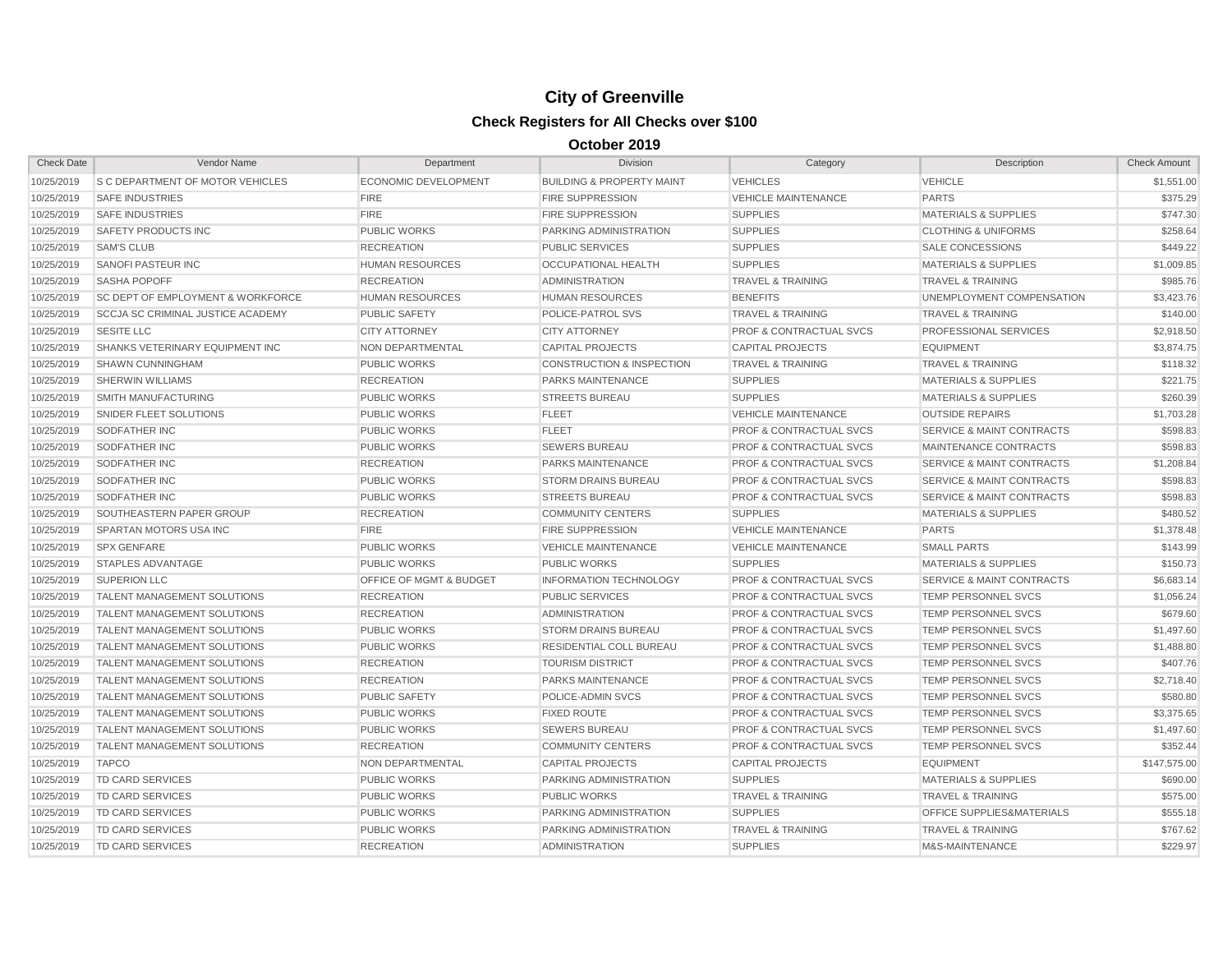| <b>Check Date</b> | Vendor Name                        | Department                  | <b>Division</b>                      | Category                     | Description                          | <b>Check Amount</b> |
|-------------------|------------------------------------|-----------------------------|--------------------------------------|------------------------------|--------------------------------------|---------------------|
| 10/25/2019        | <b>TD CARD SERVICES</b>            | <b>PUBLIC WORKS</b>         | PARKING ADMINISTRATION               | <b>SUNDRY</b>                | DUES, SUBSCRIPTN, PUBLICATN          | \$595.00            |
| 10/25/2019        | <b>TD CARD SERVICES</b>            | <b>RECREATION</b>           | <b>ADMINISTRATION</b>                | <b>SUPPLIES</b>              | M&S-MEDICINE                         | \$282.33            |
| 10/25/2019        | <b>TD CARD SERVICES</b>            | <b>MAYOR</b>                | <b>MAYOR</b>                         | <b>SUNDRY</b>                | DUES, SUBSCRIPTN, PUBLICATN          | \$248.27            |
| 10/25/2019        | <b>TD CARD SERVICES</b>            | <b>RECREATION</b>           | PARKS AND RECREATION                 | <b>SUNDRY</b>                | DUES, SUBSCRIPTN, PUBLICATN          | \$900.00            |
| 10/25/2019        | <b>TD CARD SERVICES</b>            | ECONOMIC DEVELOPMENT        | <b>BUILDING &amp; PROPERTY MAINT</b> | <b>TRAVEL &amp; TRAINING</b> | <b>TRAVEL &amp; TRAINING</b>         | \$432.76            |
| 10/25/2019        | <b>TD CARD SERVICES</b>            | <b>RECREATION</b>           | <b>PUBLIC SERVICES</b>               | <b>SUPPLIES</b>              | OTHER BOO IN THE ZOO                 | \$1,835.42          |
| 10/25/2019        | <b>TD CARD SERVICES</b>            | <b>RECREATION</b>           | PARKS AND RECREATION                 | <b>TRAVEL &amp; TRAINING</b> | <b>TRAVEL &amp; TRAINING</b>         | \$1,823.89          |
| 10/25/2019        | <b>TD CARD SERVICES</b>            | <b>RECREATION</b>           | <b>COMMUNITY CENTERS</b>             | <b>TRAVEL &amp; TRAINING</b> | TRAVEL & TRAINING                    | \$1,700.46          |
| 10/25/2019        | <b>TD CARD SERVICES</b>            | <b>RECREATION</b>           | PARKS MAINTENANCE                    | <b>SUPPLIES</b>              | <b>CLOTHING &amp; UNIFORMS</b>       | \$1,083.05          |
| 10/25/2019        | <b>TD CARD SERVICES</b>            | <b>RECREATION</b>           | <b>ADMINISTRATION</b>                | <b>SUPPLIES</b>              | M&S-EXHIBITS                         | \$102.86            |
| 10/25/2019        | <b>TD CARD SERVICES</b>            | <b>PUBLIC SAFETY</b>        | POLICE-PATROL SVS                    | <b>SUPPLIES</b>              | <b>MATERIALS &amp; SUPPLIES</b>      | \$1,295.01          |
| 10/25/2019        | <b>TD CARD SERVICES</b>            | <b>RECREATION</b>           | <b>ADMINISTRATION</b>                | <b>TRAVEL &amp; TRAINING</b> | <b>TRAVEL &amp; TRAINING</b>         | \$1,134.13          |
| 10/25/2019        | <b>TD CARD SERVICES</b>            | <b>CITY MANAGER</b>         | <b>DONATIONS</b>                     | CONTRIBUTIONS/DONATIONS      | K9 PROGRAM                           | \$1,580.00          |
| 10/25/2019        | <b>TD CARD SERVICES</b>            | <b>RECREATION</b>           | <b>ADMINISTRATION</b>                | <b>SUPPLIES</b>              | <b>MATERIALS &amp; SUPPLIES</b>      | \$290.18            |
| 10/25/2019        | <b>TD CARD SERVICES</b>            | <b>ECONOMIC DEVELOPMENT</b> | <b>BUILDING &amp; PROPERTY MAINT</b> | <b>SUPPLIES</b>              | <b>OFFICE SUPPLIES&amp;MATERIALS</b> | \$285.57            |
| 10/25/2019        | <b>TD CARD SERVICES</b>            | <b>MAYOR</b>                | <b>MAYOR</b>                         | <b>SUNDRY</b>                | <b>MISCELLANEOUS</b>                 | \$319.73            |
| 10/25/2019        | <b>TD CARD SERVICES</b>            | <b>PUBLIC SAFETY</b>        | POLICE-PATROL SVS                    | <b>SUNDRY</b>                | <b>RECRUITMENT ADS</b>               | \$1,213.05          |
| 10/25/2019        | <b>TD CARD SERVICES</b>            | <b>RECREATION</b>           | <b>EDUCATION</b>                     | <b>SUNDRY</b>                | <b>RESTRD DONATION EXPENSE</b>       | \$418.00            |
| 10/25/2019        | <b>TD CARD SERVICES</b>            | <b>RECREATION</b>           | <b>PUBLIC SERVICES</b>               | <b>SUNDRY</b>                | RESEARCH CONSERVATION EXP            | \$225.00            |
| 10/25/2019        | <b>TD CARD SERVICES</b>            | <b>MAYOR</b>                | <b>MAYOR</b>                         | <b>TRAVEL &amp; TRAINING</b> | TRAVEL & TRAINING                    | \$840.65            |
| 10/25/2019        | THERMO KING OF GREENVILLE          | <b>PUBLIC WORKS</b>         | <b>VEHICLE MAINTENANCE</b>           | <b>VEHICLE MAINTENANCE</b>   | <b>PARTS</b>                         | \$2,037.40          |
| 10/25/2019        | <b>THOMAS &amp; HUTTON</b>         | <b>NON DEPARTMENTAL</b>     | <b>CAPITAL PROJECTS</b>              | <b>CAPITAL PROJECTS</b>      | PLANNING/DESIGN                      | \$5,165.00          |
| 10/25/2019        | <b>ULINE INC</b>                   | <b>PUBLIC WORKS</b>         | <b>S. SPRING STREET GARAGE</b>       | <b>SUPPLIES</b>              | <b>MATERIALS &amp; SUPPLIES</b>      | \$2,021.53          |
| 10/25/2019        | <b>UNIFIRST</b>                    | <b>PUBLIC WORKS</b>         | <b>VEHICLE MAINTENANCE</b>           | <b>SUPPLIES</b>              | <b>CLOTHING &amp; UNIFORMS</b>       | \$222.44            |
| 10/25/2019        | UNITED CHEMICAL & SUPPLY CO INC    | <b>RECREATION</b>           | <b>TOURISM DISTRICT</b>              | <b>SUPPLIES</b>              | <b>JANITORIAL SUPPLIES</b>           | \$138.33            |
| 10/25/2019        | UNITED ELECTRICAL DISTRIBUTORS INC | <b>PUBLIC WORKS</b>         | <b>BUILDING SERVICE DIVISION</b>     | <b>SUPPLIES</b>              | <b>MATERIALS &amp; SUPPLIES</b>      | \$2,413.59          |
| 10/25/2019        | <b>UNITY TACTICAL</b>              | <b>PUBLIC SAFETY</b>        | POLICE-PATROL SVS                    | <b>SUPPLIES</b>              | <b>MATERIALS &amp; SUPPLIES</b>      | \$500.00            |
| 10/25/2019        | <b>UPSTATE VET SPECIALIST</b>      | <b>PUBLIC SAFETY</b>        | POLICE-PATROL SVS                    | <b>SUNDRY</b>                | <b>MISCELLANEOUS</b>                 | \$213.38            |
| 10/25/2019        | <b>VERIZON WIRELESS</b>            | <b>PUBLIC WORKS</b>         | <b>VEHICLE MAINTENANCE</b>           | <b>COMMUNICATIONS</b>        | <b>CELLULAR PHONE SERVICE</b>        | \$672.84            |
| 10/25/2019        | <b>VERIZON WIRELESS</b>            | <b>ECONOMIC DEVELOPMENT</b> | <b>ECONOMIC DEVELOPMENT</b>          | <b>COMMUNICATIONS</b>        | <b>OTHER</b>                         | \$148.13            |
| 10/25/2019        | <b>VERIZON WIRELESS</b>            | <b>PUBLIC WORKS</b>         | <b>BUILDING SERVICE DIVISION</b>     | <b>COMMUNICATIONS</b>        | <b>OTHER</b>                         | \$498.52            |
| 10/25/2019        | <b>VERIZON WIRELESS</b>            | <b>RECREATION</b>           | <b>PARKS AND RECREATION</b>          | <b>COMMUNICATIONS</b>        | <b>OTHER</b>                         | \$363.52            |
| 10/25/2019        | <b>VERIZON WIRELESS</b>            | <b>PUBLIC WORKS</b>         | <b>PUBLIC WORKS</b>                  | <b>COMMUNICATIONS</b>        | <b>OTHER</b>                         | \$211.69            |
| 10/25/2019        | <b>VERIZON WIRELESS</b>            | <b>PUBLIC WORKS</b>         | <b>CONSTRUCTION &amp; INSPECTION</b> | <b>COMMUNICATIONS</b>        | <b>OTHER</b>                         | \$456.41            |
| 10/25/2019        | <b>VERIZON WIRELESS</b>            | <b>RECREATION</b>           | PARKS MAINTENANCE                    | <b>COMMUNICATIONS</b>        | <b>OTHER</b>                         | \$1,076.83          |
| 10/25/2019        | <b>VERIZON WIRELESS</b>            | <b>PUBLIC WORKS</b>         | <b>TRAFFIC ENGINEERING</b>           | <b>COMMUNICATIONS</b>        | <b>OTHER</b>                         | \$228.06            |
| 10/25/2019        | <b>VERIZON WIRELESS</b>            | <b>PUBLIC WORKS</b>         | <b>STORM DRAINS BUREAU</b>           | <b>COMMUNICATIONS</b>        | <b>OTHER</b>                         | \$1,568.39          |
| 10/25/2019        | <b>VERIZON WIRELESS</b>            | <b>PUBLIC WORKS</b>         | <b>FLEET</b>                         | <b>COMMUNICATIONS</b>        | <b>OTHER</b>                         | \$214.87            |
| 10/25/2019        | <b>VERIZON WIRELESS</b>            | <b>PUBLIC WORKS</b>         | RESIDENTIAL COLL BUREAU              | <b>COMMUNICATIONS</b>        | <b>OTHER</b>                         | \$631.20            |
| 10/25/2019        | <b>VERIZON WIRELESS</b>            | <b>PUBLIC WORKS</b>         | STORMWATER MANAGEMENT                | <b>COMMUNICATIONS</b>        | <b>TELEPHONE</b>                     | \$449.89            |
| 10/25/2019        | <b>VERIZON WIRELESS</b>            | PUBLIC INFORMATION/EVENTS   | <b>EVENTS MANAGEMENT</b>             | <b>COMMUNICATIONS</b>        | <b>OTHER</b>                         | \$203.69            |